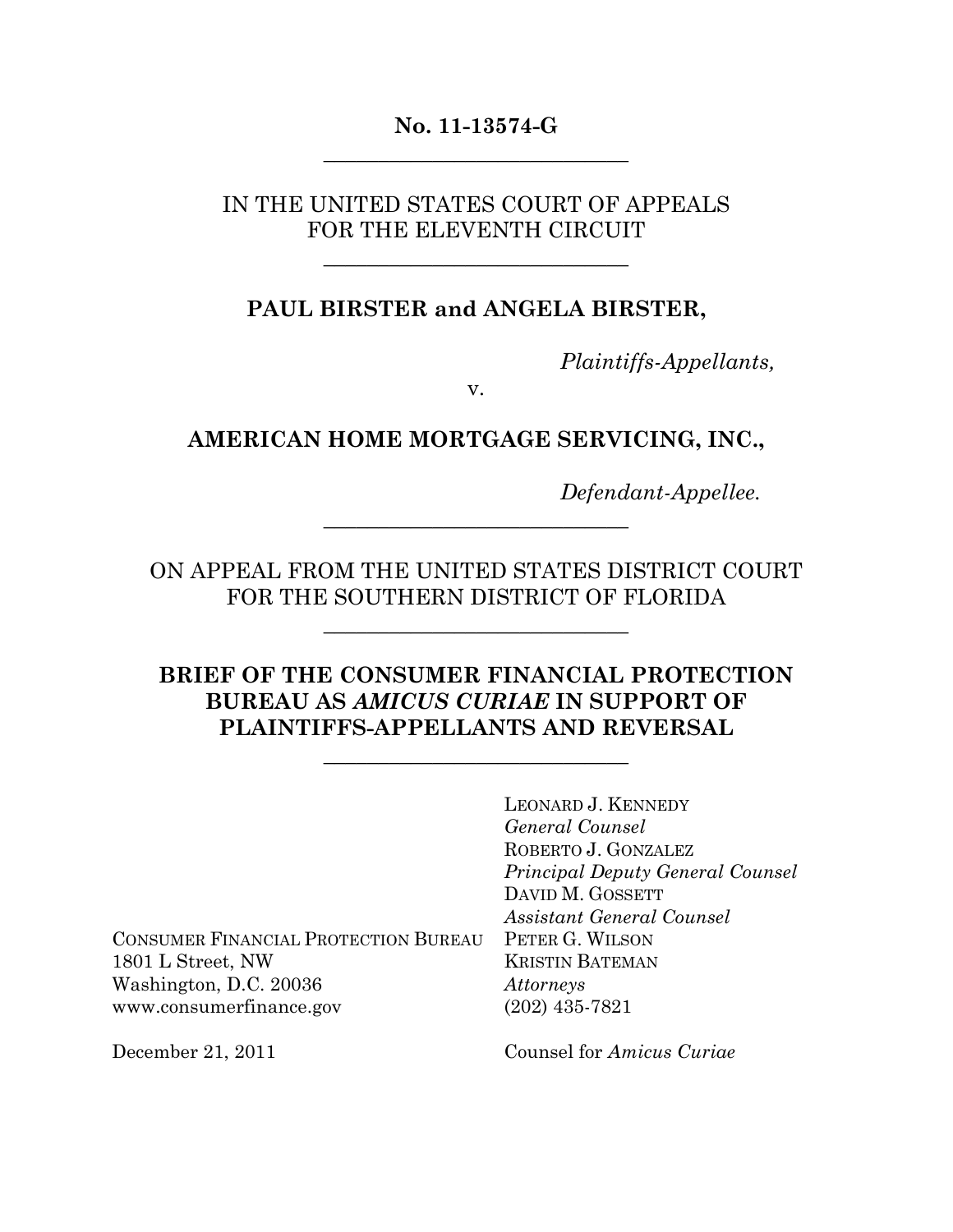## **CERTIFICATE OF INTERESTED PERSONS AND CORPORATE DISCLOSURE STATEMENT**

Pursuant to Eleventh Circuit Rule 26.1-1, I hereby certify that, to my knowledge, interested persons in this case are those listed in the Certificate of Interested Persons accompanying Appellant Paul and Angela Birster's brief and the following persons and entities:

Bateman, Kristin

Consumer Financial Protection Bureau

Gonzalez, Roberto J.

Gossett, David M.

Gupta, Deepak

Kennedy, Leonard J.

Wilson, Peter G.

December 21, 2011 Kristin Bateman

**\_\_\_\_\_\_\_\_\_\_\_\_\_\_\_\_\_\_\_\_\_\_\_\_\_\_\_**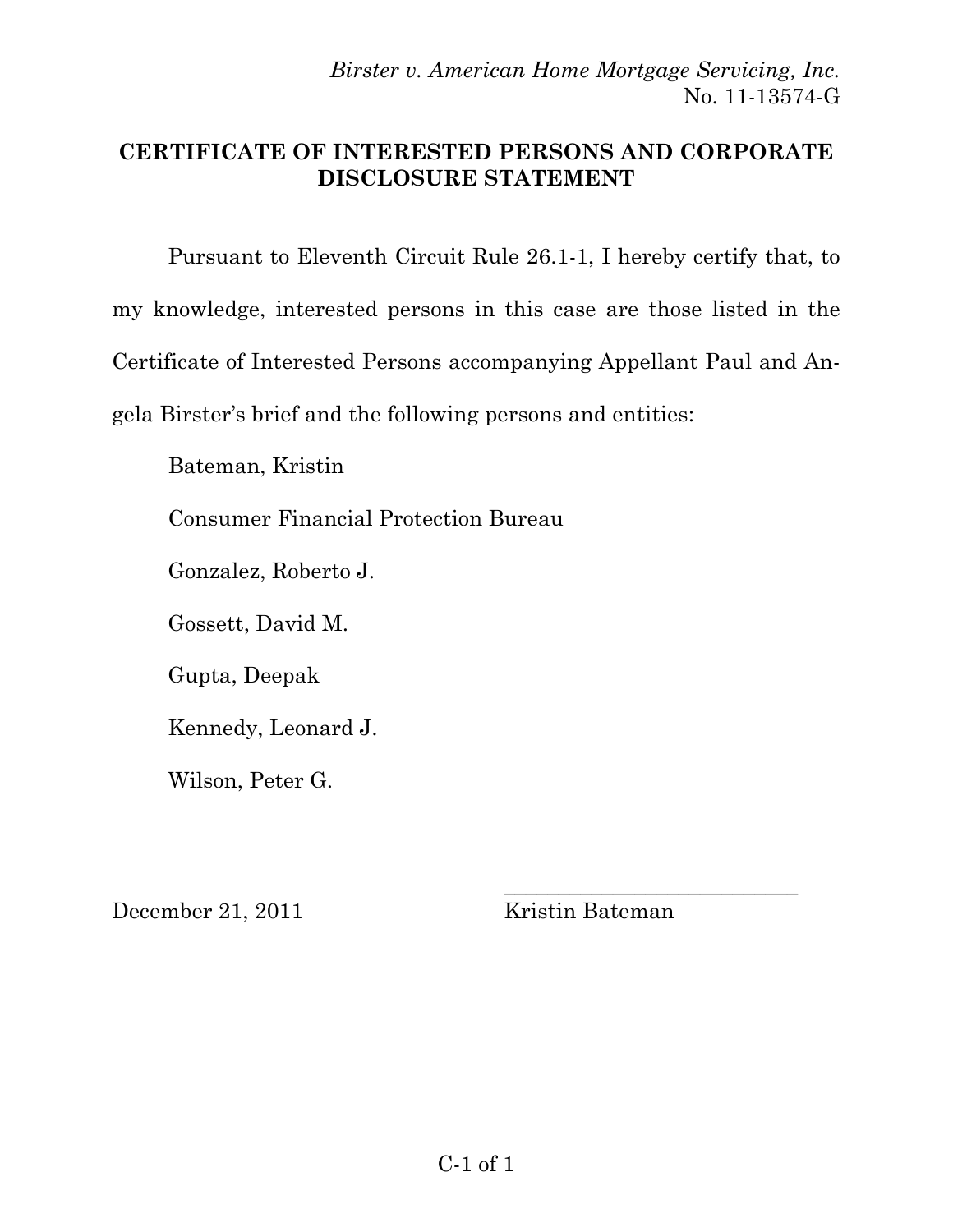### **STATEMENT REGARDING ORAL ARGUMENT**

The Consumer Financial Protection Bureau (the Bureau) respectfully requests an opportunity to participate in oral argument. This case presents important questions regarding the interpretation of the Fair Debt Collection Practices Act (FDCPA), a statute for which Congress has granted the Bureau rulemaking and enforcement authority. *See* Dodd-Frank Wall Street Reform and Consumer Protection Act, Pub. L. No. 111-203, §§ 1002(12)(H), 1022(b)(1), 1061(b)(5), 1089 (2010). In particular, the Bureau wishes to present argument on the extent to which the FDCPA prohibits harmful debt collection practices that occur in the context of foreclosure proceedings.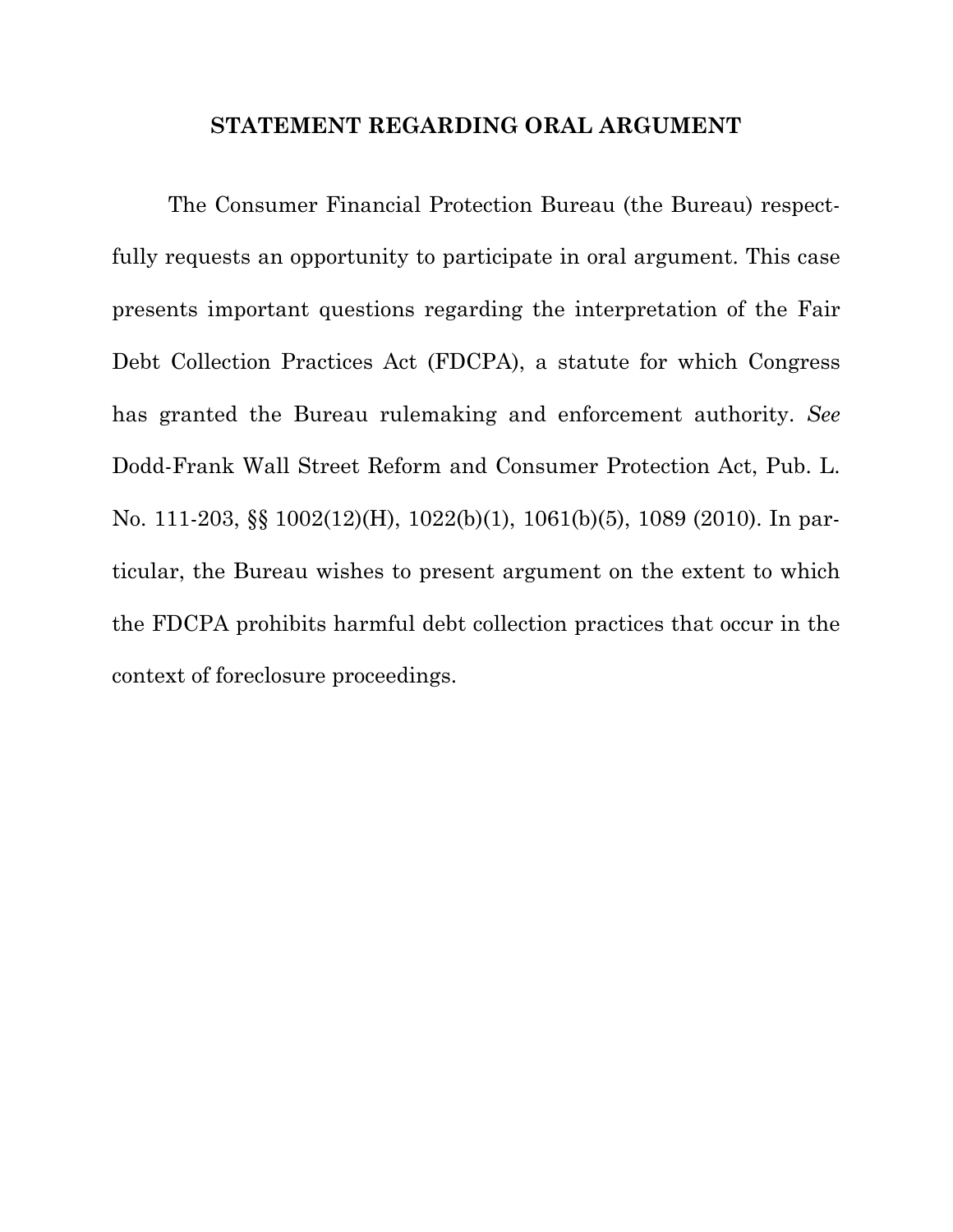# **TABLE OF CONTENTS**

|                | $\begin{minipage}{.4\linewidth} \textbf{STATEMENT OF THE ISSUES} \end{minipage} \begin{minipage}{.4\linewidth} \textbf{0} \end{minipage} \begin{minipage}{.4\linewidth} \textbf{0} \end{minipage} \begin{minipage}{.4\linewidth} \textbf{1} \end{minipage} \begin{minipage}{.4\linewidth} \textbf{1} \end{minipage} \begin{minipage}{.4\linewidth} \textbf{1} \end{minipage} \begin{minipage}{.4\linewidth} \textbf{1} \end{minipage} \begin{minipage}{.4\linewidth} \textbf{1} \end{minipage} \begin{minipage}{.4\linewidth} \textbf$ |                                                        |  |  |  |
|----------------|----------------------------------------------------------------------------------------------------------------------------------------------------------------------------------------------------------------------------------------------------------------------------------------------------------------------------------------------------------------------------------------------------------------------------------------------------------------------------------------------------------------------------------------|--------------------------------------------------------|--|--|--|
|                |                                                                                                                                                                                                                                                                                                                                                                                                                                                                                                                                        |                                                        |  |  |  |
|                |                                                                                                                                                                                                                                                                                                                                                                                                                                                                                                                                        |                                                        |  |  |  |
|                | A.                                                                                                                                                                                                                                                                                                                                                                                                                                                                                                                                     |                                                        |  |  |  |
|                | <b>B.</b>                                                                                                                                                                                                                                                                                                                                                                                                                                                                                                                              |                                                        |  |  |  |
|                | $C_{\cdot}$                                                                                                                                                                                                                                                                                                                                                                                                                                                                                                                            |                                                        |  |  |  |
|                |                                                                                                                                                                                                                                                                                                                                                                                                                                                                                                                                        |                                                        |  |  |  |
|                |                                                                                                                                                                                                                                                                                                                                                                                                                                                                                                                                        |                                                        |  |  |  |
| $\mathbf{I}$ . |                                                                                                                                                                                                                                                                                                                                                                                                                                                                                                                                        | An Entity that Meets the FDCPA's General Definition of |  |  |  |
|                | "Debt Collector" Qualifies as a "Debt Collector" for                                                                                                                                                                                                                                                                                                                                                                                                                                                                                   |                                                        |  |  |  |
|                | Purposes of the Entire Act, Even If Its Principal Purpose                                                                                                                                                                                                                                                                                                                                                                                                                                                                              |                                                        |  |  |  |
|                | Is Enforcing Security Interests and Even If It Was                                                                                                                                                                                                                                                                                                                                                                                                                                                                                     |                                                        |  |  |  |
|                |                                                                                                                                                                                                                                                                                                                                                                                                                                                                                                                                        |                                                        |  |  |  |
|                | А.                                                                                                                                                                                                                                                                                                                                                                                                                                                                                                                                     | An entity can qualify as a "debt collector" under both |  |  |  |
|                |                                                                                                                                                                                                                                                                                                                                                                                                                                                                                                                                        |                                                        |  |  |  |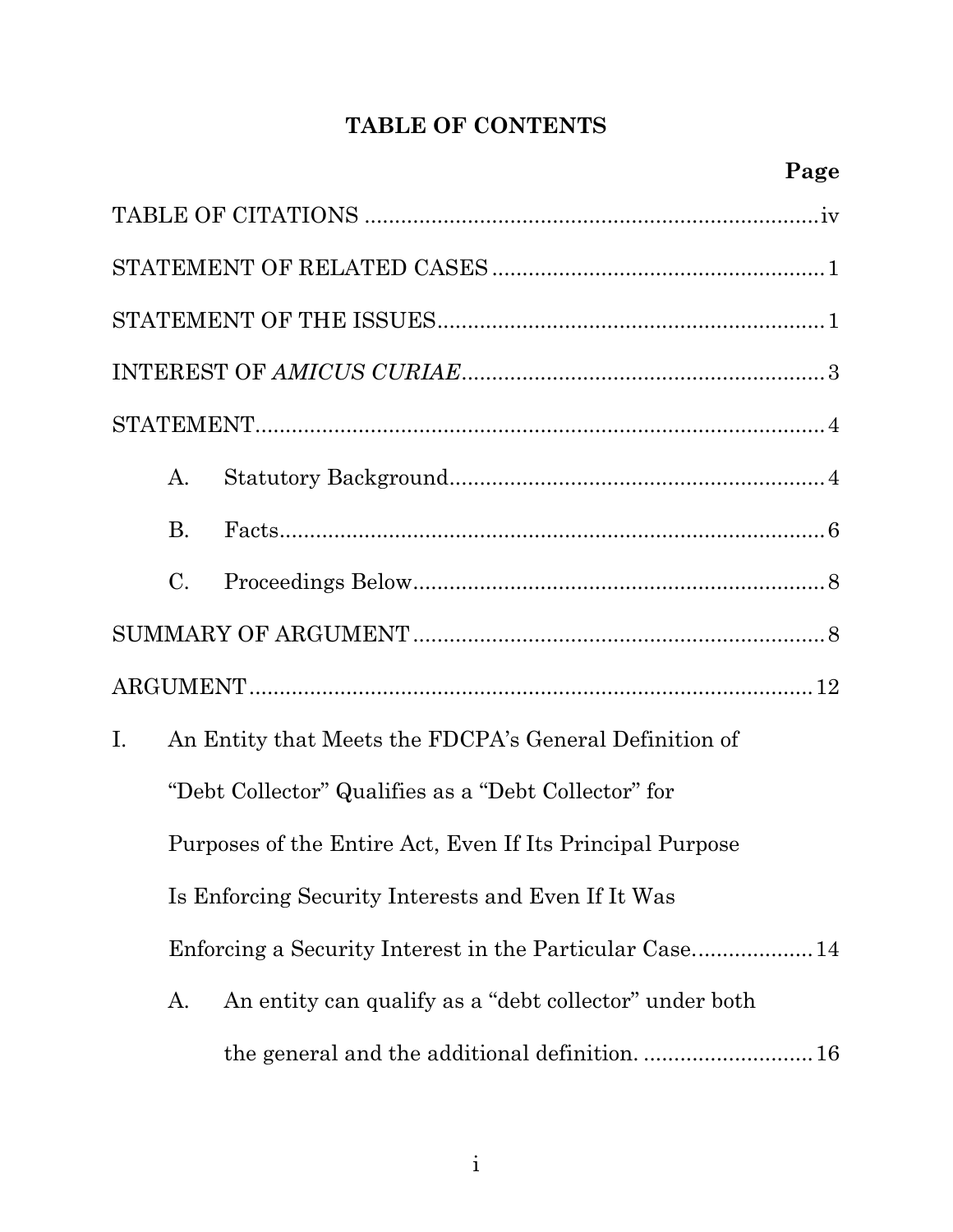|     | Β.        | The additional definition of "debt collector" does not |
|-----|-----------|--------------------------------------------------------|
|     |           | exempt enforcers of security interests who also meet   |
|     |           | the general definition of "debt collector" from        |
|     |           |                                                        |
|     | C.        | The additional definition does not imply that an       |
|     |           | entity that regularly collects debts no longer         |
|     |           | qualifies as a "debt collector" for purposes of the    |
|     |           | entire Act if it enforces a security interest in the   |
|     |           |                                                        |
| II. |           | The FDCPA Bars Harassing, Abusive, and Unfair Debt     |
|     |           | Collection Activities that Occur in the Context of     |
|     |           |                                                        |
|     | А.        | Neither the text nor the purposes of the Act suggest   |
|     |           | that debt collection activities are exempt from the    |
|     |           | FDCPA's requirements if they accompany                 |
|     |           | 26                                                     |
|     | <b>B.</b> | The overwhelming weight of authority holds that        |
|     |           | attempting to obtain payment of money from a           |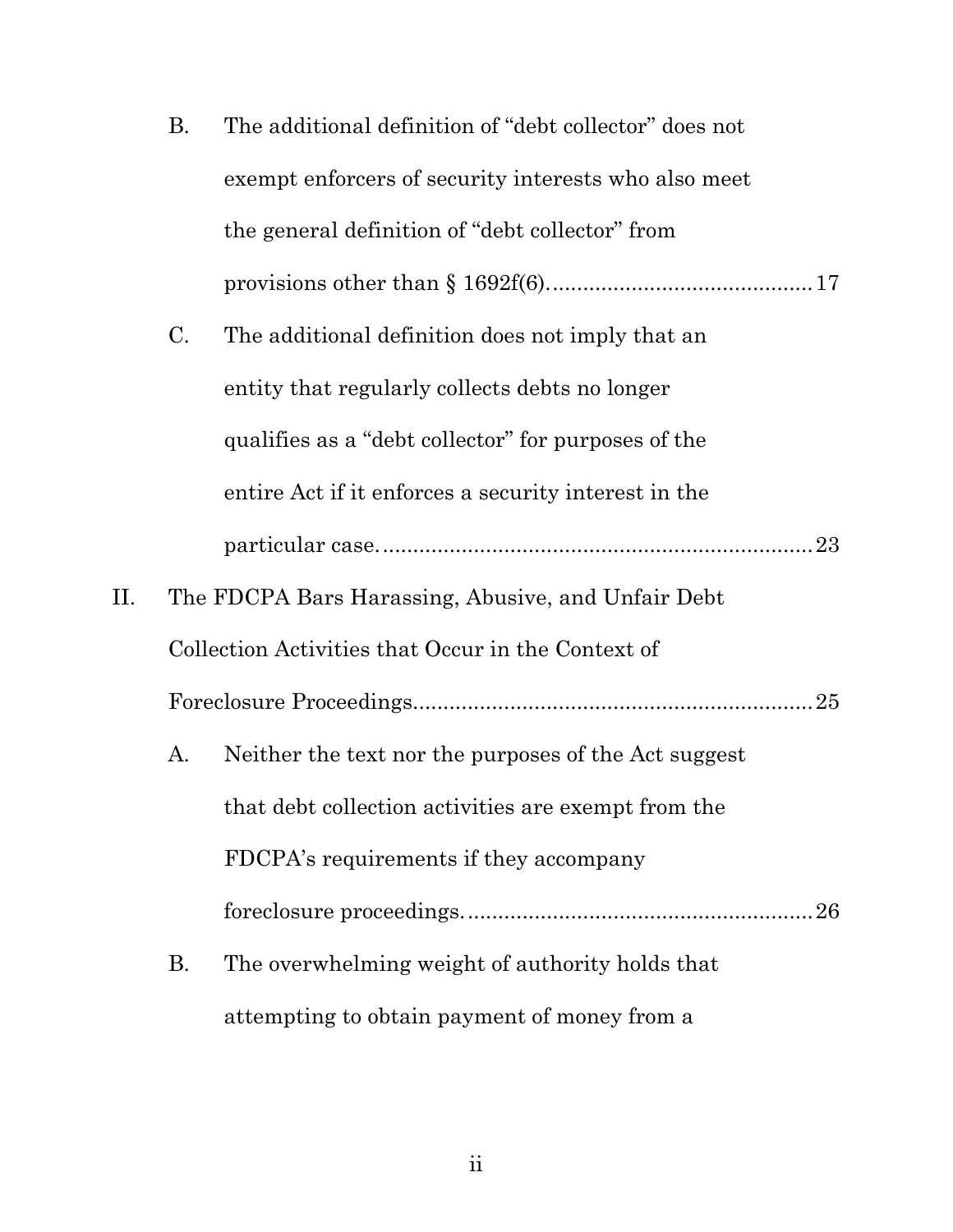|             | debtor in the context of proceedings to enforce a        |  |
|-------------|----------------------------------------------------------|--|
|             | security interest constitutes debt collection activity29 |  |
| $C_{\cdot}$ | The Court need not decide in this case whether           |  |
|             | foreclosure by itself constitutes debt collection        |  |
|             |                                                          |  |
|             |                                                          |  |
|             |                                                          |  |
|             | CERTIFICATE OF COMPLIANCE WITH RULE 32(A)(7)             |  |
|             | <b>CERTIFICATE OF SERVICE</b>                            |  |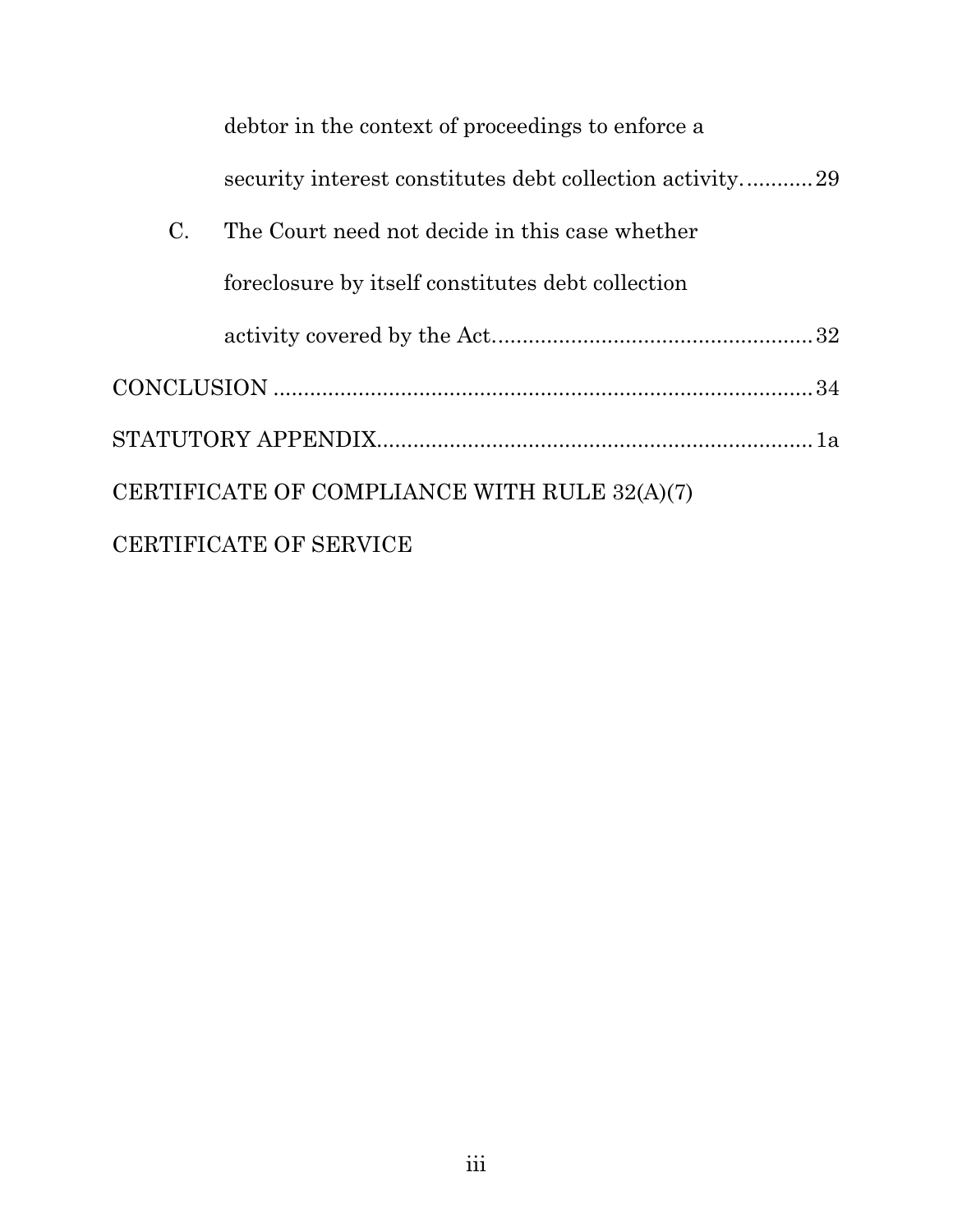# **TABLE OF CITATIONS**

## *Cases*

| Ausar-El v. BAC (Bank of Am.) Home Loans Servicing LP,            |
|-------------------------------------------------------------------|
|                                                                   |
| Chomilo v. Shapiro, Nordmeyer & Zielke, LLP, 2007 WL 2695795      |
|                                                                   |
| Gburek v. Litton Loan Servicing LP, 614 F.3d 380                  |
| Grden v. Leikin Ingber & Winters PC, 643 F.3d 169                 |
| <i>Harris v. Americredit Fin. Servs., Inc., 2005 WL 2180477</i>   |
|                                                                   |
| In re <i>Greer</i> , 2010 WL 4817993 (Bankr. M.D. Tenn. 2010)  19 |
| Jordan v. Kent Recovery Servs., Inc., 731 F. Supp. 652            |
| *Kaltenbach v. Richards, 464 F.3d 524 (5th Cir. 2006) 13, 18, 22  |
|                                                                   |
| Long v. Nat'l Default Servicing Corp., 2010 WL 3199933            |
| Mabry v. Ameriquest Mortg. Co., 2010 WL 1052353                   |
| Memmott v. OneWest Bank, 2011 WL 1560985 (D. Ore. 2011)  31       |
| *Montgomery v. Huntington Bank, 346 F.3d 693 (6th Cir. 2003)  19  |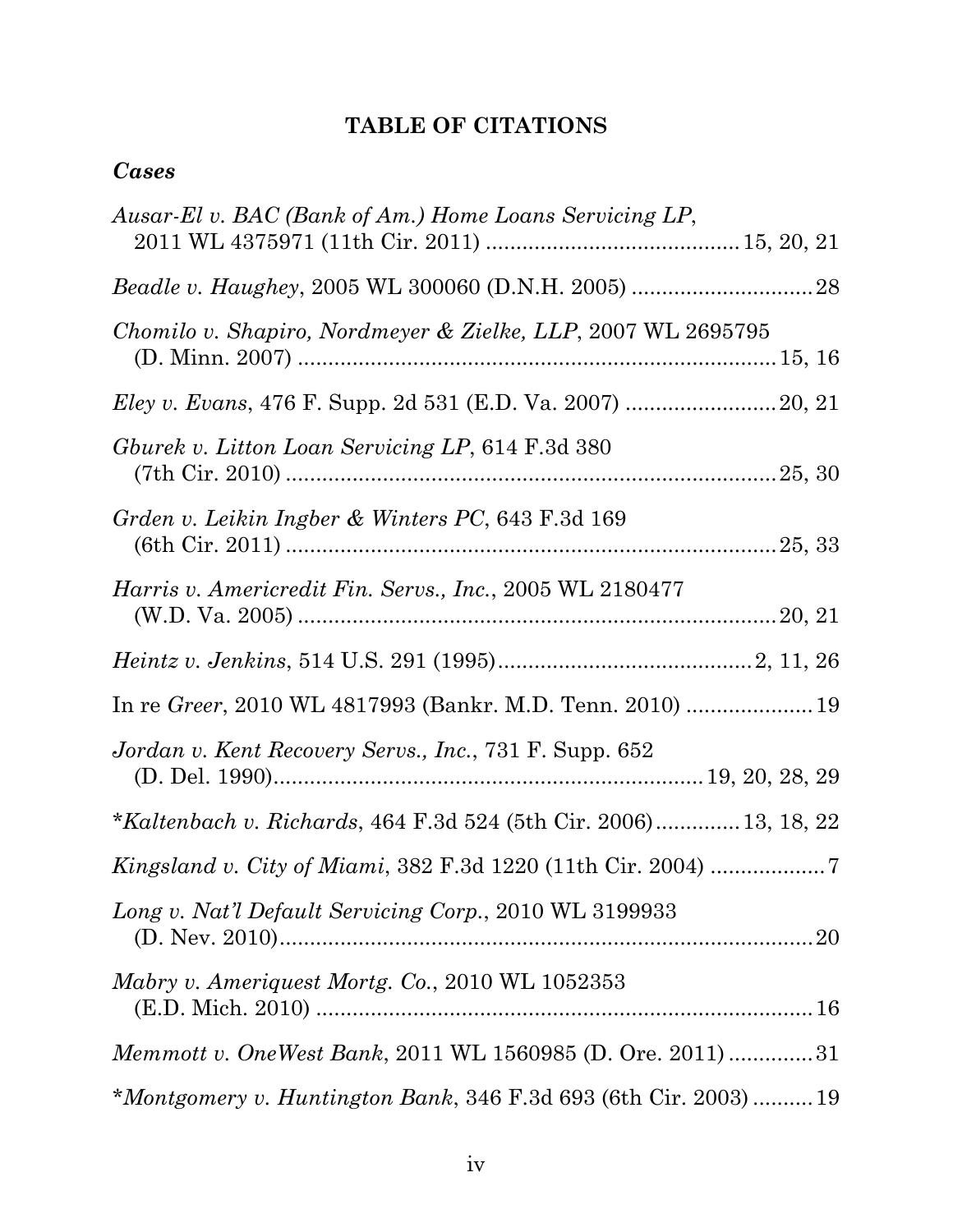| Overton v. Foutty & Foutty, LLP, 2007 WL 2413026                           |
|----------------------------------------------------------------------------|
| <i>Pflueger v. Auto Fin. Grp., Inc.,</i> 1999 WL $33740813$                |
| *Piper v. Portnoff Law Assocs., Ltd., 396 F.3d 227                         |
| *Romea v. Heiberger & Assocs., 163 F.3d 111 (2d Cir. 1998) 30              |
| <i>Rosado v. Taylor</i> , 324 F. Supp. 2d 917 (N.D. Ind. 2004)  28, 29, 31 |
| *Shapiro & Meinhold v. Zartman, 823 P.2d 120 (Colo. 1992)  19, 33          |
| <i>Trent v. Mortg. Elec. Registration Sys., Inc., 618 F. Supp. 2d 1356</i> |
| <i>Warren v. Countrywide Home Loans, Inc., 342 Fed. Appx. 458</i>          |
| *Wilson v. Draper & Goldberg, P.L.L.C., 443 F.3d 373                       |
| Ziemba v. Am. Home Mortg. Servicing, Inc., 2011 WL 3420646                 |
| <b>Statutes</b>                                                            |
| Fair Debt Collection Practices Act, Pub. L. No. 95-109, § 802, 91 Stat.    |
|                                                                            |
|                                                                            |
|                                                                            |
|                                                                            |
|                                                                            |
|                                                                            |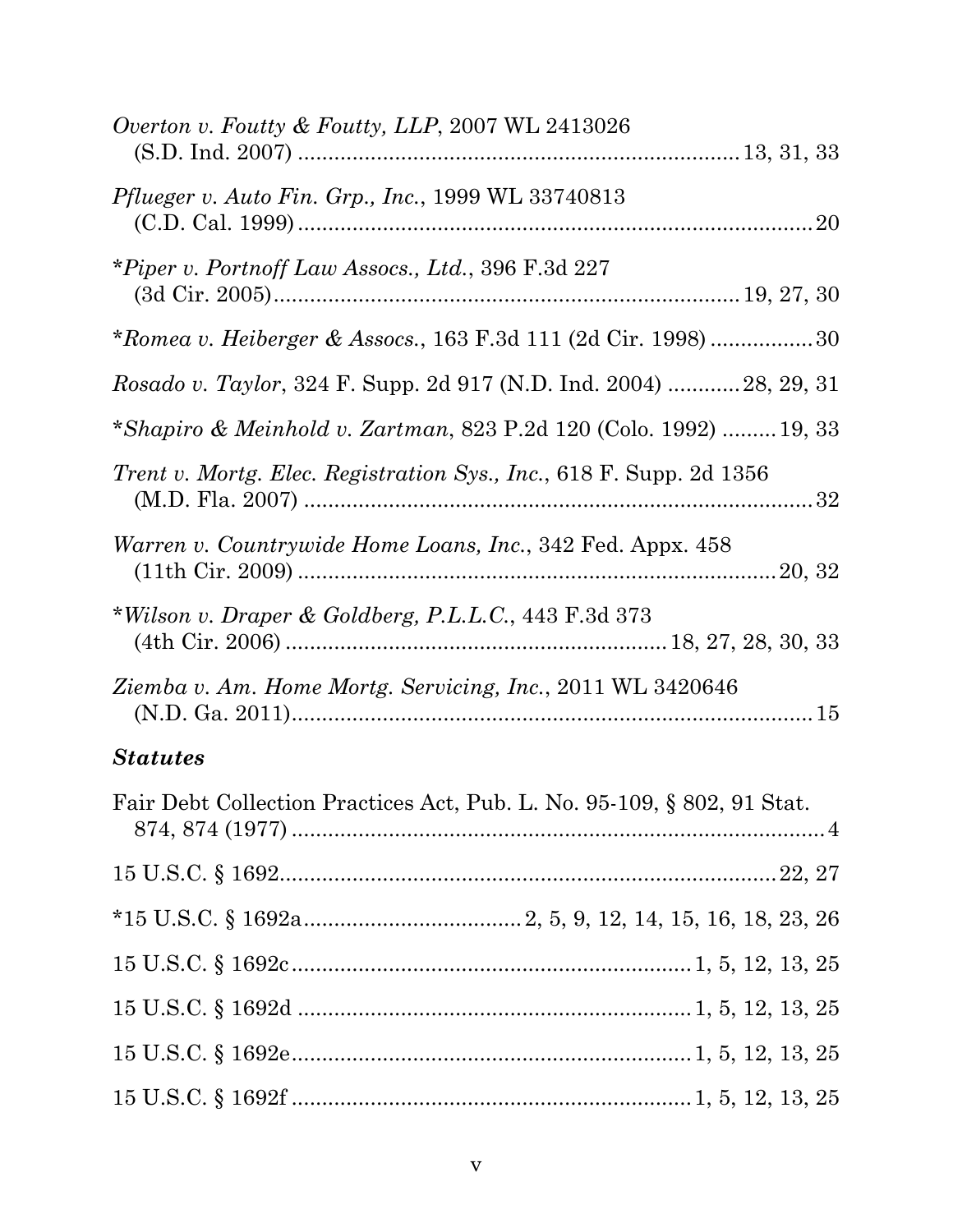| Dodd-Frank Wall Street Reform and Consumer Protection Act (Dodd-                                                                                                 |
|------------------------------------------------------------------------------------------------------------------------------------------------------------------|
| Dodd-Frank Wall Street Reform and Consumer Protection Act (Dodd-                                                                                                 |
| Dodd-Frank Wall Street Reform and Consumer Protection Act (Dodd-                                                                                                 |
| Dodd-Frank Wall Street Reform and Consumer Protection Act (Dodd-                                                                                                 |
|                                                                                                                                                                  |
| <b>Federal Register Notices</b>                                                                                                                                  |
|                                                                                                                                                                  |
| Identification of Enforceable Rules and Orders, 76 Fed. Reg. 43569,                                                                                              |
| Statements of General Policy or Interpretation Staff Commentary On<br>the Fair Debt Collection Practices Act, 53 Fed. Reg. 50097, 50108<br>22<br>(Dec. 13, 1988) |
| <b>Other Authorities</b>                                                                                                                                         |
| Federal Trade Commission, Annual Report 2010: Fair Debt Collection                                                                                               |
| Federal Trade Commission, Annual Report 2011: Fair Debt Collection                                                                                               |
| S. Rep. No. 95-382, 95th Cong., 1st Sess. 3, reprinted in 1977 U.S. Code                                                                                         |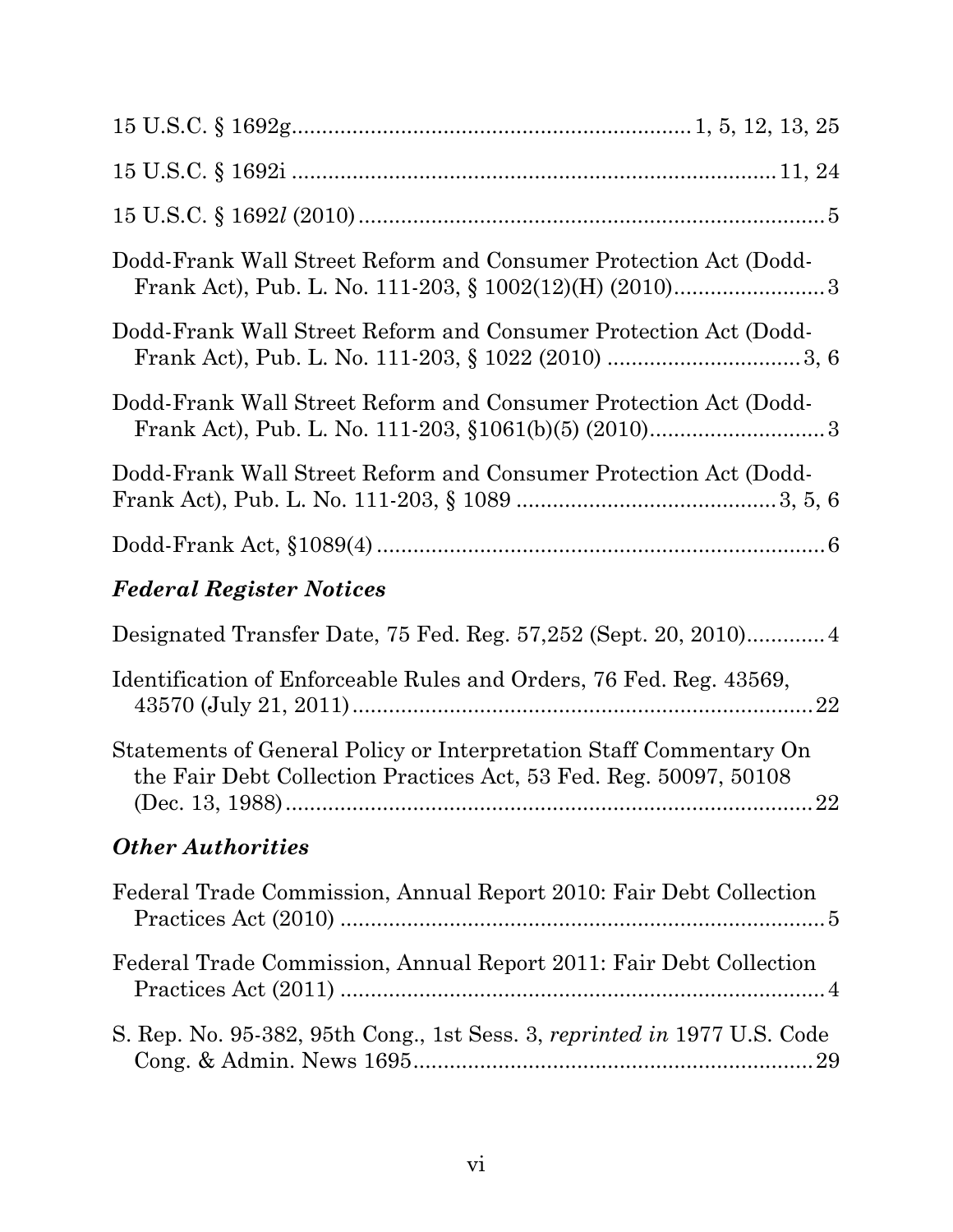#### **STATEMENT OF RELATED CASES**

Similar issues are presented in *Reese v. Ellis, Painter, Ratterree, & Adams, LLP*, No. 10-14366, which was argued before this Court in August 2011, and *Hasbun v. Recontrust Co., N.A.*, No. 11-15214, which was appealed from the Southern District of Florida in November 2011. Appeals presenting similar issues are also pending before other circuits.1

#### **STATEMENT OF THE ISSUES**

The Fair Debt Collection Practices Act (FDCPA or Act) prohibits "debt collectors" from using certain means to collect debts and from engaging in certain conduct "in connection with the collection of a debt." *See* 15 U.S.C. §§ 1692c–1692g. Thus, to state a claim under most provisions of the FDCPA, a plaintiff must show both that the defendant is a "debt collector" and that the challenged conduct is a means of, or otherwise relates to, collecting debts. This appeal presents two questions concerning the FDCPA's scope:

 $\overline{a}$ 

<sup>1</sup> *See, e.g.*, *Burnett v. Mortg. Elec. Registration Sys.*, No. 09-4216 (10th Cir.); *Larson v. Regional Tr. Servs. Corp.*, No. 11-36045 (9th Cir.); *Mellentine v. Ameriquest Mortg. Co.*, No. 11-2467 (6th Cir.).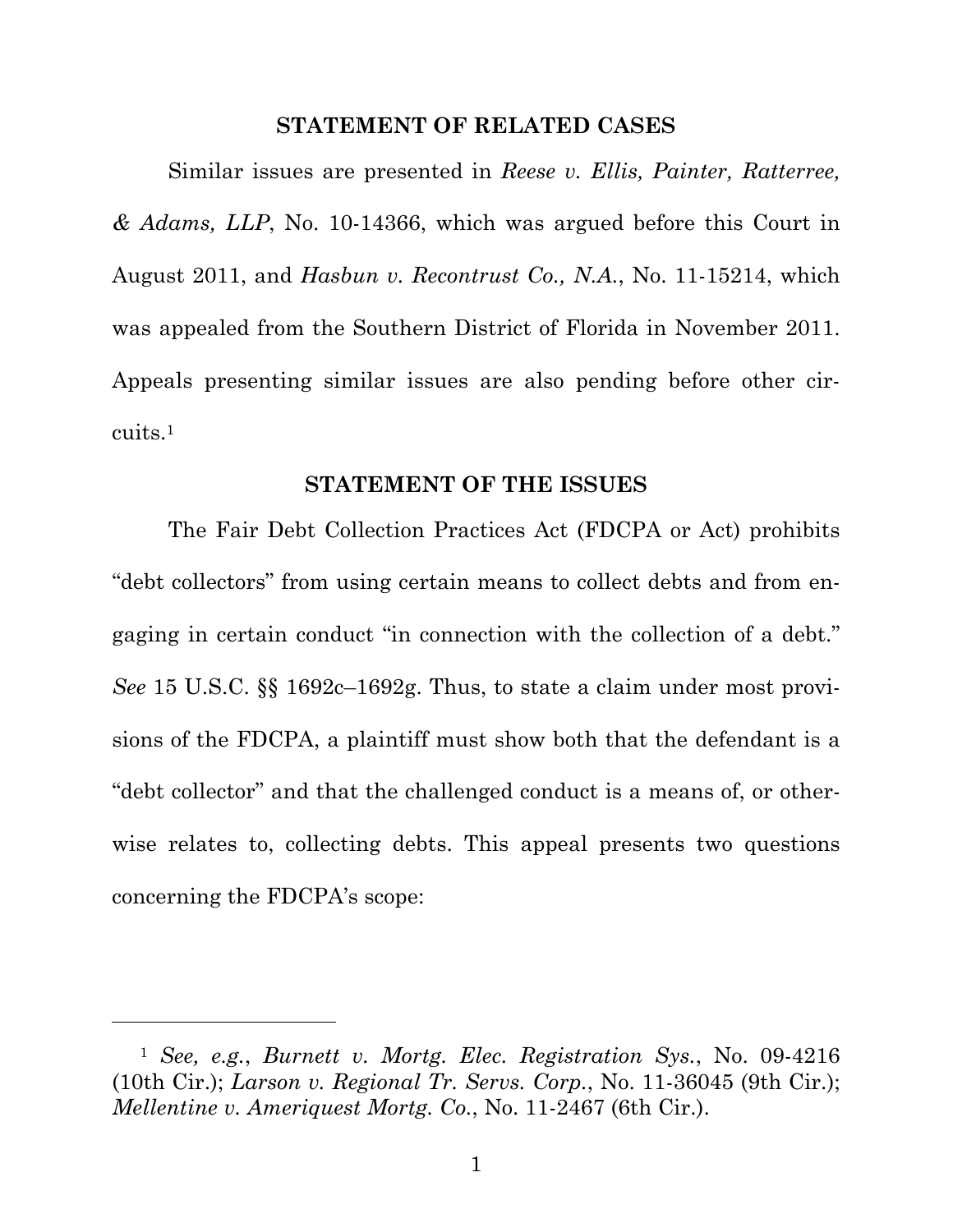1. The Act defines "debt collector" as a person whose "principal purpose" is debt collection or "who regularly collects or attempts to collect" debts. 15 U.S.C. § 1692a(6). For the purposes of a single provision of the Act, § 1692f(6), the term "debt collector" "also includes" a person whose "principal purpose" is "the enforcement of security interests." *Id.* Does a person who meets the FDCPA's general definition of "debt collector" qualify as a debt collector for purposes of the entire Act if (a) he also qualifies as a debt collector under the additional definition applicable to § 1692f(6), and (b) he is enforcing a security interest in the particular case?

2. Although the Act does not define "debt collection," attempting to obtain payment of a consumer debt unquestionably constitutes debt collection under the FDCPA. *Heintz v. Jenkins*, 514 U.S. 291, 294 (1995). Does attempting to obtain payment of a consumer debt cease to qualify as debt collection covered by the Act if the debt collector or a related party simultaneously attempts to enforce a security interest backing the debt?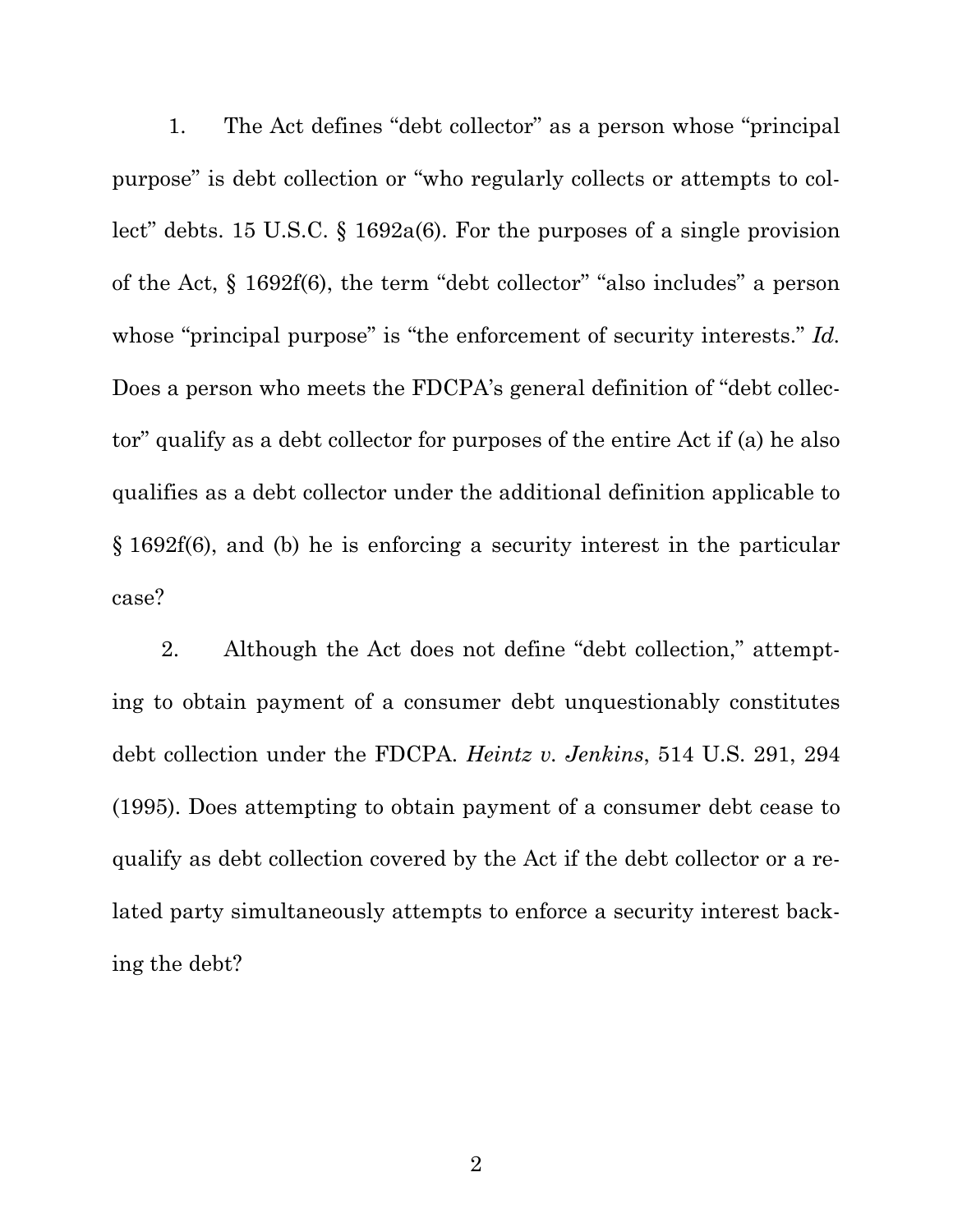#### **INTEREST OF** *AMICUS CURIAE*

The FDCPA protects consumers from abusive debt collection practices. Some courts have unduly restricted the FDCPA's protections by rejecting challenges to abusive practices occurring in the context of foreclosure proceedings. In particular, courts have erroneously concluded that businesses involved in enforcing security interests are not "debt collectors" subject to most of the Act's requirements, and that activity surrounding foreclosure or other enforcement of security interests is not debt collection covered by the Act. These decisions have left consumers vulnerable to abusive collection tactics as they fight to save their homes from foreclosure.

Congress has granted the Consumer Financial Protection Bureau (the Bureau) the authority to enforce, and to promulgate rules regarding, the FDCPA. *See* Dodd-Frank Wall Street Reform and Consumer Protection Act (Dodd-Frank Act), Pub. L. No. 111-203, §§ 1002(12)(H), 1022(b)(1), 1061(b)(5), 1089 (2010) (codified at 12 U.S.C. §§ 5481(12)(H), 5512(b)(1), 5581(b)(5), 15 U.S.C. § 1692 *et seq.*). Powers under the FDCPA and other federal consumer financial laws transferred to the Bureau on July 21, 2011. *See id.* § 1061; Designated Transfer Date, 75

3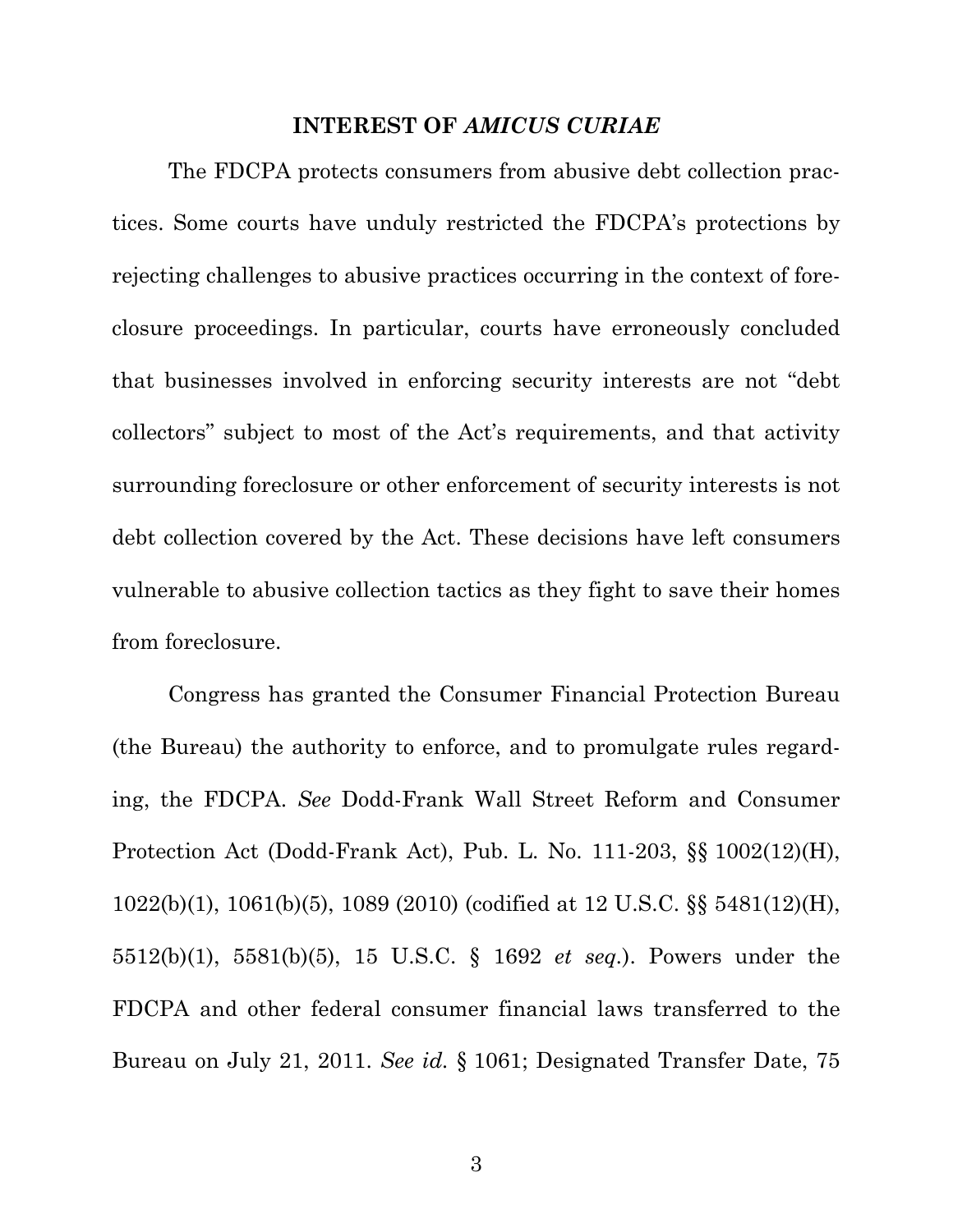Fed. Reg. 57,252 (Sept. 20, 2010) (setting July 21, 2011, as the designated transfer date). The Bureau therefore has a substantial interest in the issues in this case. Because the Bureau is a federal government agency, Federal Rule of Appellate Procedure 29(a) permits it to file this brief without the parties' consent or leave of court.

### **STATEMENT**

#### **A. Statutory Background**

Congress enacted the FDCPA in 1977 to eliminate "abusive, deceptive, and unfair debt collection practices," which had "contribute[d] to the number of personal bankruptcies, to marital instability, to the loss of jobs, and to invasions of individual privacy." Pub. L. No. 95-109, § 802, 91 Stat. 874, 874 (1977) (codified at 15 U.S.C. § 1692(a)). Abusive collection practices remain a widespread problem today: In recent years, the Federal Trade Commission (FTC) has received more consumer complaints about the debt collection industry than any other. *See* Federal Trade Commission, Annual Report 2011: Fair Debt Collection Practices Act 4 (2011), http://www.ftc.gov/os/2011/03/110321fairdebtcollect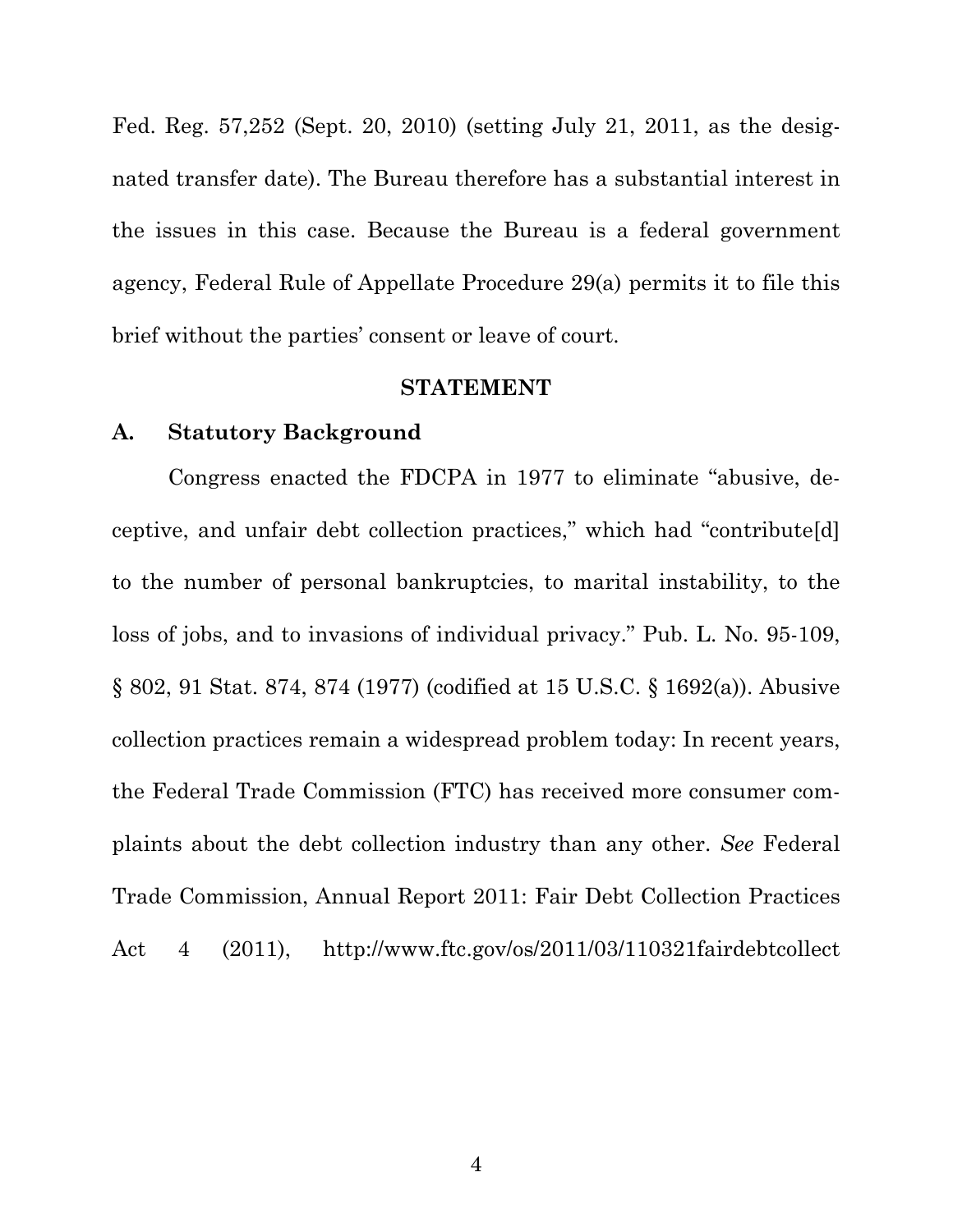report.pdf.2 In 2010 alone, the FTC received over 140,000 such complaints. *Id.* at 4–5.

The FDCPA is the key federal statute protecting these consumers. Among other things, the Act forbids debt collectors from employing harassing, oppressive, or abusive practices; making misleading or deceptive representations; and using unfair or unconscionable means to collect debts. *See* 15 U.S.C. §§ 1692d–1692f. The Act also limits when debt collectors can contact debtors, guarantees consumers an opportunity to dispute their debts, and generally bars attempts to collect a disputed debt until the debt is verified. *Id.* §§ 1692c, 1692g(a)–(b). The Act applies only to professional debt collectors' interactions with individual consumers; it does not apply to commercial debts or to creditors who collect their own debts in their own name. *See id.* § 1692a(3), (5), (6)(A).

Until recently, the FTC was the primary agency charged with enforcing the FDCPA. *See* 15 U.S.C. § 1692*l* (2010). With passage of the Dodd-Frank Act in 2010, Congress granted the Bureau authority to enforce the Act along with the FTC and other agencies. *See* Dodd-Frank

 $\overline{a}$ 

<sup>2</sup> *See also* Federal Trade Commission, Annual Report 2010: Fair Debt Collection Practices Act 4 (2010), http://www.ftc.gov/os/2010/ 04/P104802fdcpa2010annrpt.pdf.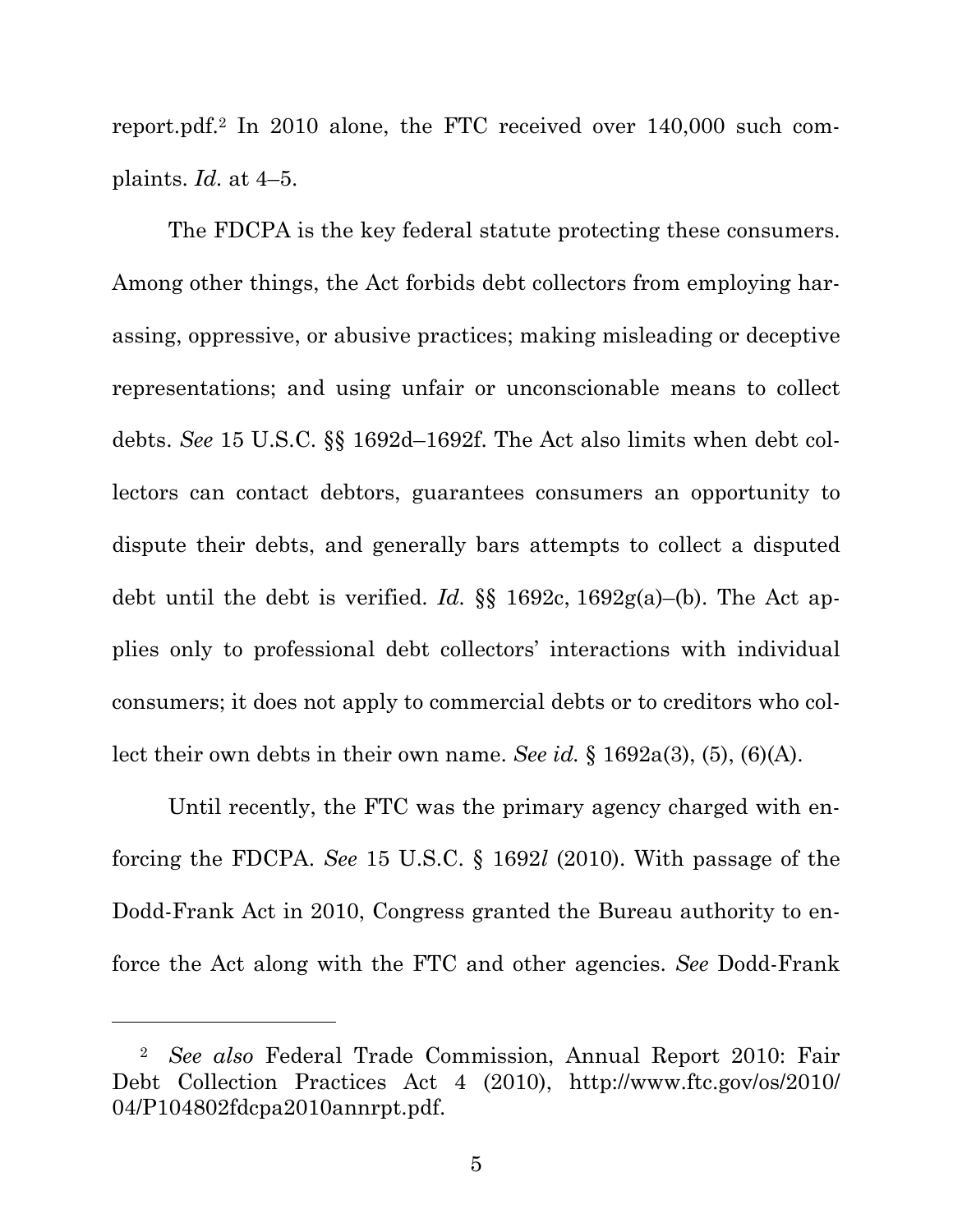Act, § 1089(3) (to be codified at 15 U.S.C. § 1692*l*(b)). The Dodd-Frank Act also gives the Bureau exclusive authority to issue advisory opinions and rules implementing and interpreting the FDCPA. *See* Dodd-Frank Act, §1089(4) (to be codified at 15 U.S.C. § 1692*l*(d)); *see also id.*  $\S 1022(b)(4)(B)$  (codified at 12 U.S.C.  $\S 5512(b)(4)(B)$ ) (addressing the deference due to Bureau interpretations of Federal consumer financial law). The Bureau is the first agency ever to have general rulemaking authority under the FDCPA.

#### **B. Facts**

 $\overline{a}$ 

Paul and Angela Birster refinanced their home in 2006 and modified the refinanced loan in 2007 and 2008. (Doc. 29  $\P\P$  1–3, 5–6, 9; Doc. 38 ¶¶ 1–3, 5–6, 9.)3 According to the foreclosure complaint ultimately filed against them, the Birsters defaulted on their loan on June 1, 2008. (Doc. 38-1, Ex. A.) Two months later, American Home Mortgage Servicing, Inc. (AHMSI) began servicing the loan. (Doc. 29 ¶ 9; Doc. 38 ¶ 9.) After attempting to collect payment for two months, AHMSI sent the

<sup>3</sup> Doc. 29 and Doc. 38 refer to the defendant's Statement of Undisputed Material Facts and the plaintiffs' Response to that statement, respectively. This brief cites those documents for undisputed facts. Because the underlying evidence was filed under seal (*see* Doc. 29-1), the Bureau has not reviewed it.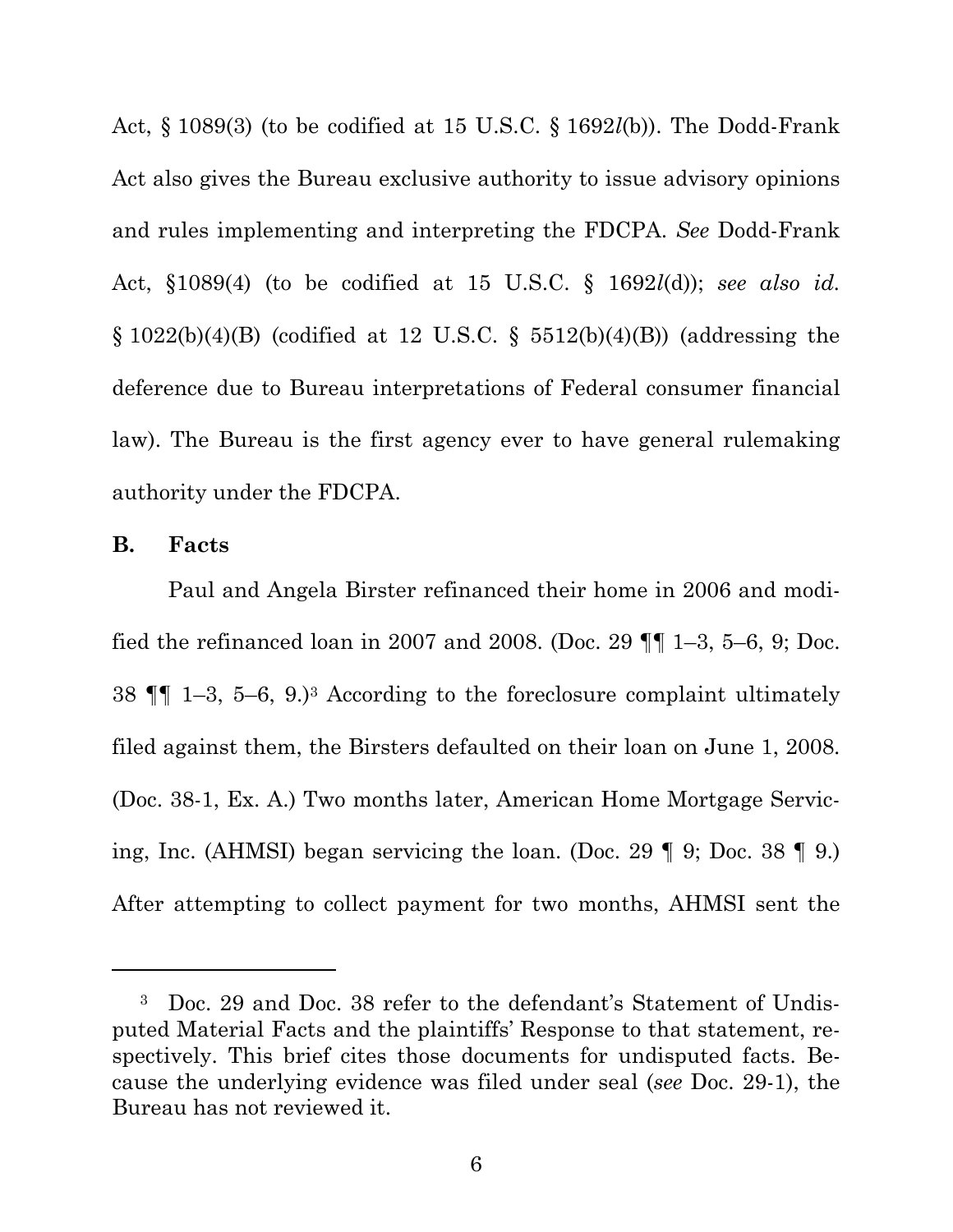Birsters a letter claiming they were in default. (Doc. 29-5.) The letter advised the Birsters that AHMSI would foreclose on their home unless they cured the default by paying \$7,761.14 within 30 days. (*Id.*) AHMSI's letter stated: "THIS IS AN ATTEMPT TO COLLECT A DEBT AND ANY INFORMATION OBTAINED WILL BE USED FOR THAT PURPOSE." (*Id.*) Several months later, the trustee for the lien holders—U.S. Bank, N.A.—initiated a judicial foreclosure action against the Birsters. (Doc. 38-1, Ex. A.) AHMSI is not a party to that suit. (*See id.*)

While the foreclosure suit proceeded, AHMSI representatives repeatedly visited the Birsters' home and made harassing and threatening phone calls to induce them to pay their debts.<sup>4</sup> (Doc. 38-2  $\P$  8.) One representative told Angela Birster that she and her husband "would be kicked out of [their] home[,] on streets[,] and living in 120° heat" if they did not pay. (Doc. 38-2 ¶ 8f.) Another threatened to advance the foreclosure sale date if they did not pay by the end of the month. (*See id.* ¶ 8i.) AHMSI representatives repeatedly called the Birsters directly about

 $\overline{a}$ 

<sup>4</sup> Because this is an appeal from an order granting summary judgment to the defendant, this brief accepts as true the allegations in the Birsters' affidavits. *See Kingsland v. City of Miami*, 382 F.3d 1220, 1227 (11th Cir. 2004).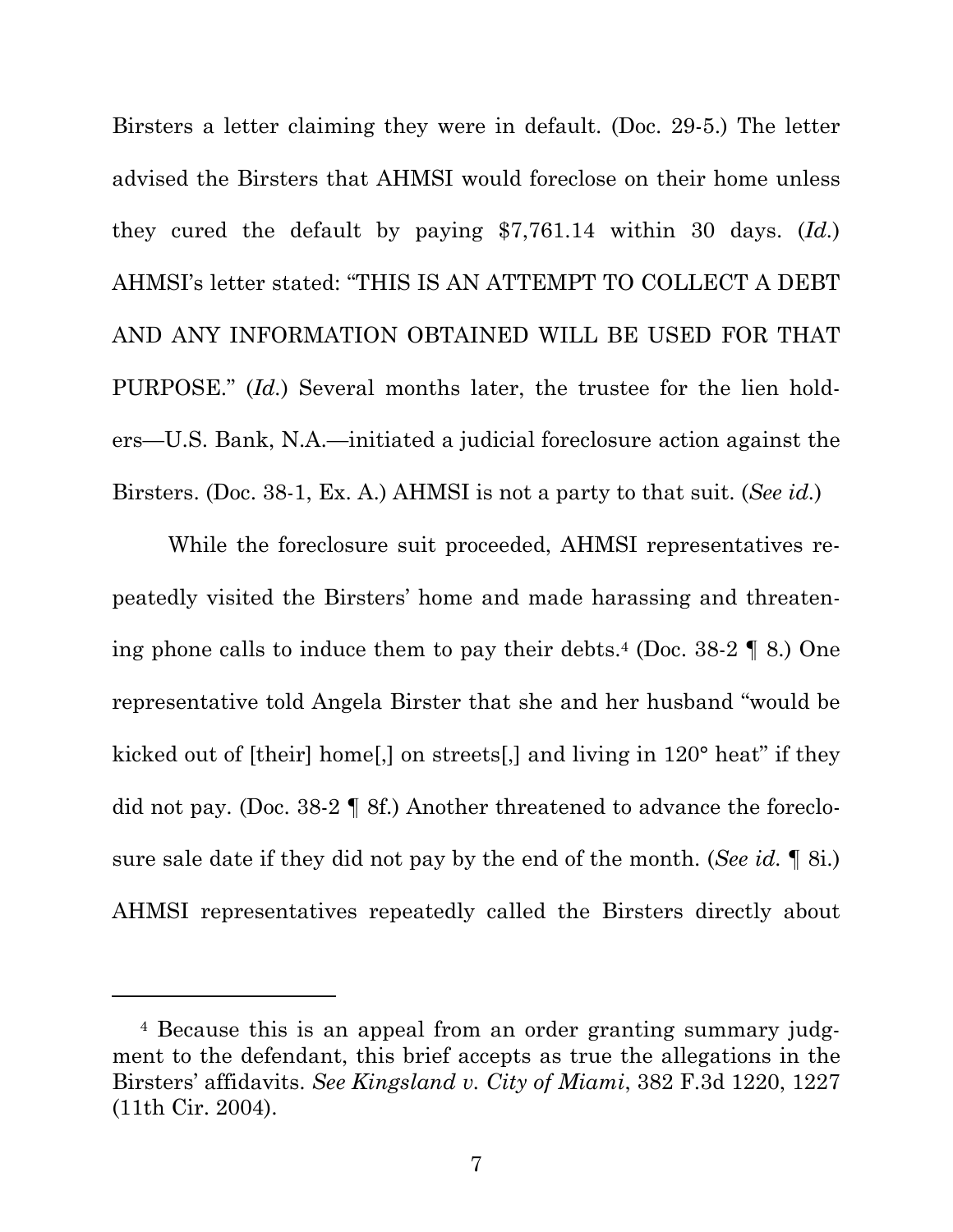their debt, even though they were represented by counsel, and even though they had told AHMSI to stop calling. (*Id.* ¶ 8a–*l*.)

#### **C. Proceedings Below**

The Birsters sued AHMSI under the FDCPA and related state laws. (Doc. 1-3.) AHMSI moved for summary judgment on several grounds, including that its conduct was not debt collection subject to the Act because it related to foreclosing on a mortgage. (Doc. 28 at 3–5.) The district court granted summary judgment to AHMSI on the FDCPA claim and remanded the remaining claims to state court. (Doc. 76 at 8.) The court concluded that the FDCPA claim failed as a matter of law because the alleged conduct related to enforcement of a security interest and therefore was not debt collection covered by the Act. (Doc. 76 at 4– 7.) The court also appeared to conclude that AHMSI qualified as a "debt collector" only for purposes of § 1692f(6), and that the Birsters therefore could not assert claims under other provisions. (*Id.* at 6–7.) The Birsters appealed. (Doc. 80.)

#### **SUMMARY OF ARGUMENT**

To state a claim under most provisions of the FDCPA, a plaintiff must show both that the defendant is a "debt collector" and that the challenged conduct related to debt collection. The court below concluded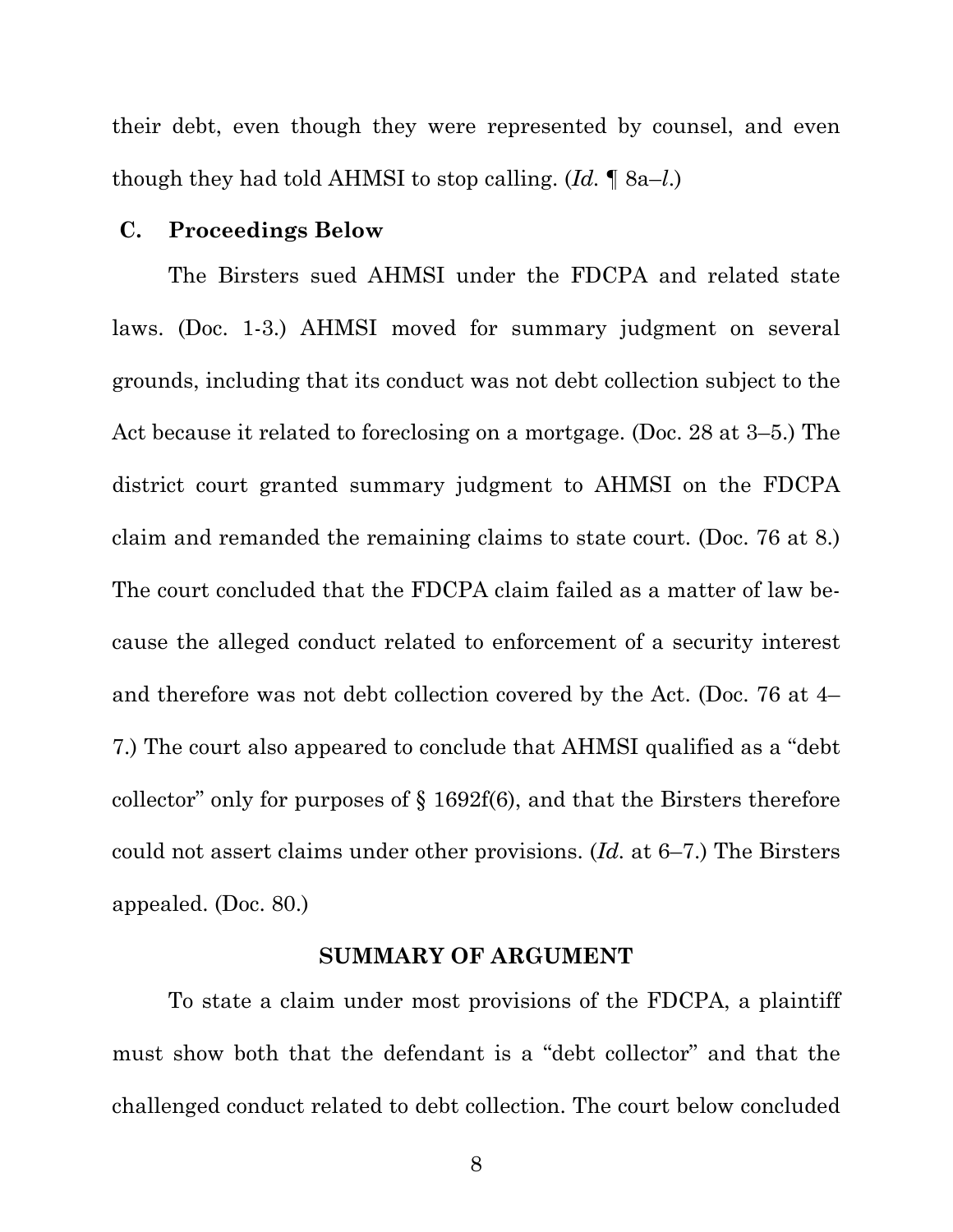that, because AHMSI was involved in a foreclosure, it did not qualify as a debt collector and its actions in this case did not relate to debt collection. These conclusions misconstrue the FDCPA.

**Debt Collector:** The FDCPA generally defines "debt collector" as an entity whose "principal purpose" is debt collection or "who regularly collects or attempts to collect" debts. 15 U.S.C. § 1692a(6). Under an additional definition applicable for purposes of a single provision, § 1692f(6), the term "debt collector" "also includes" any entity whose "principal purpose" is "the enforcement of security interests." *Id.* Six categories of people are specifically excluded from the definition of "debt collector." *Id.* § 1692a(6)(A)–(F). Enforcers of security interests do not appear on that list.

Courts that have concluded that enforcers of security interests qualify as "debt collectors" only for purposes of § 1692f(6) have failed to consider that enforcers of security interests may also "regularly collect" debts and thus qualify as "debt collectors" under the general definition. Recognizing that an entity may meet both the general and the additional definition does not render the additional definition superfluous. Some enforcers of security interests, such as repossession agencies that rarely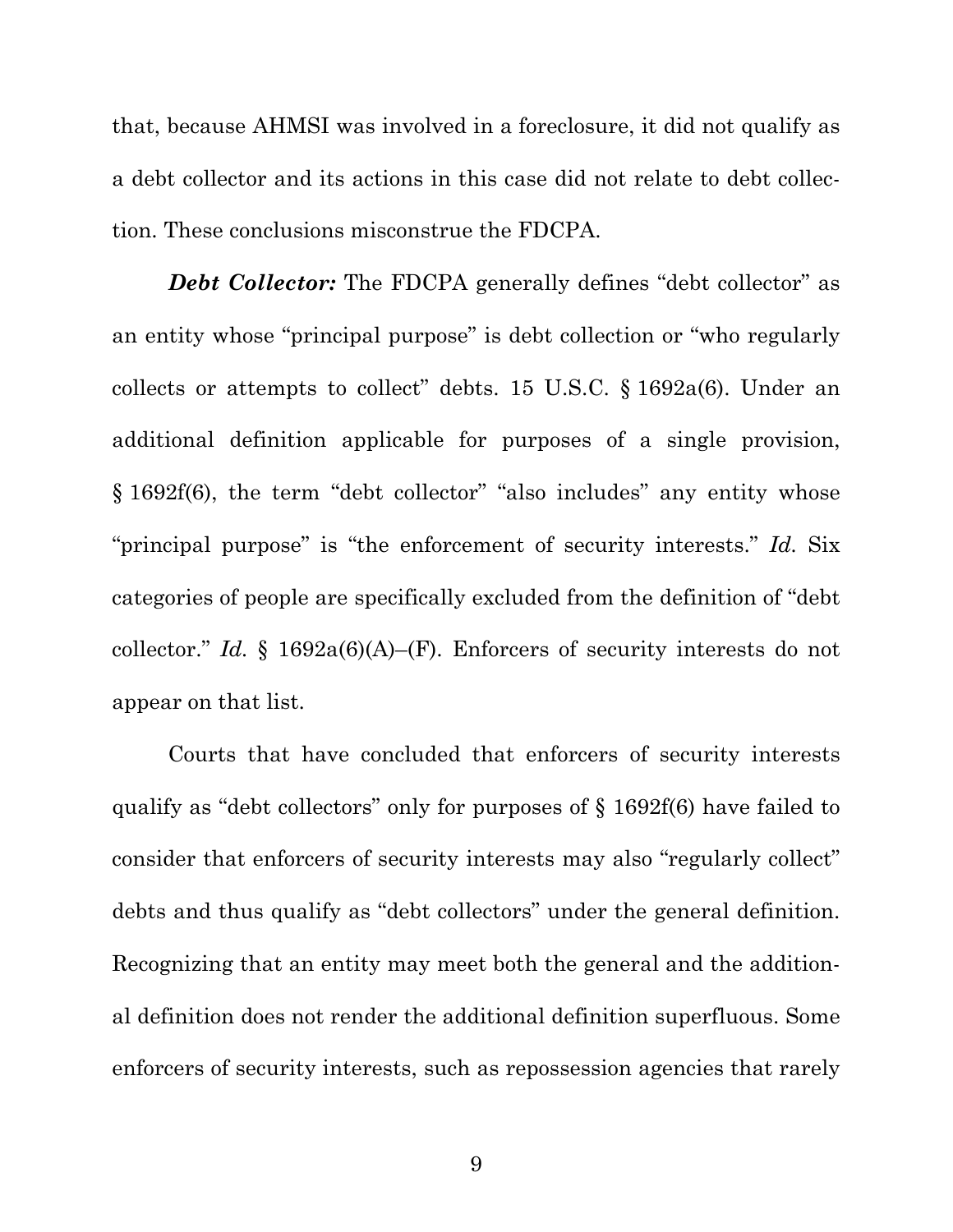contact debtors, constitute "debt collectors" only under the additional definition, while others—like entities that initiate foreclosure proceedings and then seek payment in lieu of foreclosure—both "regularly" collect debts and "principal[ly]" enforce security interests. The additional definition requires the former category of people to comply with § 1692f(6), even though they are not generally subject to the Act.

By the Act's plain terms, an entity that meets both definitions of "debt collector" qualifies as a "debt collector" for purposes of the entire Act. The additional definition does not exclude enforcers of security interests from the general definition, but rather "also includes" them for purposes of a particular provision. Notably, unlike other entities, enforcers of security interests are not explicitly excluded from the definition of debt collector. Nearly every court, including every federal appellate court, to have considered this question agrees. This conclusion is also consistent with a prior administrative interpretation of the Act, and furthers the Act's consumer-protection purposes.

An entity that satisfies both definitions of "debt collector" remains a "debt collector" subject to the entire FDCPA even if it is enforcing a security interest in a particular case. That an entity is enforcing a secu-

10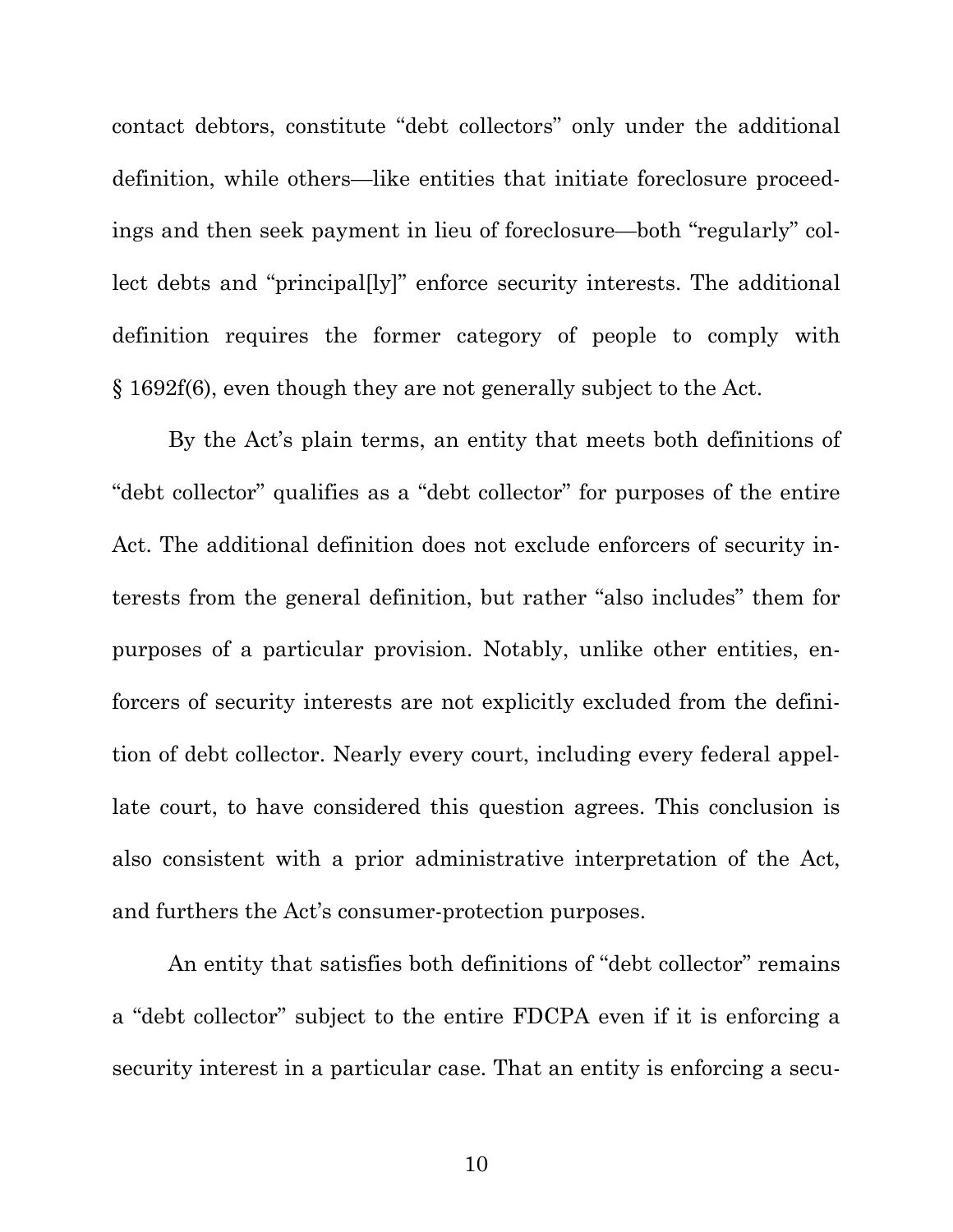rity interest in a particular case bears on whether its actions constitute debt collection, not on whether the entity is a debt collector. The statute defines "debt collectors" by reference to their "principal purpose" and "regular[]" activities, not their activities in a particular case. Section 1692i(a)(1), which regulates "debt collectors" enforcing security interests in real property, confirms that entities enforcing a security interest in a particular case can qualify as "debt collectors" under provisions other than  $\S$  1692f(6).

Because AHMSI did not contest below that it regularly collects debts, it constitutes a "debt collector" for purposes of the entire FDCPA.

*Debt Collection:* Attempting to obtain payment of a consumer debt constitutes debt collection covered by the FDCPA. *Heintz v. Jenkins*, 514 U.S. 291, 294 (1995). Nothing in the Act suggests that seeking payment from a debtor ceases to qualify as debt collection if it accompanies proceedings to enforce a security interest. That conclusion would create an enormous loophole, allowing debt collectors to abuse consumers with impunity whenever they happened also to seek to enforce a security interest. Every federal appellate court to have published a decision on this issue, and nearly every other court, agrees.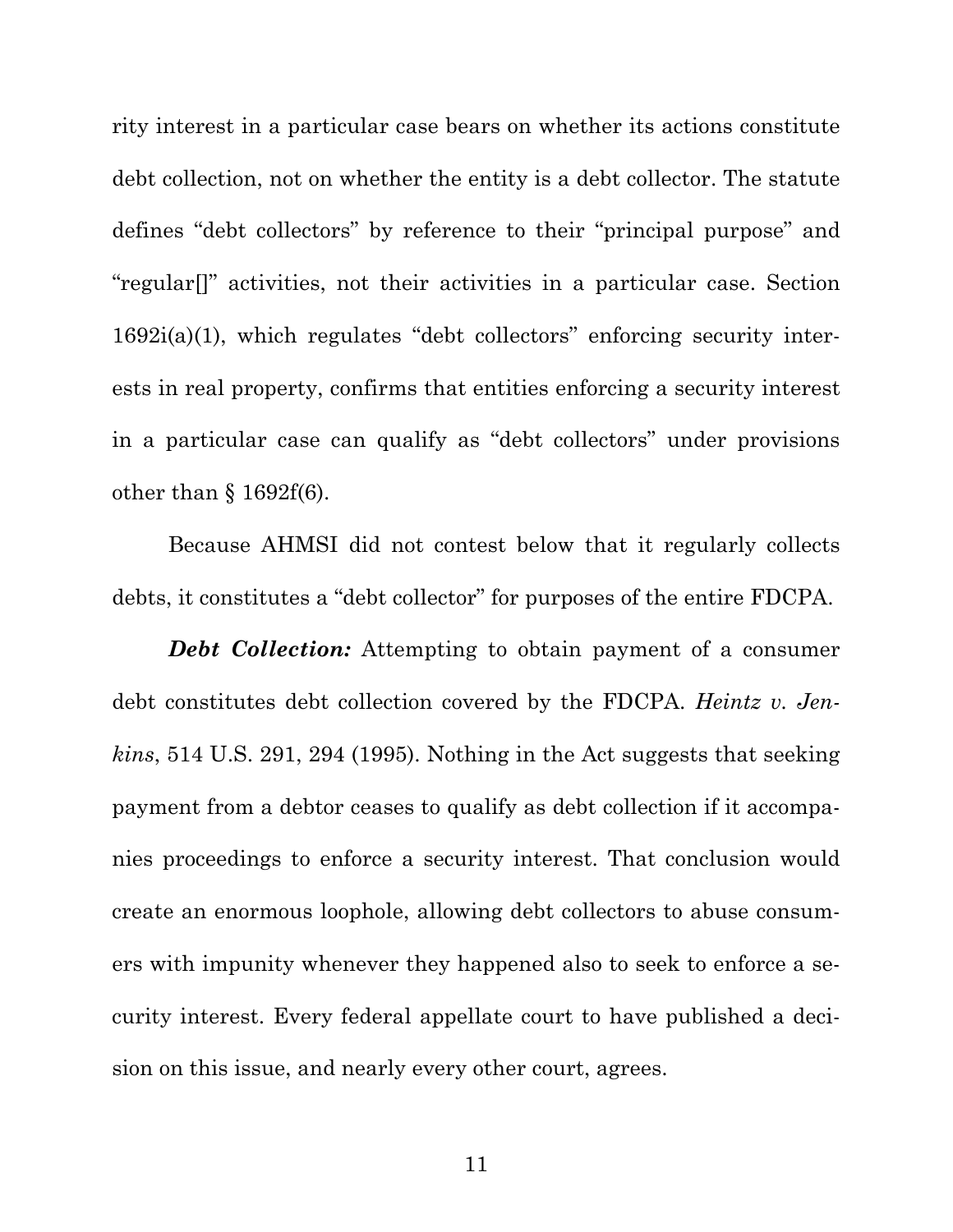Although the district court suggested that pursuing foreclosure, by itself, cannot constitute debt collection covered by the Act, the Court need not reach that question here. At a minimum, seeking payment from a debtor unquestionably qualifies as debt collection, even if it occurs in the context of foreclosure proceedings. The Birsters allege that AHMSI repeatedly attempted to induce them to pay amounts owed on their mortgage. That was debt collection even though it occurred in the context of foreclosure proceedings.

#### **ARGUMENT**

The FDCPA protects consumers by, among other things, prohibiting debt collectors from engaging in unfair, abusive, or deceptive debt collection practices; requiring debt collectors to cease contacting a debtor about a debt if the debtor so demands or is represented by counsel; and obligating debt collectors to verify disputed debts and to notify debtors of their dispute rights. 15 U.S.C. §§ 1692c–1692g. Two threshold criteria determine whether these provisions apply. First, the defendant must qualify as a "debt collector." *See id.* §§ 1692a(6), 1692c– 1692g. Second, because these provisions regulate conduct "in connection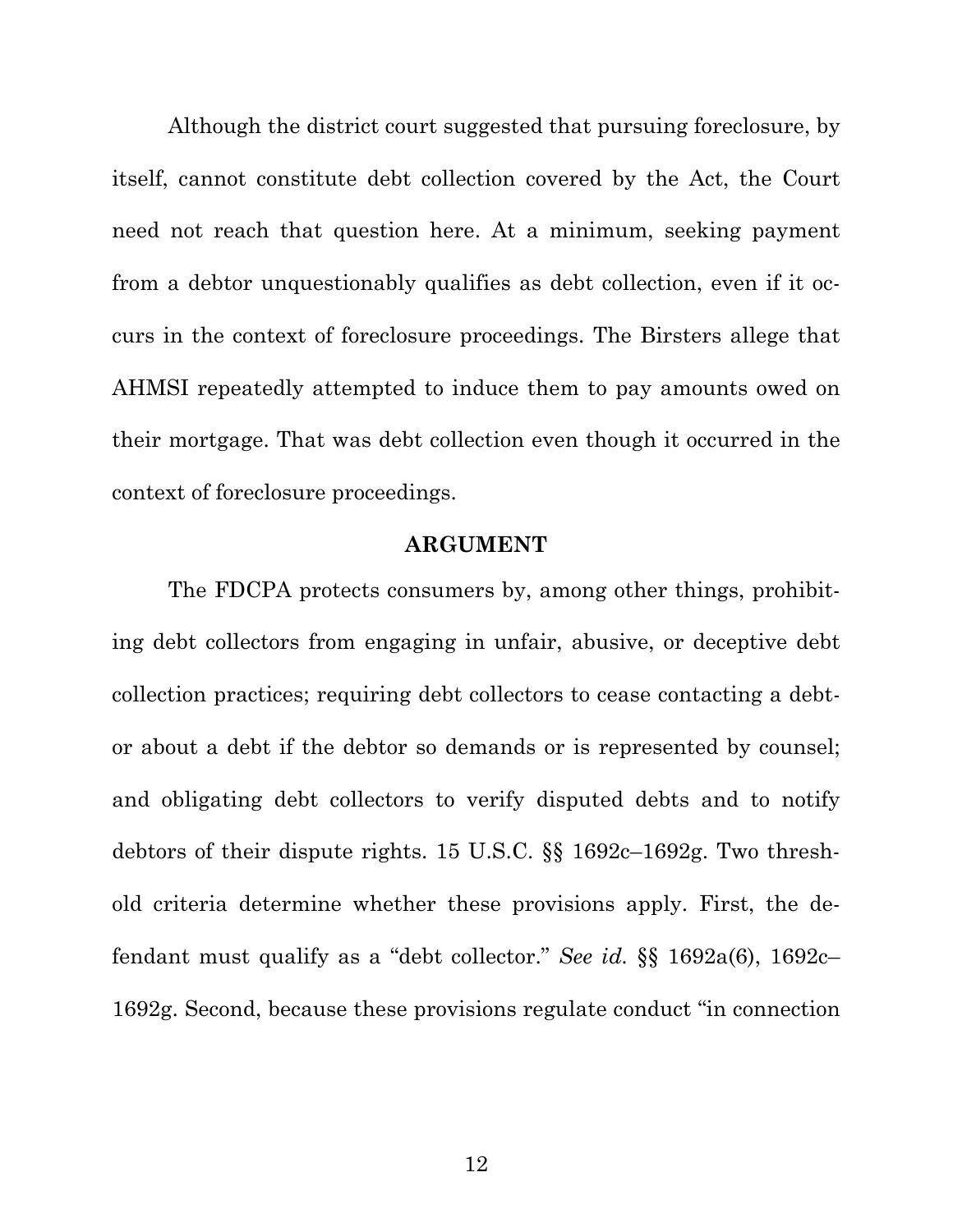with the collection of a debt" and means used "to collect or attempt to collect any debt," the challenged conduct must relate to debt collection.5

Courts, including the court below, often conflate these two analytically distinct inquiries. *But see Kaltenbach v. Richards*, 464 F.3d 524, 529 & n.5 (5th Cir. 2006); *Overton v. Foutty & Foutty, LLP*, 2007 WL 2413026, at \*3 (S.D. Ind. 2007). This brief addresses them in turn. Under a proper understanding of the FDCPA, AHMSI both constitutes a "debt collector" for purposes of the entire Act and engaged in debt collection activities covered by the Act.6 The district court therefore erred in rejecting the Birsters' FDCPA claims as a matter of law.

-

<sup>&</sup>lt;sup>5</sup> Specifically, the Act requires debt collectors to notify debtors of their dispute rights shortly after first communicating with them "in connection with the collection of a debt" and bars debt collectors from engaging in certain conduct "in connection with the collection of a debt" and from using certain "means to collect or attempt to collect any debt." 15 U.S.C. §§ 1692c(a)(1), (2), 1692d–1692f, 1692g(a). The Act also prohibits debt collectors from contacting a consumer "with respect to [a] debt" if the consumer has asked that the debt collector stop, and from continuing "collection of [a disputed] debt" until the debt is verified. *Id.* §§ 1692c(c), 1692g(b).

<sup>6</sup> AHMSI did not argue below that it was not a "debt collector" because it enforces security interests. Nevertheless, because the district court appeared to conclude that AHMSI's involvement in foreclosure exempted it from the definition of "debt collector" (Doc. 76 at 6), this brief addresses that argument.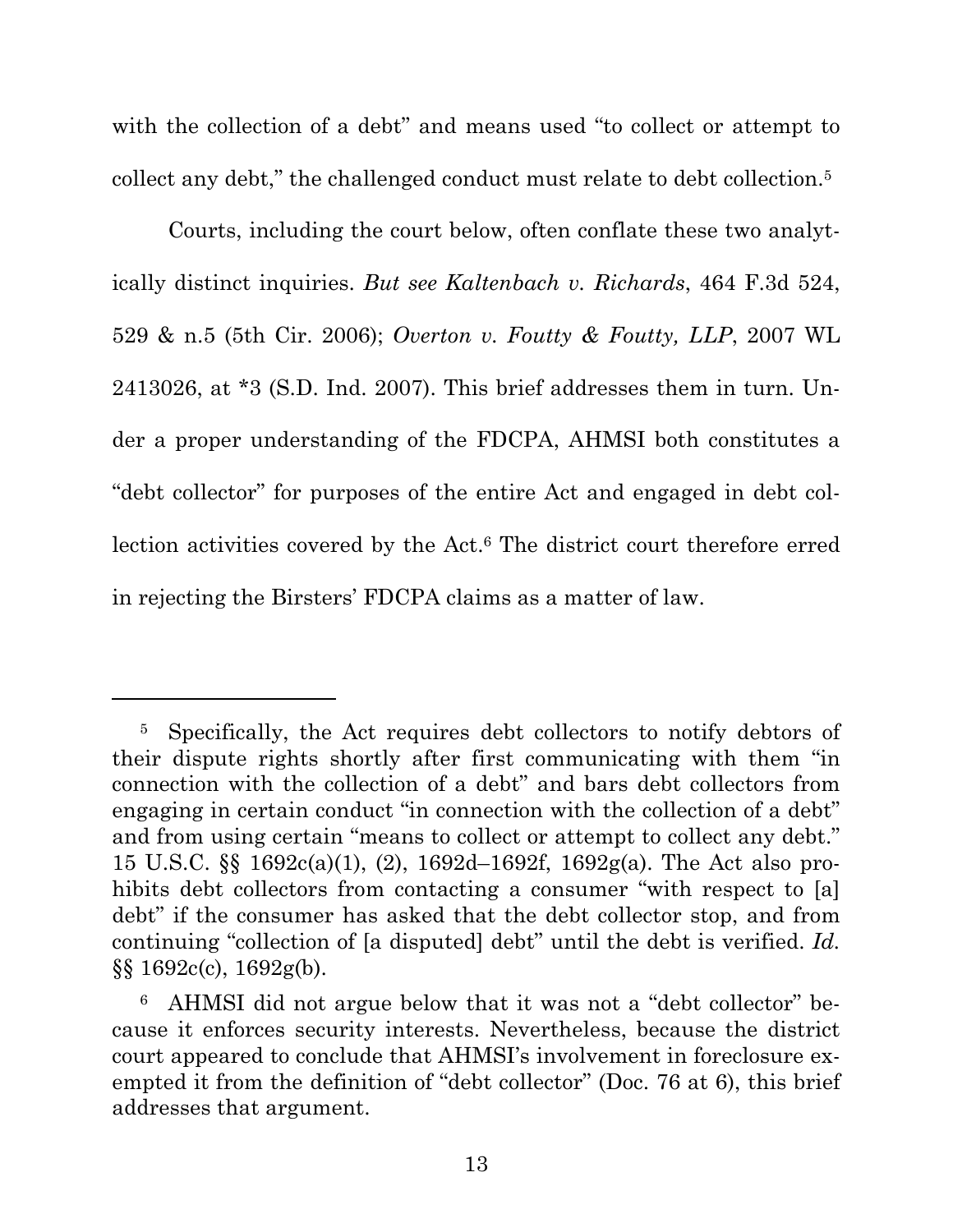**I. An Entity that Meets the FDCPA's General Definition of "Debt Collector" Qualifies as a "Debt Collector" for Purposes of the Entire Act, Even If Its Principal Purpose Is Enforcing Security Interests and Even If It Was Enforcing a Security Interest in the Particular Case.** 

The FDCPA provides both a general definition of "debt collector" and an additional definition applicable for purposes of a single provision. Under the general definition, "[t]he term 'debt collector' means any person who uses any instrumentality of interstate commerce or the mails in any business the principal purpose of which is the collection of any debts, or who regularly collects or attempts to collect, directly or indirectly, debts owed or due or asserted to be owed or due another." 15 U.S.C. § 1692a(6). The additional definition further provides that, "[f]or the purpose of section 1692f(6) of this title, such term also includes any person who uses any instrumentality of interstate commerce or the mails in any business the principal purpose of which is the enforcement of security interests." *Id.* Section 1692f(6) bars debt collectors from "[t]aking or threatening to take nonjudicial action to effect disposses-

 $\overline{a}$ 

AHMSI did argue that, under  $\S 1692a(6)$ (F), it is not a "debt collector" because it obtained the debt before it went into default. (Doc. 28 at 5.) This argument appears to fail on the facts: AHMSI admits it began servicing the debt on July 30, 2008 (Doc. 29 ¶ 9), and the foreclosure complaint alleges that the Birsters defaulted on June 1, 2008 (Doc. 38- 1, Ex. A ¶ 5). In any event, this dispute is beyond this brief's scope.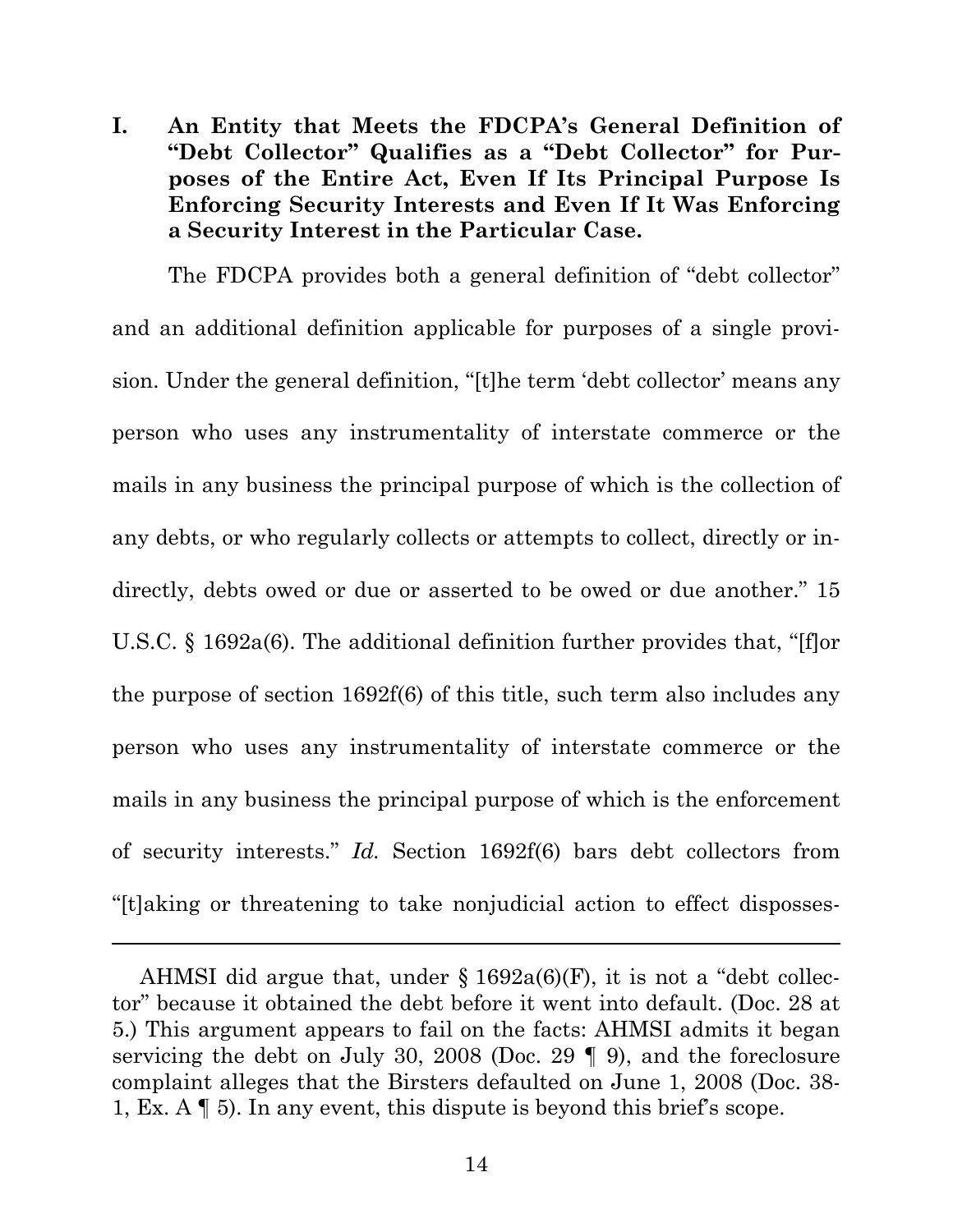sion or disablement of property" if they are not legally entitled to. *Id.* § 1692f(6). The definition of "debt collector" goes on to list six categories of entities excluded from the definition of "debt collector." *Id.*  $\S 1692a(6)$ (A)–(F). That list does not include enforcers of security interests. *See id.*

Relying on this multi-part definition, some courts have suggested that entities whose "principal purpose" is enforcing security interests necessarily qualify as "debt collectors" *only* for purposes of § 1692f(6). *See, e.g.*, *Ausar-El v. BAC (Bank of Am.) Home Loans Servicing LP*, 2011 WL 4375971, at \*1 (11th Cir. 2011); *Ziemba v. Am. Home Mortg. Servicing, Inc.*, 2011 WL 3420646, at \*3 (N.D. Ga. 2011); *Chomilo v. Shapiro, Nordmeyer & Zielke, LLP*, 2007 WL 2695795, at \*3 (D. Minn. 2007). These decisions largely overlook the fact that such entities might also "regularly collect" debts and therefore meet the general definition of "debt collector." *See, e.g.*, *Ausar-El*, 2011 WL 4375971, at \*2–3; *Ziemba*, 2011 WL 3420646, at \*3. Other courts have recognized this possibility but nonetheless concluded that entities meeting both the general and the additional definition should nonetheless be treated as "debt collector[s]" only for purposes of § 1692f(6) if they enforced a security in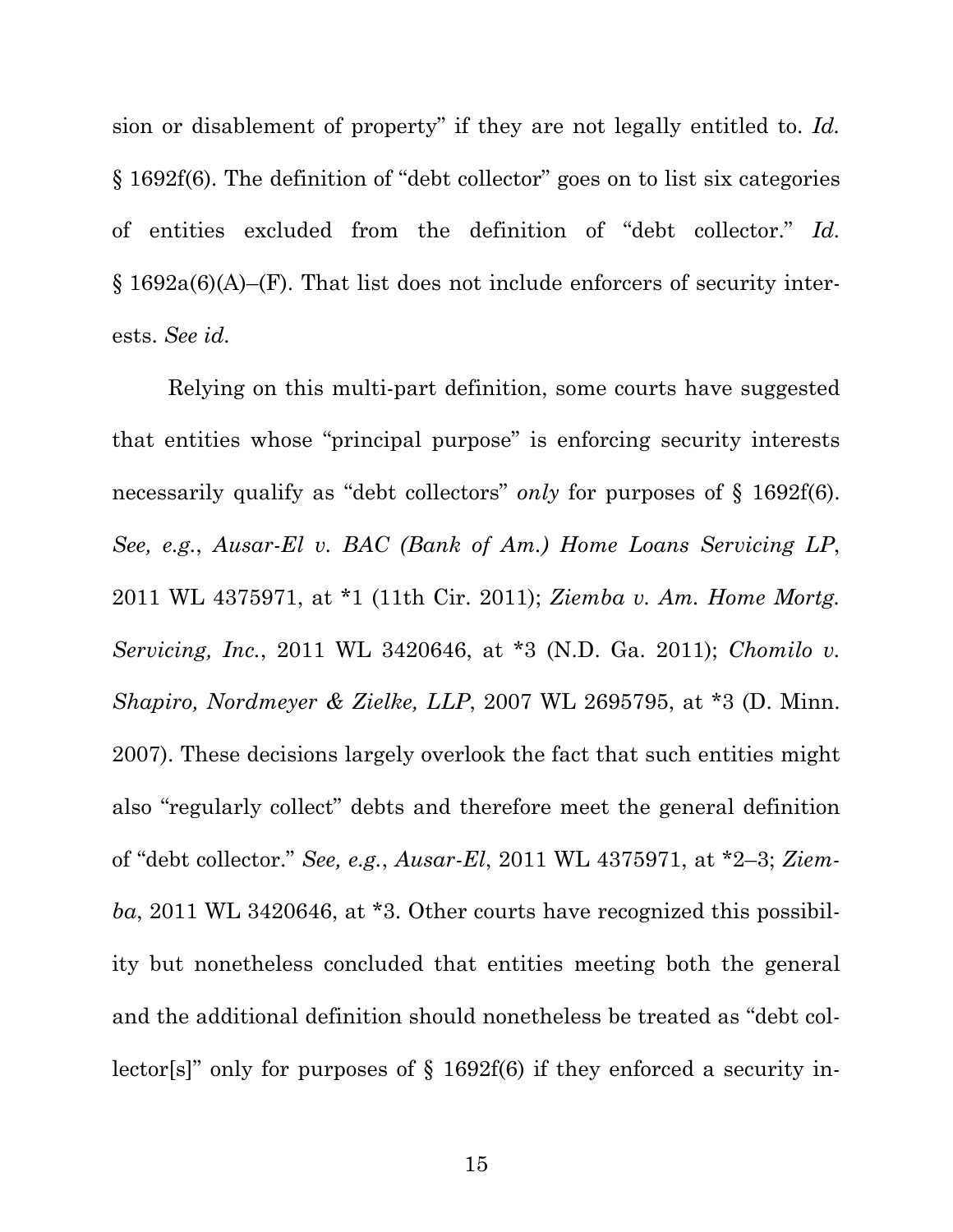terest in the particular case. *See, e.g.*, *Mabry v. Ameriquest Mortg. Co.*, 2010 WL 1052353, at \*3 (E.D. Mich. 2010); *Chomilo*, 2007 WL 2695795, at \*3–5.

These courts are incorrect. The plain language, purposes, and prior administrative interpretations of the Act all make clear—and the great weight of authority confirms—that an entity meeting the general definition of "debt collector" qualifies as a "debt collector" for purposes of the entire Act, even if its principal purpose is enforcing security interests and even if it is enforcing a security interest in the particular case.

### **A. An entity can qualify as a "debt collector" under both the general and the additional definition.**

An entity can meet both the general and the additional definition of "debt collector": an entity whose "principal purpose" is "the enforcement of security interests" can also "regularly collect[] or attempt[] to collect … debts."7 *See* 15 U.S.C. § 1692a(6).

This conclusion does not render superfluous the additional definition characterizing enforcers of security interests as "debt collectors" for

<sup>7</sup> The Court need not decide whether an entity could have as its "principal purpose" both collecting debts and enforcing security interests. An entity need not have debt collection as its "principal purpose" to qualify as a "debt collector" under the general definition; it qualifies if it "regularly collects or attempts to collect" debts. 15 U.S.C. § 1692a(6).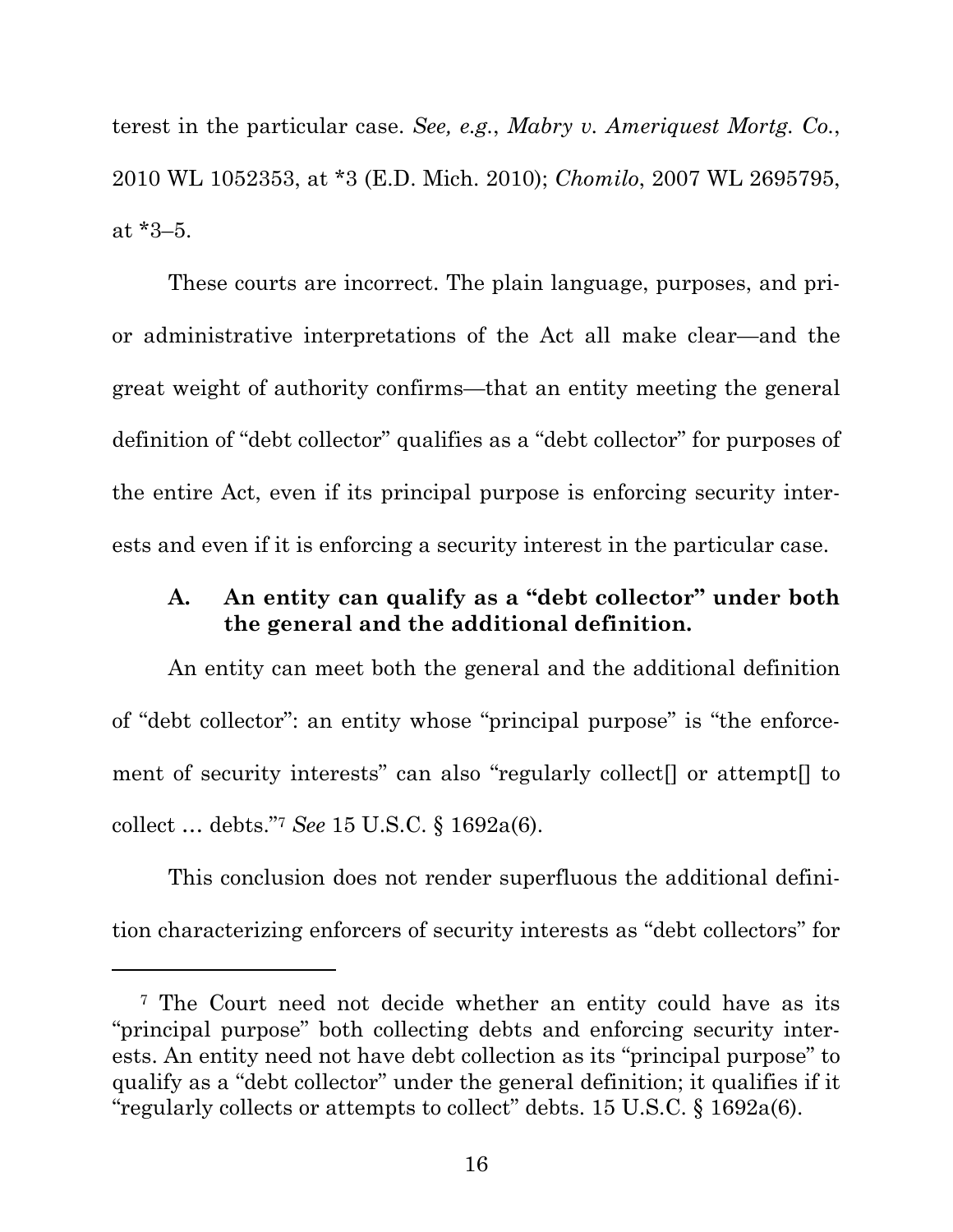purposes of § 1692f(6). Some enforcers of security interests may regularly attempt to collect debts; others may not. For instance, some businesses that principally enforce security interests by pursuing foreclosures also regularly attempt to collect homeowners' overdue mortgage payments. By contrast, some repossession agencies never attempt to collect payment from debtors and simply repossess the cars in which creditors hold security interests without ever contacting the debtors. The former qualify as "debt collectors" under both the general and additional definitions, while the latter qualify only under the additional definition. The Act's inclusion of the additional definition ensures that these no-contact repossession agencies, and other enforcers of security interests who do not otherwise satisfy the Act's general definition of "debt collector," are subject to  $\S 1692f(6)$ 's requirements. The provision therefore is not superfluous.

**B. The additional definition of "debt collector" does not exempt enforcers of security interests who also meet the general definition of "debt collector" from provisions other than § 1692f(6).** 

1. If an entity qualifies as a "debt collector" under the Act's general definition, it constitutes a "debt collector" for purposes of the entire Act, even if it also meets the additional definition. Nothing in the stat-

17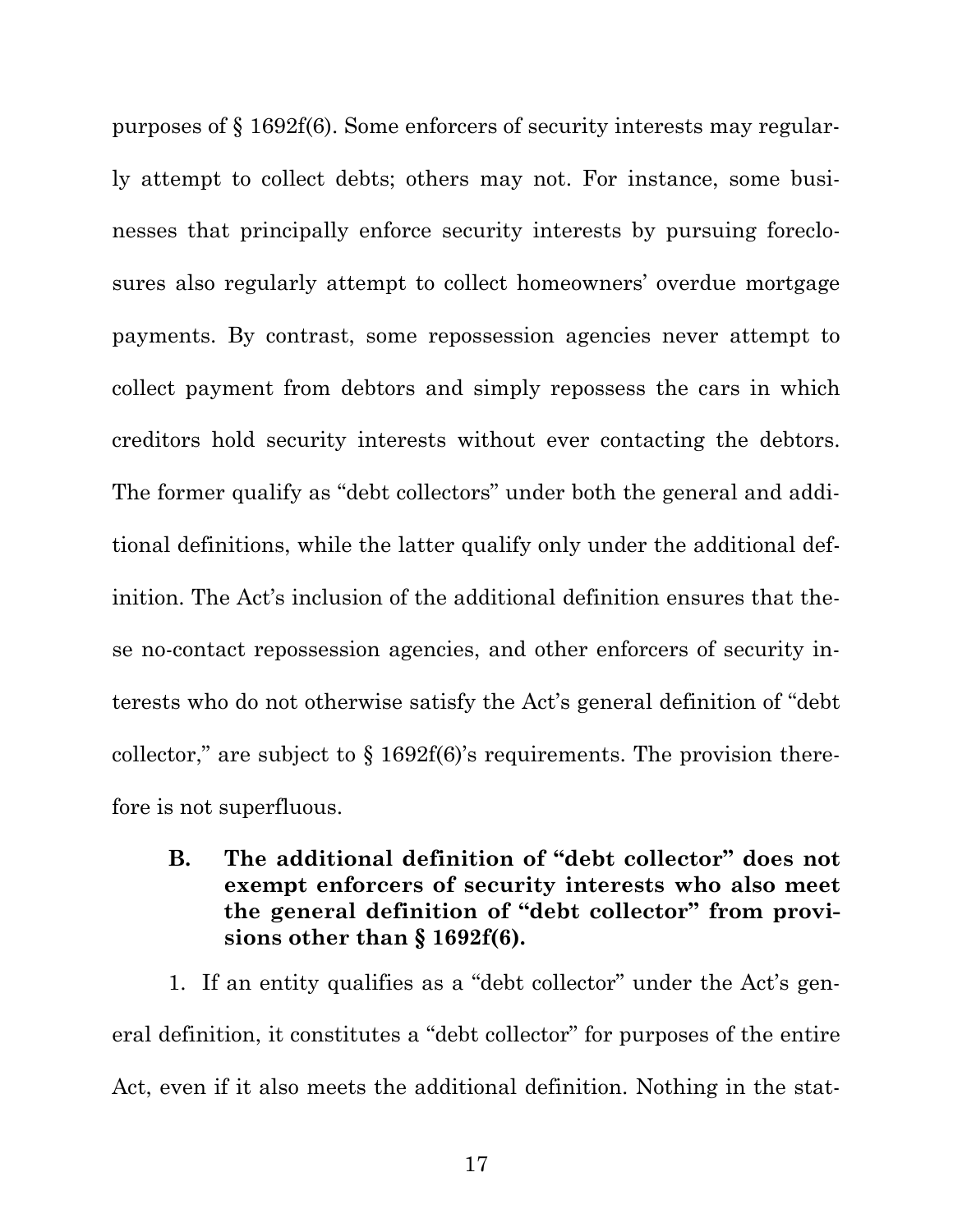ute suggests that businesses whose principal purpose is enforcing security interests constitute debt collectors *only* for purposes of § 1692f(6), regardless of whether they also "regularly collect" debts and thus meet the general definition of "debt collector." The Act phrases the additional definition in terms of inclusion, not exclusion: For purposes of § 1692f(6), the term "debt collector" "also includes" enforcers of security interests. 15 U.S.C. § 1692a(6). Moreover, enforcers of security interests are notably missing from the list of entities *excluded* from the definition of "debt collector." *See* 15 U.S.C. § 1692a(6)(A)–(F). If Congress had intended to exempt enforcers of security interests from all provisions except § 1692f(6), it would have included them in the list of exclusions.

2. Every appellate court—and nearly every other court—that has considered the possibility that an entity could meet both the general and the additional definition of "debt collector" agrees that such entities qualify as "debt collectors" for purposes of the entire Act. The Third, Fourth, and Fifth Circuits and the Colorado Supreme Court have all explicitly so held. *Kaltenbach*, 464 F.3d at 528; *Wilson v. Draper & Goldberg, P.L.L.C.*, 443 F.3d 373, 378 (4th Cir. 2006); *Piper v. Portnoff*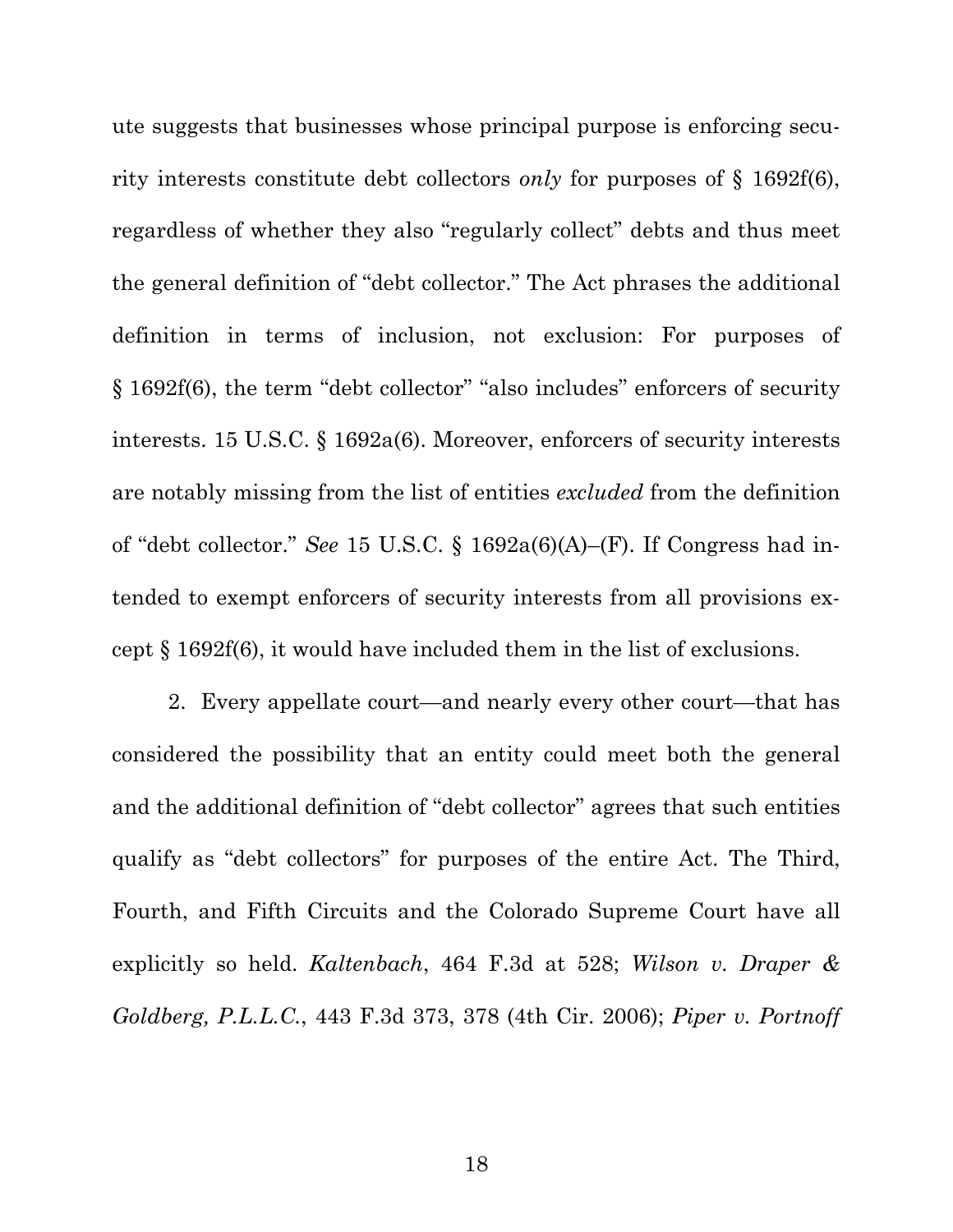*Law Assocs., Ltd.*, 396 F.3d 227, 236 (3d Cir. 2005); *Shapiro & Meinhold v. Zartman*, 823 P.2d 120, 124 (Colo. 1992).

Other courts that have allowed only § 1692f(6) claims against particular defendants who principally enforce security interests have, at the same time, indicated that those defendants would be subject to the entire Act if they also met the general definition of "debt collector." *See, e.g.*, *Montgomery v. Huntington Bank*, 346 F.3d 693, 700–01 (6th Cir. 2003); *Jordan v. Kent Recovery Servs., Inc.*, 731 F. Supp. 652, 660 (D. Del. 1990). For example, in concluding that a repossession agency was not a "debt collector" for purposes of provisions other than § 1692f(6), the Sixth Circuit noted that the plaintiff had not alleged that the defendant's "'principal purpose' [was] debt collection, or that it regularly collect[ed] or attempt[ed] to collect debts owed to another." *Montgomery*, 346 F.3d at 700–01; *accord, e.g.*, In re *Greer*, 2010 WL 4817993, at \*4 (Bankr. M.D. Tenn. 2010) (following *Montgomery* and explaining that "a person whose business has the principal purpose of enforcing security interests *but who does not otherwise satisfy the definition of a debt collector* is subject only to 15 U.S.C. § 1692f(6)" (emphasis altered)). Other courts have exempted enforcers of security interests from provisions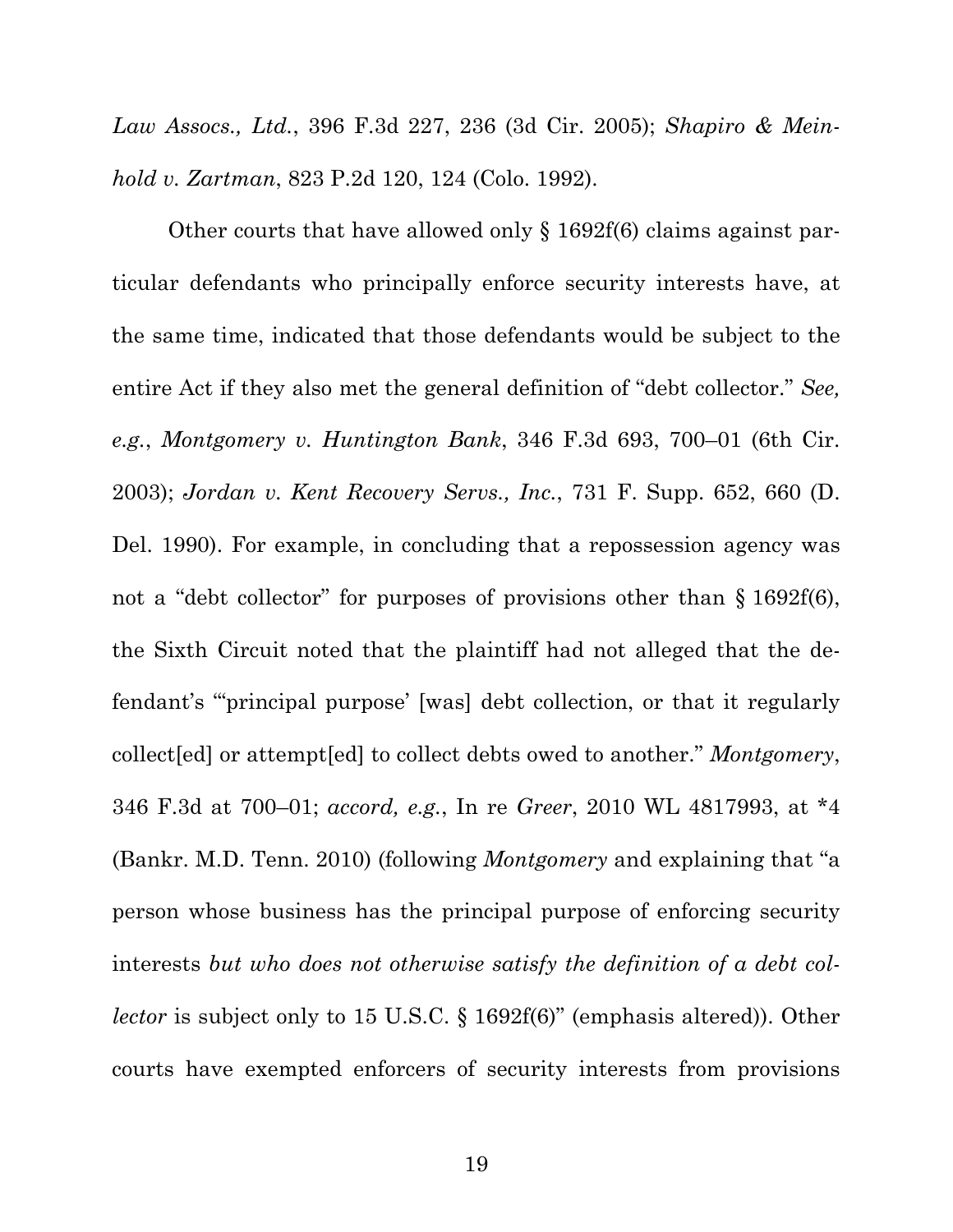other than § 1692f(6) only after concluding that they did not meet the general definition of "debt collector." *See, e.g.*, *Long v. Nat'l Default Servicing Corp.*, 2010 WL 3199933, at \*3 (D. Nev. 2010); *Pflueger v. Auto Fin. Grp., Inc.*, 1999 WL 33740813, at \*4 (C.D. Cal. 1999); *Jordan*, 731 F. Supp. at 659–60.

To be sure, some cases, including unpublished Eleventh Circuit decisions, have stated without qualification that enforcers of security interests qualify as "debt collectors" only for purposes of § 1692f(6). *See, e.g.*, *Ausar-El*, 2011 WL 4375971, at \*1; *Warren v. Countrywide Home Loans, Inc.*, 342 Fed. Appx. 458, 460 (11th Cir. 2009); *Eley v. Evans*, 476 F. Supp. 2d 531, 534 (E.D. Va. 2007); *Harris v. Americredit Fin. Servs., Inc.*, 2005 WL 2180477, at \*2 (W.D. Va. 2005). But each such case of which we are aware did not involve allegations that the defendants also "regularly collect[ed]" debts, and the courts accordingly overlooked the possibility that an entity could satisfy both the general and the additional definition of "debt collector." *See, e.g.*, *Ausar-El*, 2011 WL 4375971, at \*1; *Warren*, 342 Fed. Appx. at 460; *Eley*, 476 F. Supp. 2d at 534; *Harris*, 2005 WL 2180477, at \*2. Nothing in those cases reveals any conscious decision to exempt all enforcers of security interests from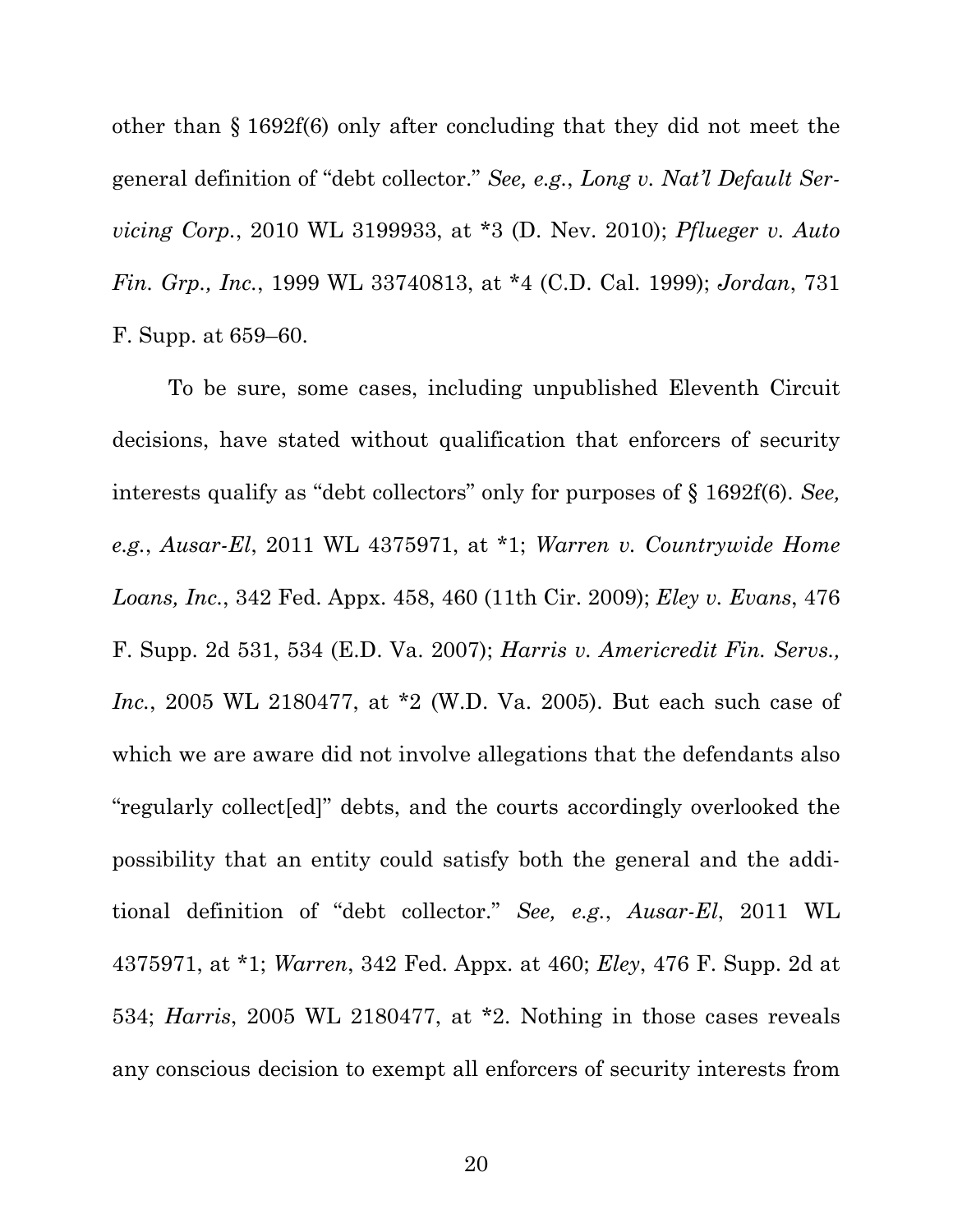provisions other than § 1692f(6) no matter what. To the contrary, most of these cases relied on *Montgomery*, which acknowledges that enforcers of security interests who also regularly collect debts qualify as "debt collectors" subject to the entire Act. *Ausar-El*, 2011 WL 4375971, at \*1 (citing *Montgomery*, 346 F.3d at 700); *Eley*, 476 F. Supp. 2d at 534 (same); *Harris*, 2005 WL 2180477, at \*2 (same).

3. A prior administrative interpretation of the Act also supports the conclusion that entities whose principal purpose is enforcing security interests constitute "debt collectors" for purposes of the entire Act if they also satisfy the general definition of "debt collector." In longstanding staff commentary that the FTC published after notice and comment and maintained in effect for over 20 years, the FTC wrote that, "because the FDCPA's definition of 'debt collection' includes parties whose principal business is enforcing security interests only for [§ 1692f(6)] purposes, such parties (*if they do not otherwise fall within the definition*) are subject only to this provision and not to the rest of the FDCPA."8 Statements of General Policy or Interpretation Staff

 $\overline{a}$ 

<sup>8</sup> As noted at page 5, the FTC was the primary agency charged with enforcing the FDCPA before Congress passed the Dodd-Frank Act in 2010. The Bureau has determined that FTC commentary on the FDCPA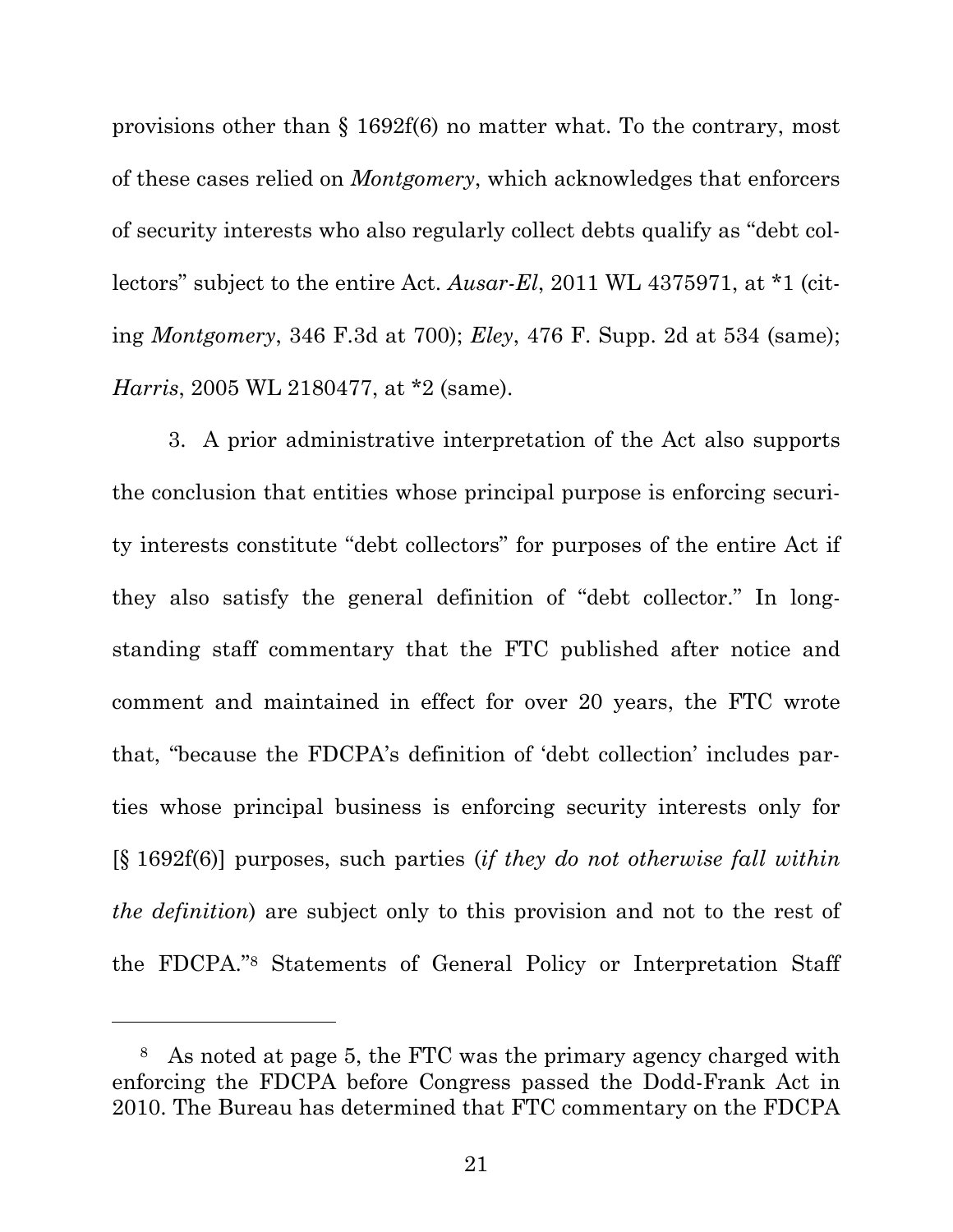Commentary On the Fair Debt Collection Practices Act, 53 Fed. Reg. 50097, 50108 (Dec. 13, 1988) (emphasis added). As the Fifth Circuit has acknowledged, the parenthetical phrase reflects the FTC's understanding that an entity whose principal purpose is enforcing security interests can constitute a debt collector for purposes of the entire FDCPA if it "otherwise fall[s] within" the general definition of "debt collector." *Kaltenbach*, 464 F.3d at 527–28.

4. Finally, this understanding best serves the FDCPA's purposes. Congress passed the FDCPA "to eliminate abusive debt collection practices by debt collectors, to insure that those debt collectors who refrain from using abusive debt collection practices are not competitively disadvantaged, and to promote consistent State action to protect consumers against debt collection abuses." 15 U.S.C. § 1692(e). It would undercut these purposes to exempt entities that regularly collects debts from the Act's prohibitions on abusive, deceptive, and unfair practices simply because their principal purpose is enforcing security interests. That not

will be given "due consideration." *See* Identification of Enforceable Rules and Orders, 76 Fed. Reg. 43569, 43570 (July 21, 2011). The Bureau agrees with this commentary to the extent that it indicates that entities satisfying the general definition of "debt collector" are subject to the entire Act.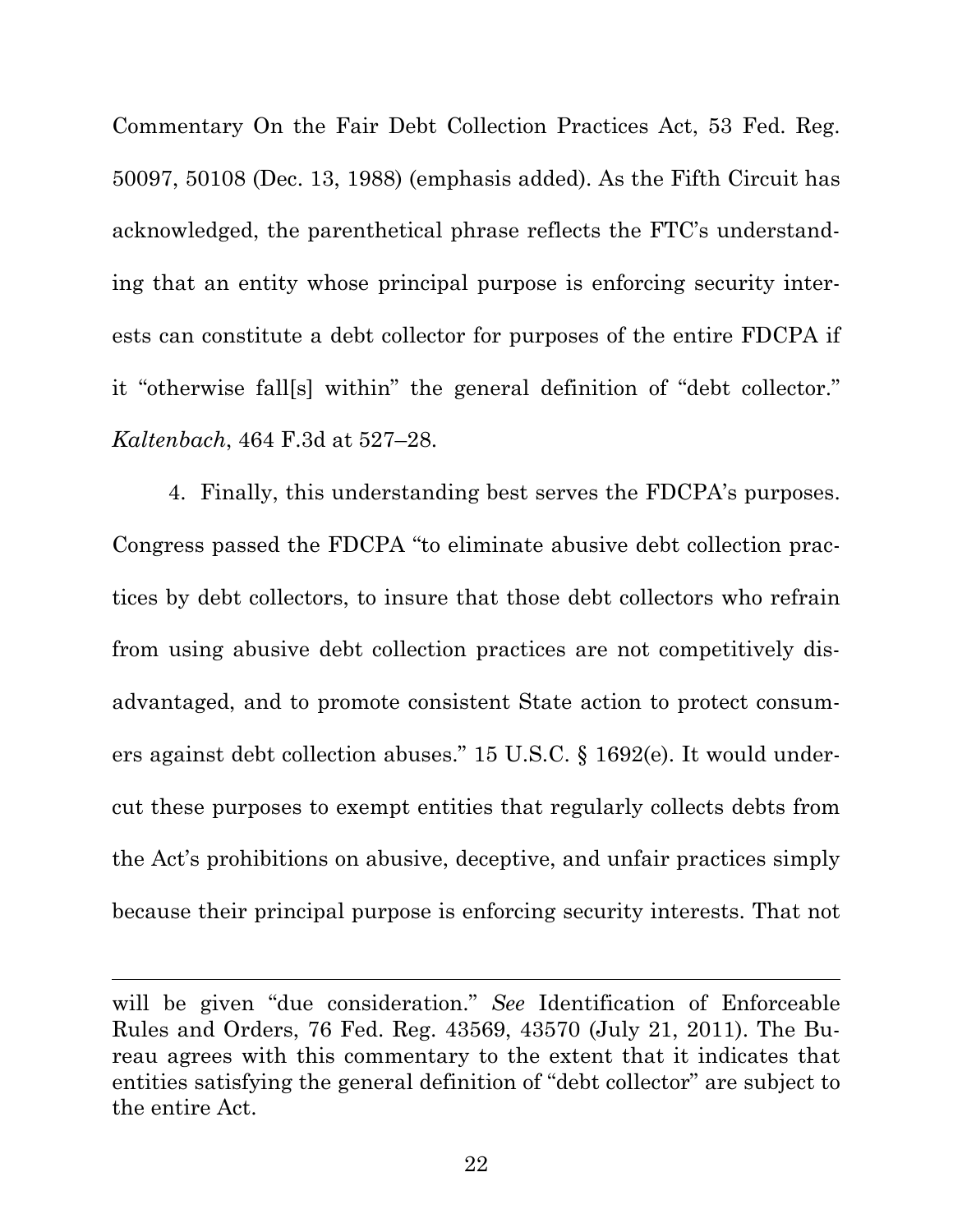only would leave consumers unprotected from damaging debt collection practices, but would also give debt collectors that principally enforce security interests an unfair competitive advantage.

## **C. The additional definition does not imply that an entity that regularly collects debts no longer qualifies as a "debt collector" for purposes of the entire Act if it enforces a security interest in the particular case.**

Contrary to the district court's suggestion, an entity that meets the general definition of "debt collector" remains a "debt collector" for purposes of the entire Act even if it is enforcing a security interest in the particular case. The fact that an entity attempts to enforce a security interest in a particular case bears on whether its activity relates to debt collection, not on whether the entity is a debt collector. By its plain terms, the statute defines "debt collector" not by reference to an entity's conduct in any particular case, but rather by reference to the "principal purpose" of its "business" or the activities it "regularly" undertakes. *See*  15 U.S.C. § 1692a(6). If an entity has debt collection as its "principal purpose," or if it "regularly collects or attempts to collect … debts," it qualifies as a "debt collector" for purposes of the entire Act, regardless of its activity in the particular case.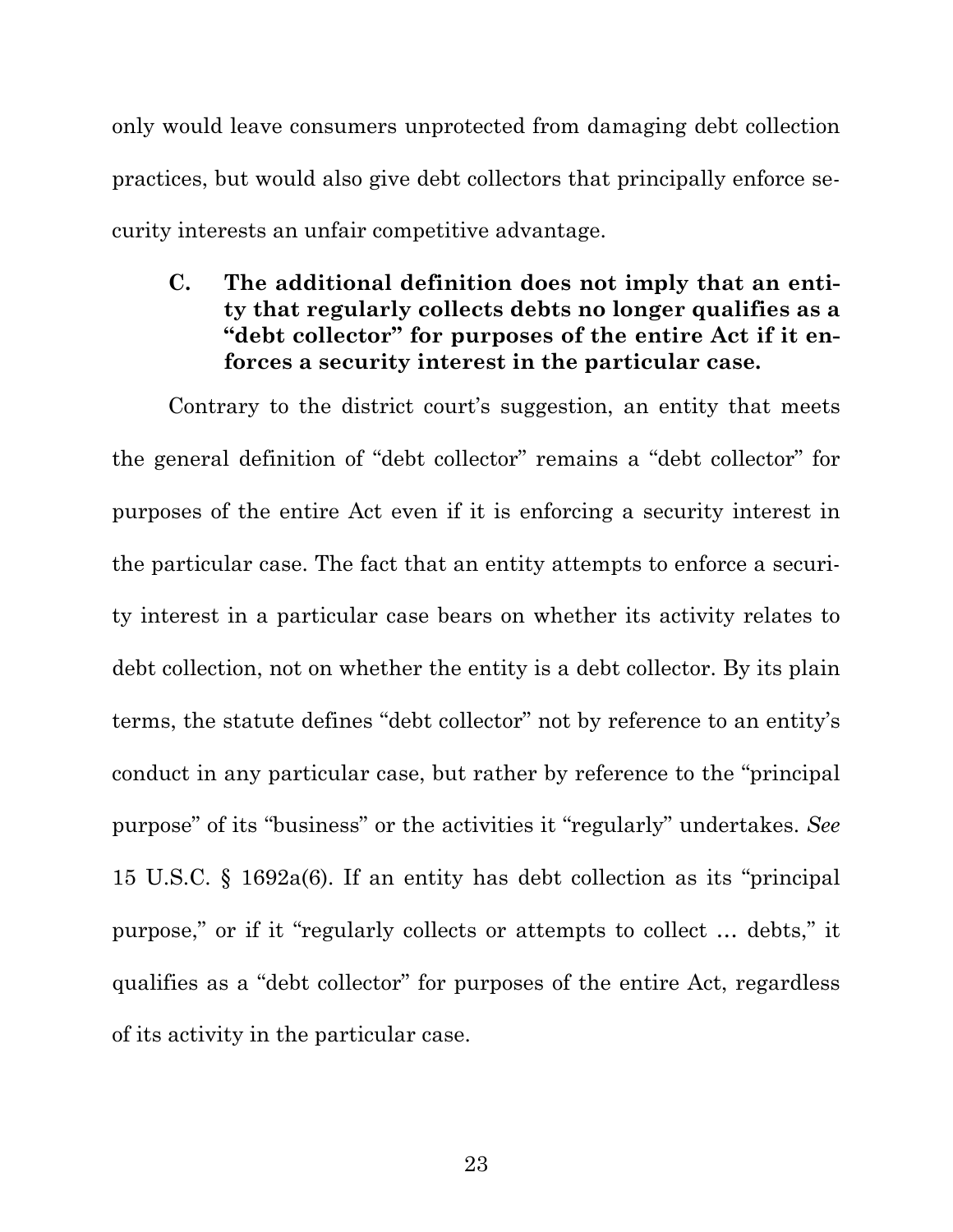This understanding is confirmed by the FDCPA's distant-venue prohibition, § 1692i, which protects consumers from the inconvenience and cost of having to defend suits in distant forums. 15 U.S.C. § 1692i(a)(1); *see Piper*, 396 F.3d at 235 (explaining provision's purpose). That section specifically requires a "debt collector" who brings "an action to enforce a[] [security] interest in real property" to do so only in the venue "in which such real property is located." 15 U.S.C.  $\S 1692i(a)(1)$ . This provision thus clearly contemplates that entities enforcing a security interest in a particular case can qualify as "debt collector[s]" for purposes of provisions other than § 1692f(6).

\* \* \*

In its motion for summary judgment, AHMSI did not dispute the Birsters' allegation that AHMSI regularly collects debts. AHMSI accordingly satisfies the general definition of "debt collector" and must comply with the entire FDCPA, even if the principal purpose of its business is enforcing security interests and even though it may have participated in pursuing foreclosure in this case.

24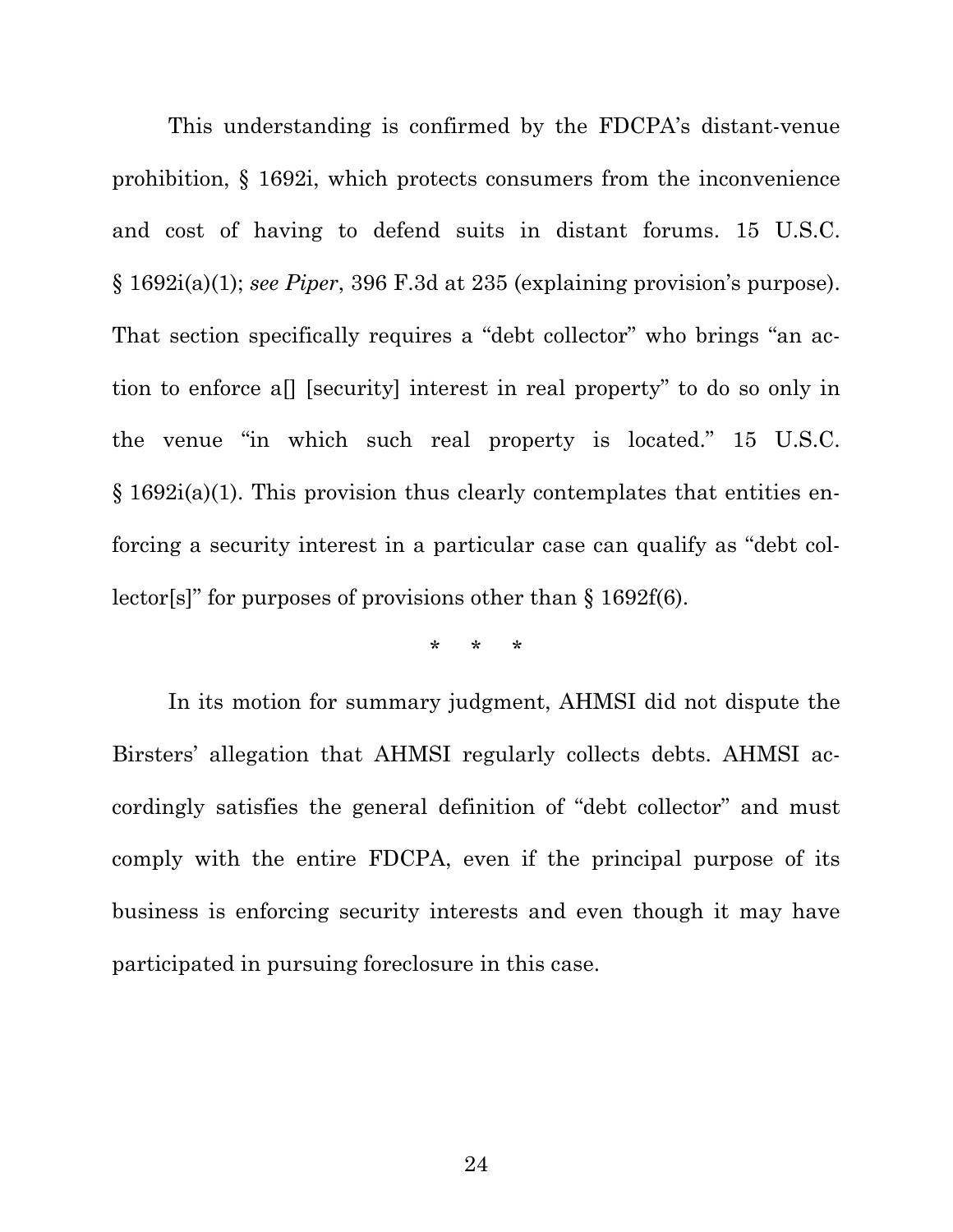## **II. The FDCPA Bars Harassing, Abusive, and Unfair Debt Collection Activities that Occur in the Context of Foreclosure Proceedings.**

As explained above, most FDCPA provisions apply only to communications and conduct "in connection with the collection of a debt" or means used "to collect or attempt to collect any debt."9 *See* 15 U.S.C. §§ 1692c–1692g. The court below rejected the Birsters' FDCPA claims as a matter of law because the challenged conduct related to the enforcement of a security interest and therefore did not qualify as debt collection covered by the Act. By disregarding the Birsters' claims that AHMSI had repeatedly sought to collect overdue payments from them, the district court effectively concluded that activities occurring in the context of foreclosure proceedings can never relate to debt collection. This conclusion finds no support in the Act's text or purposes and contradicts the great weight of authority.

-

<sup>&</sup>lt;sup>9</sup> This brief refers to activities as "debt collection" or conduct "relating to" debt collection as a shorthand for actions "in connection with the collection of a debt" and "means" of collecting debts. To be clear, an activity need not itself constitute debt collection to be subject to the Act. Rather, actions that do not themselves qualify as debt collection are also subject to the Act if they are "connect[ed]" to debt collection. *See Grden v. Leikin Ingber & Winters PC*, 643 F.3d 169, 173 (6th Cir. 2011); *Gburek v. Litton Loan Servicing LP*, 614 F.3d 380, 385 (7th Cir. 2010).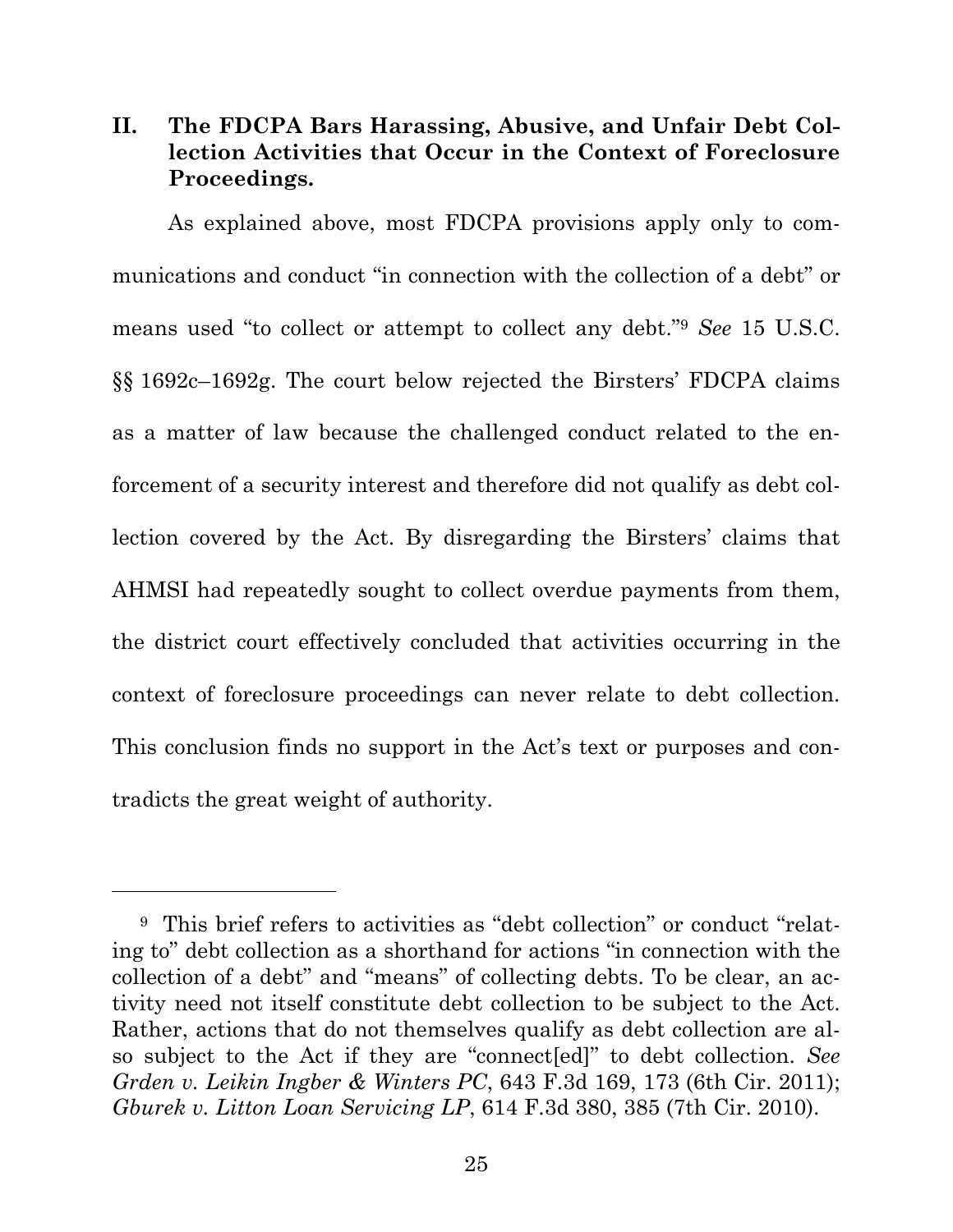**A. Neither the text nor the purposes of the Act suggest that debt collection activities are exempt from the FDCPA's requirements if they accompany foreclosure proceedings.** 

The Supreme Court has made clear that attempting to "obtain payment of consumer debts" constitutes debt collection under the FDCPA. *See Heintz v. Jenkins*, 514 U.S. 291, 294 (1995) (citing Black's Law Dictionary as stating that "[t]o collect a debt or claim is to obtain payment or liquidation of it, either by personal solicitation or legal proceedings"). Nothing in the FDCPA's text suggests that attempting to obtain payment of a debt ceases to qualify as debt collection if it occurs in the context of foreclosure proceedings. To be sure, the Act's definition of "debt collector," discussed above, suggests that the enforcement of a security interest, standing alone, does not necessarily qualify as debt collection. *See* 15 U.S.C. § 1692a(6). This reflects the reality that people sometimes enforce security interests without also seeking payment from the debtor. For example, when a repossession agency that has never contacted a debtor surreptitiously repossesses a car in the middle of the night, it does not attempt to obtain payment as an alternative to repossession. Such a repossession without debtor contact would not in itself qualify as debt collection activity covered by the entire Act.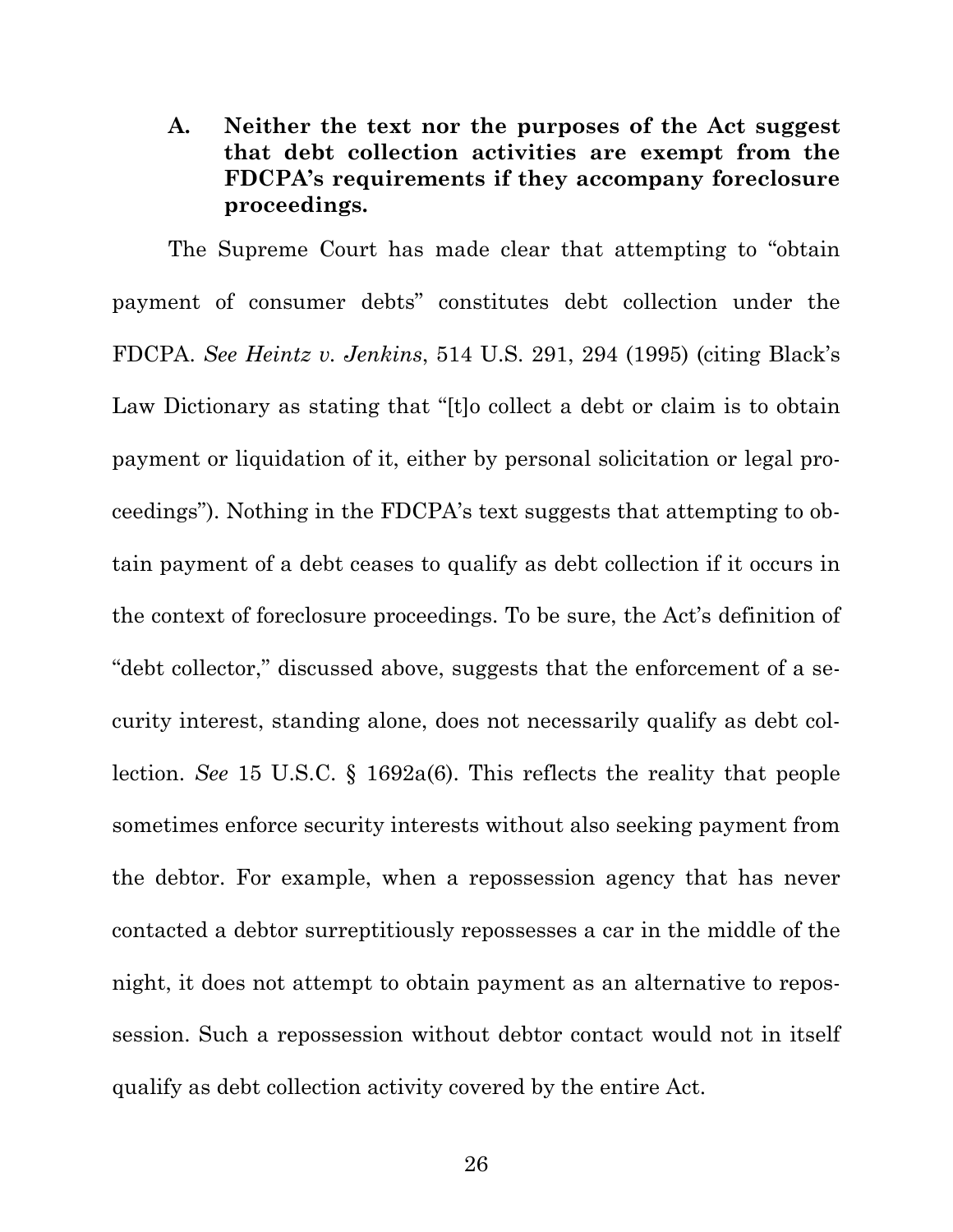In other contexts, however, activities relating to enforcement of security interests can also relate to debt collection. In fact, some common conduct inherently relates to both: Debt collectors regularly use the threat of enforcing a security interest to induce consumers to pay their debts. *See, e.g.*, *Piper*, 396 F.3d at 230 (debt collector threatened sheriff's sale of home if consumers did not pay debts); *Wilson*, 443 F.3d at 376–77 (debt collector initiated foreclosure proceedings and then requested money to "reinstate the … account"). In the context of both judicial and nonjudicial foreclosures, debt collectors regularly initiate foreclosure proceedings and then advise debtors to pay a specified amount to avoid foreclosure. Because such communications both move toward foreclosure and seek to obtain payment of a debt, they relate both to enforcement of a security interest and to collection of a debt. Neither AHMSI nor the district court has pointed to any statutory text suggesting otherwise.

A contrary interpretation would not only find no support in the FDCPA's text, but would also contravene the Act's purpose. Congress passed the FDCPA to "eliminate abusive debt collection practices by debt collectors." 15 U.S.C. § 1692(e). Exempting debt collection from the

27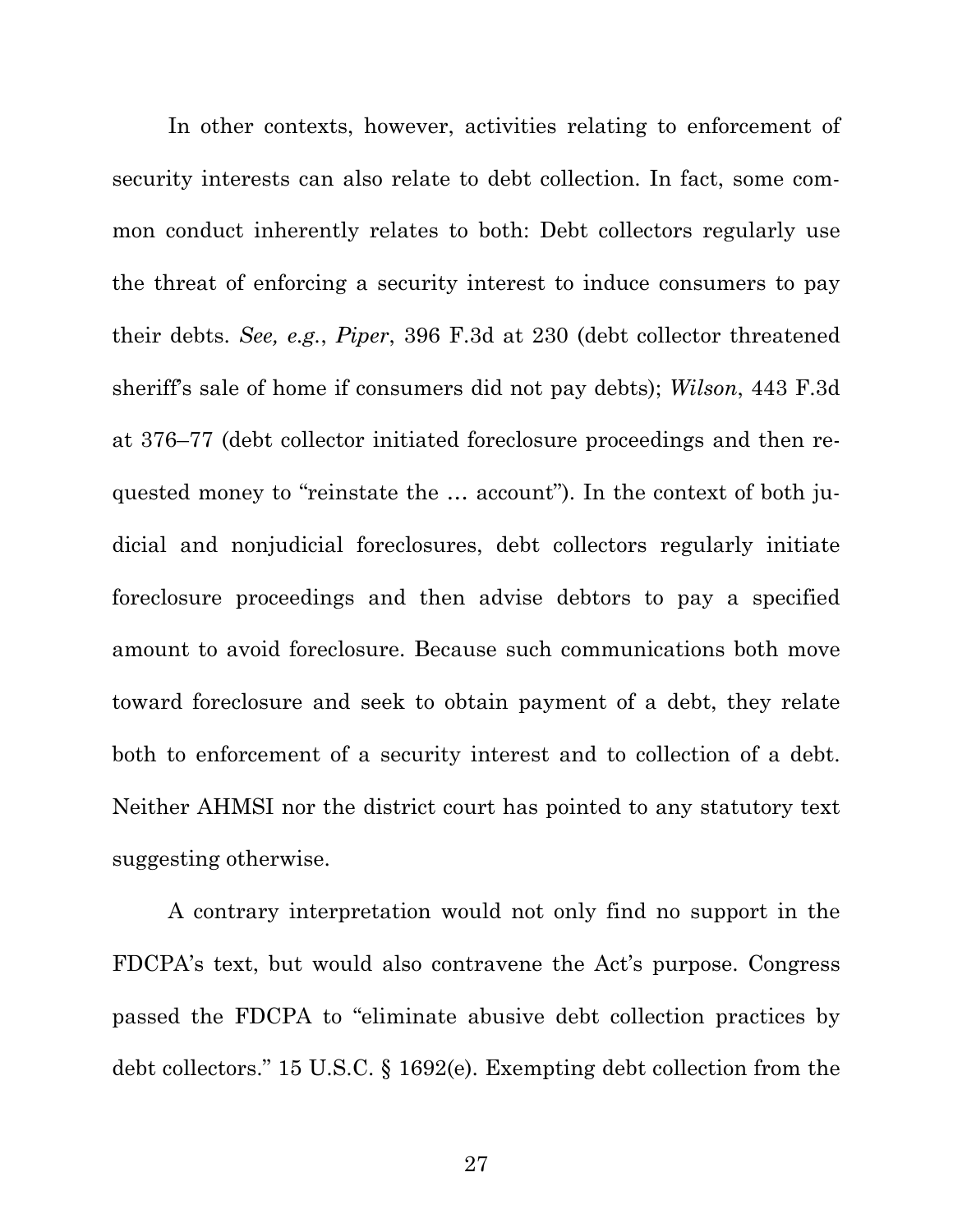Act's protections whenever it accompanies foreclosure proceedings would undermine this purpose by creating an "enormous loophole" allowing debt collectors to subject consumers to abusive collection practices whenever a "debt happened to be secured by a real property interest and foreclosure proceedings were used to collect the debt." *Wilson*, 443 F.3d at 376.

Moreover, such an interpretation would not even serve the purposes that some courts have speculated Congress had for treating debt collection and enforcement of security interests differently. According to some courts, Congress believed that consumers facing debt collection unfairly experienced "suffering and anguish" because, through no fault of their own, they were unable to satisfy the debt collector's demands. *See Jordan*, 731 F. Supp. at 658 (quoting S. Rep. No. 95-382, 95th Cong., 1st Sess. 3, *reprinted in* 1977 U.S. Code Cong. & Admin. News 1695, 1697); *Beadle v. Haughey*, 2005 WL 300060, at \*3 (D.N.H. 2005) (following *Jordan*); *Rosado v. Taylor*, 324 F. Supp. 2d 917, 924–25 (N.D. Ind. 2004) (same). By contrast, according to these courts, debtors facing enforcement of a security interest could avoid any ongoing harassment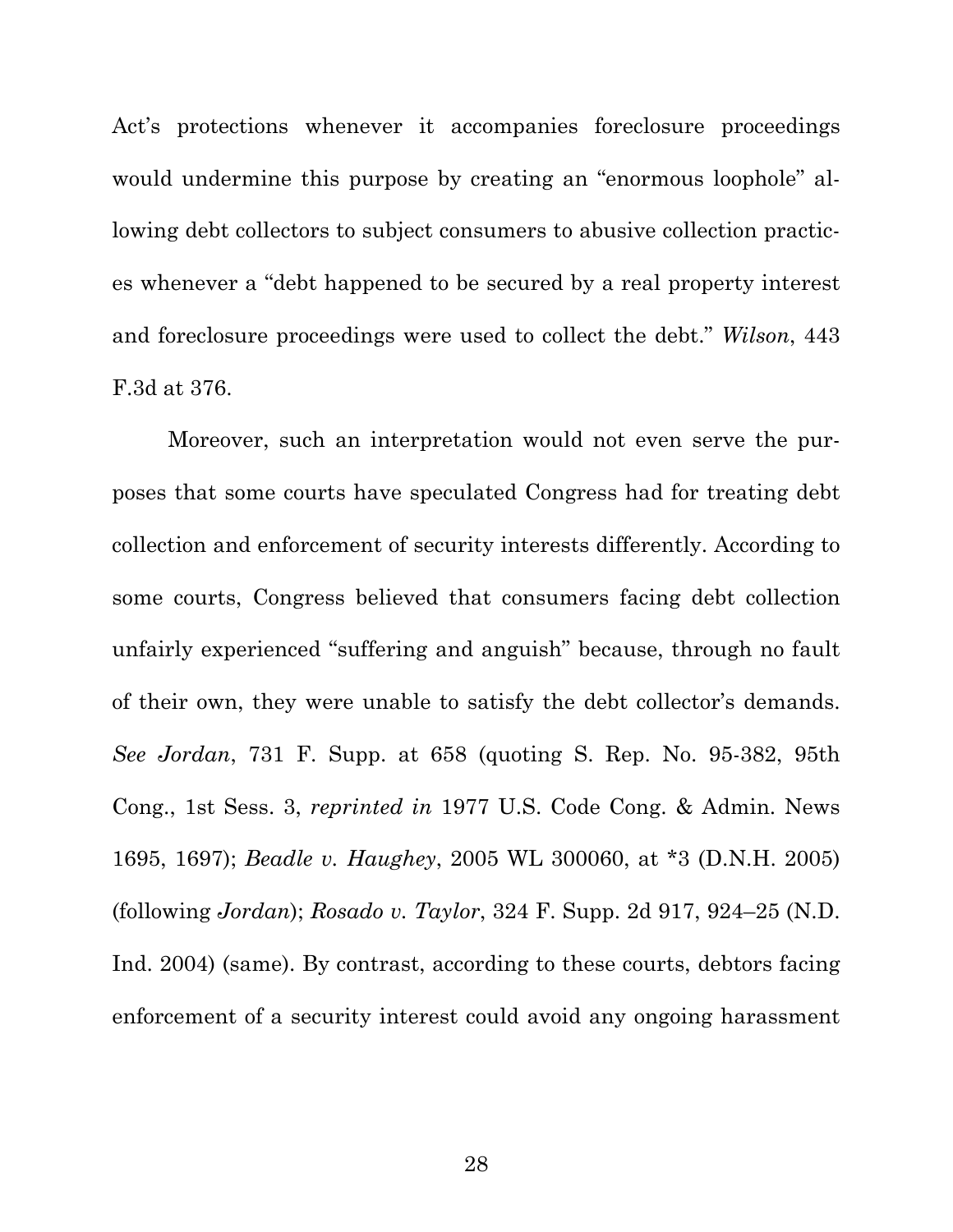by simply turning over the secured property.10 *Jordan*, 731 F. Supp. at 658.

Even assuming this reasoning correctly reflects Congress's intent, it would not support exempting from the Act debt collection activities occurring in the context of home foreclosures. Abusive collection tactics will inflict just as much "suffering and anguish" on a consumer whose misfortune prevents him from saving his home as on a consumer who cannot pay his unsecured debts. *Accord Rosado*, 324 F. Supp. 2d at 925 (noting that *Jordan*'s explanation "may wane in the context of real property" because "turning over one's house is unlikely to ever be easy").

## **B. The overwhelming weight of authority holds that attempting to obtain payment of money from a debtor in the context of proceedings to enforce a security interest constitutes debt collection activity.**

Every circuit to have considered the question agrees that seeking payment of money from a debtor qualifies as debt collection even if the debt collector also seeks to enforce a security interest at the same time.

 <sup>10</sup> This explanation of Congress's reasoning is in fact pure conjecture. The Senate Report that *Jordan* cites neither discusses the Act's treatment of enforcers of security interests nor suggests that secured debtors are less likely to experience "suffering and anguish" when subjected to abusive debt collection activity. *See* S. Rep. No. 95-382.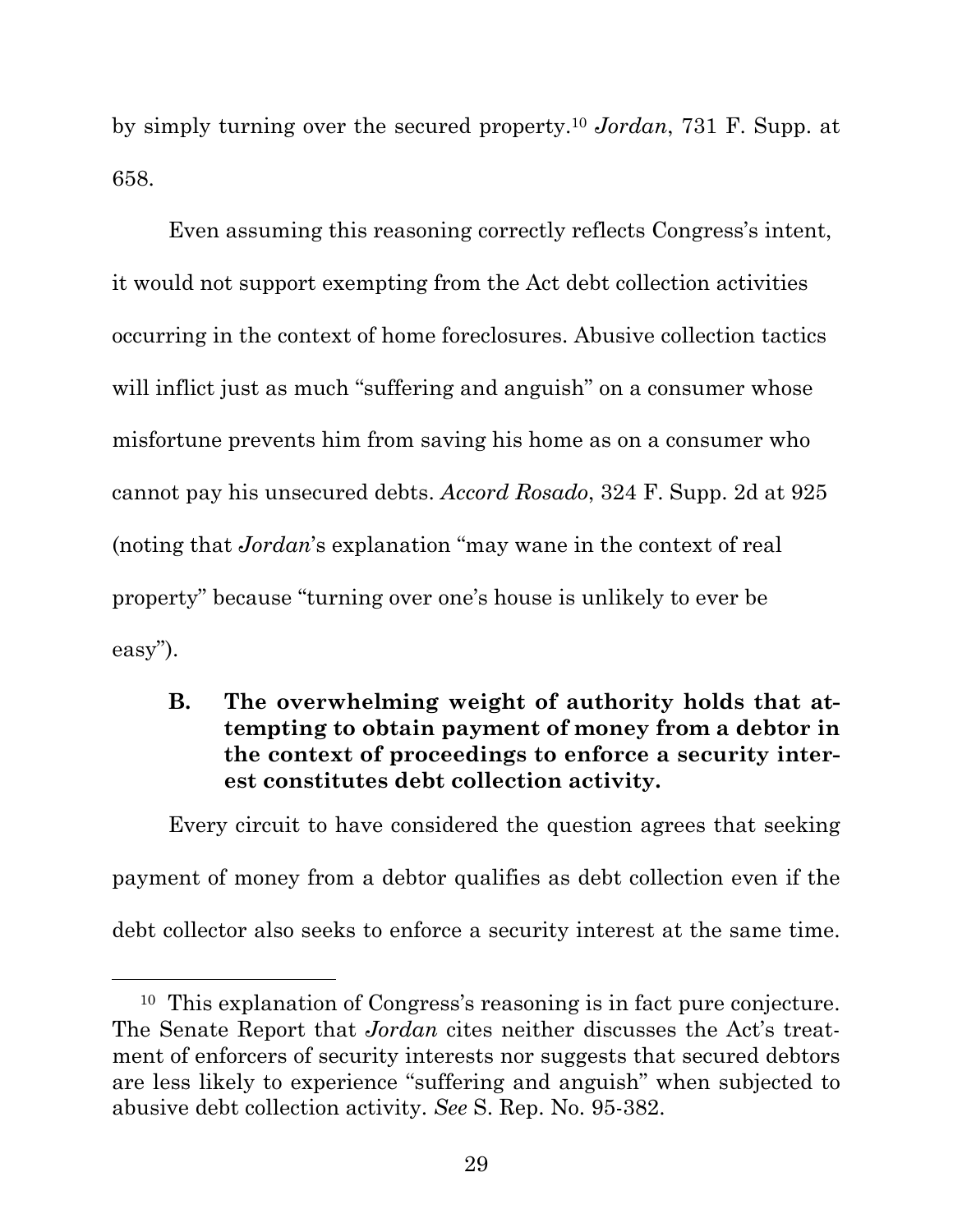In *Wilson*, the Fourth Circuit held that "actions surrounding [a] foreclosure proceeding," including sending a letter with "a specific request for money to 'reinstate the ... account," were "attempts to collect [a] debt." *Wilson*, 443 F.3d at 376–77. The Seventh Circuit similarly concluded that letters offering to discuss foreclosure alternatives constituted communications "in connection with the collection of a debt." *Gburek*, 614 F.3d at 386. In *Piper*, the Third Circuit concluded that a debt collector enforcing a lien for unpaid utility bills was collecting a debt because "the whole purpose" of its communications with the debtor "was to secure the payment of money in satisfaction of [the] debt." *Piper*, 396 F.3d at 233. And in *Romea v. Heiberger and Associates*, the Second Circuit similarly concluded that a notice sent in connection with a possessory *in rem* action seeking summary eviction qualified as debt collection activity because the notice aimed "at least in part to induce [the debtor] to pay the back rent she allegedly owed." *Romea v. Heiberger & Assocs.*, 163 F.3d 111, 116 (2d Cir. 1998).

Even courts that have dismissed FDCPA claims in the context of foreclosure proceedings have held that related attempts to collect money would be actionable as debt collection activity. The Southern District of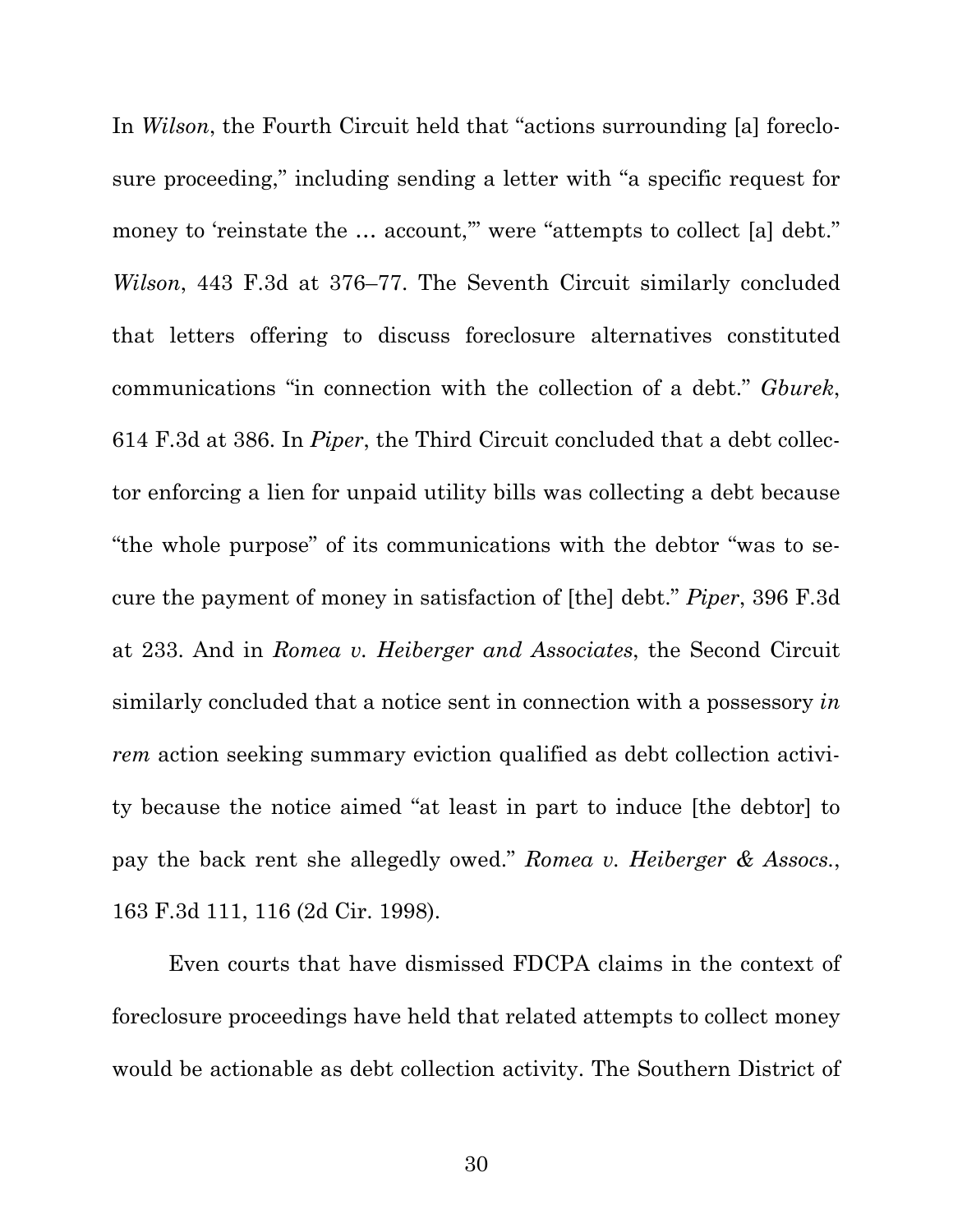Indiana, for example, concluded that "invok[ing] judicial remedies only to enforce the security interest in property" is not subject to most provisions of the FDCPA, while the Act would apply "if the person is also seeking additional relief, such as a personal judgment against the borrower." *Overton*, 2007 WL 2413026, at \*6. That court noted that this conclusion "appear[ed] to be consistent with" decisions of the Northern District of Indiana, the Northern District of Texas, and the Districts of Delaware, New Hampshire, West Virginia, Oregon, and Kansas. *Id.*

Moreover, even cases on which the district court relied make clear that actions surrounding foreclosure proceedings can also qualify as debt collection activity subject to the Act. *Memmott* rejected an interpretation that would "create a blanket exemption for all conduct … once … foreclosure proceedings have been initiated" and held that "conduct beyond that actually necessary to foreclose" was actionable under the FDCPA. *Memmott v. OneWest Bank*, 2011 WL 1560985, \*8, \*12 (D. Ore. 2011). *Rosado* similarly held that a notice sent along with a foreclosure complaint that advised a consumer about her debt constituted debt collection activity subject to the FDCPA because it was not necessary to the foreclosure action. *Rosado*, 324 F. Supp. 2d at 925.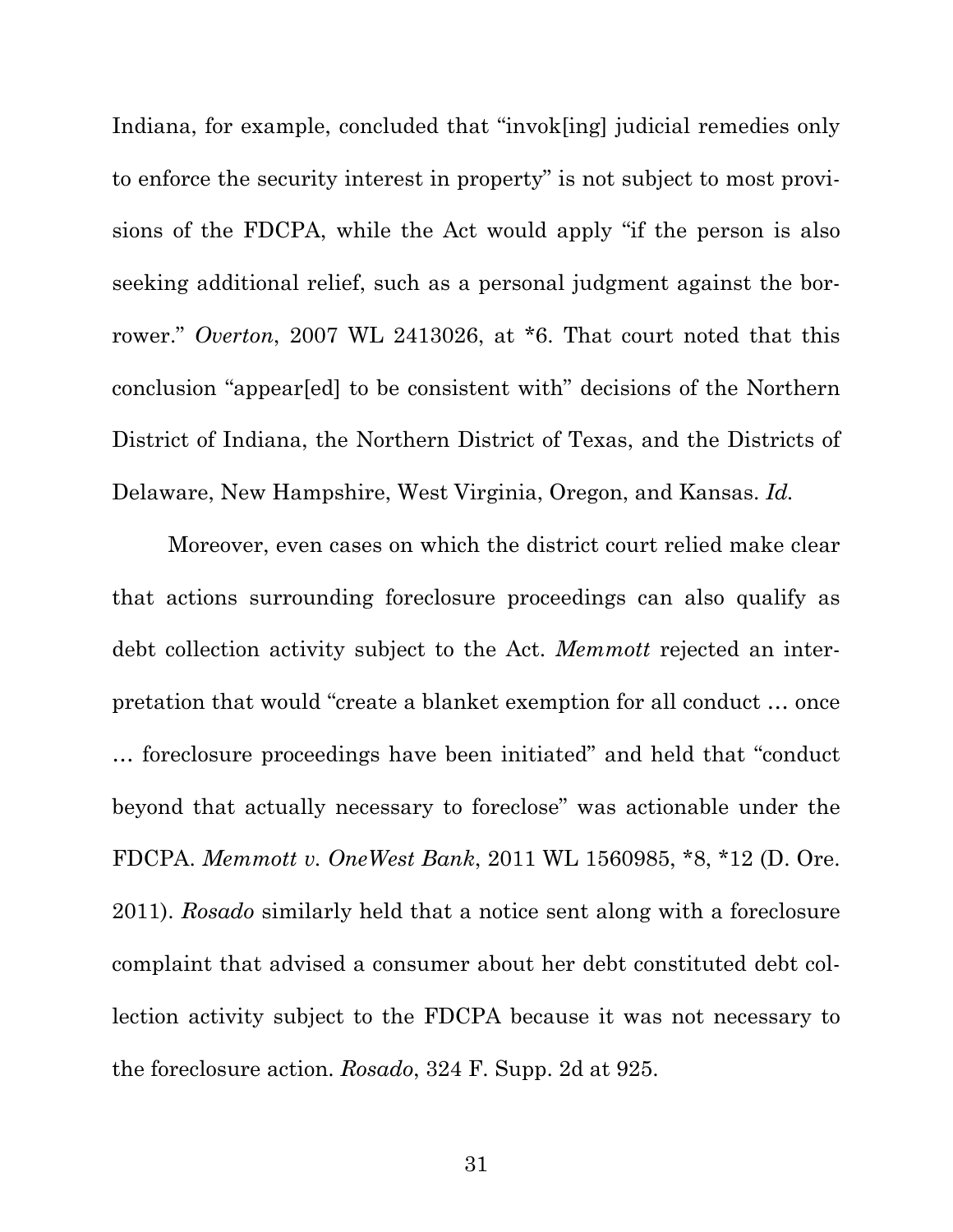This Court's unpublished decision in *Warren* does not contradict this authority.11 In that case, the panel concluded that "enforcement of a security interest through the foreclosure process is not debt collection for purposes of the Act." *Warren*, 342 Fed. Appx. at 460. The court did not, however, express any view on whether accompanying attempts to obtain payment from the debtor would qualify as debt collection covered by the Act. *See id.* Moreover, the *Warren* court relied on cases holding that the Act applies when a debt collector seeks payment of money and not merely the enforcement of a security interest. *Id.* (citing, *inter alia*, *Overton*, 2007 WL 2413026, at \*3–6; *Beadle*, 2005 WL 300060, at \*3).

## **C. The Court need not decide in this case whether foreclosure by itself constitutes debt collection activity covered by the Act.**

Although the district court suggested that foreclosure by itself does not constitute debt collection activity subject to the entire FDCPA,

<sup>&</sup>lt;sup>11</sup> The only other case on which the district court relied likewise does not contradict this authority. *Trent* considered only whether "a mortgage foreclosure action *itself* qualifies as 'debt collection'" and cited *Rosado* in support of its conclusion that it did not. *Trent v. Mortg. Elec. Registration Sys., Inc.*, 618 F. Supp. 2d 1356, 1360 (M.D. Fla. 2007) (emphasis added).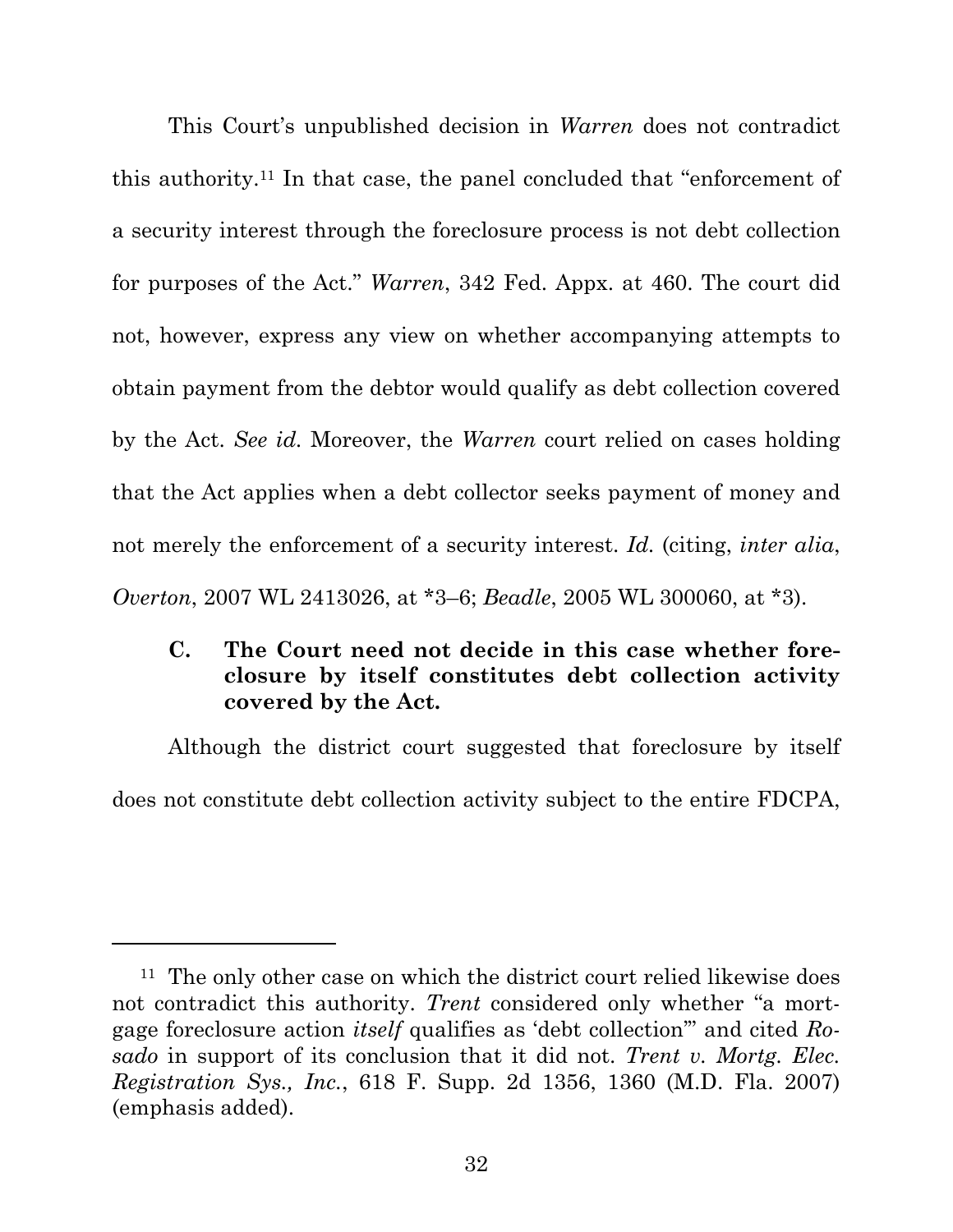that issue is not actually presented in this case.12 The Birsters' claims are not based on the foreclosure itself, but rather on AHMSI's related attempts to induce the Birsters to pay amounts they owed.

At a minimum, it is clear that communications and conduct occur "in connection with the collection of a debt" or "attempt to collect a debt" when they seek to induce payment by the debtor. *See Grden*, 643 F.3d at 173. Here, the Birsters have clearly alleged that AHMSI made harassing and threatening phone calls and visited their home to induce them to pay amounts owed, not merely to pursue foreclosure. For instance, Angela Birster attested that AHMSI threatened to move up the foreclosure sale date if the Birsters did not pay their debt by the end of the month. (Doc. 38-2 ¶ 8i.) Another AHMSI representative threatened that the Birsters "would be kicked out of [their] home[,] on streets[,] and living in 120° heat" if they did not pay their mortgage arrearages. (*Id.* ¶ 8f.) AHMSI also repeatedly called the Birsters about their overdue amounts, even though they were represented by counsel, and even though they had told AHMSI to cease further contact. (*Id.* ¶ 8a–*l*.) The-

 $\overline{a}$ 

<sup>12</sup> Courts have split on this question. *Compare Wilson*, 443 F.3d at 376, *and Shapiro & Meinhold*, 823 P.2d at 124, *with Hulse v. Ocwen Fed. Bank, FSB*, 195 F. Supp. 2d 1188, 1204 (D. Ore. 2002), *and Overton*, 2007 WL 2413026, at \*6.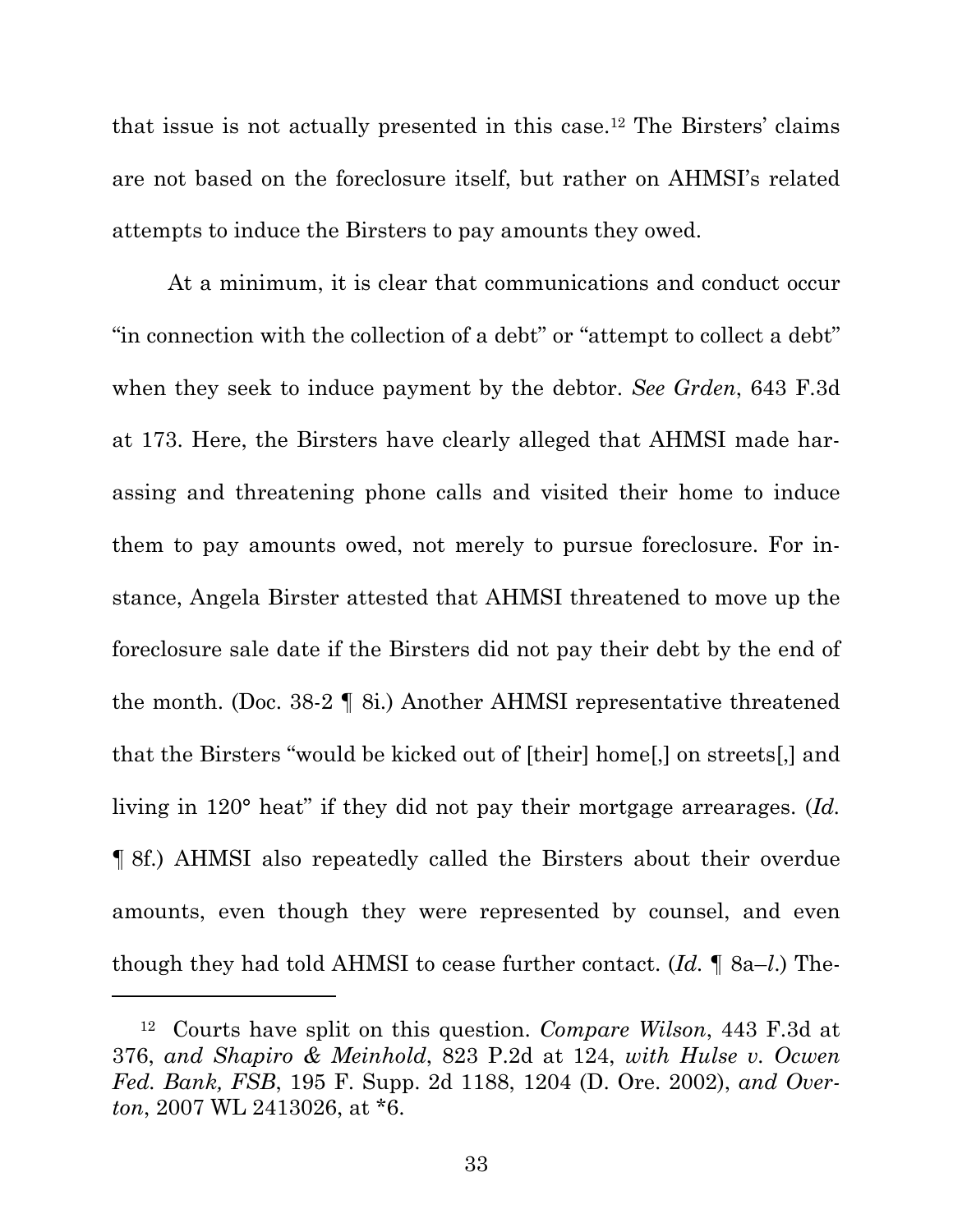se claims allege attempts by AHMSI to collect a debt. The district court's conclusion that this conduct was exempt from the Act simply because it also related to foreclosure proceedings finds no support in the statutory text, the Act's purposes, or the vast weight of case authority.

### **CONCLUSION**

The Court should reverse the district court and hold that an entity, such as AHMSI, that satisfies the FDCPA's general definition of "debt collector" qualifies as a "debt collector" for purposes of the entire Act, even if its principal purpose is enforcing security interests and even if it attempted to enforce a security interest in the particular case. The Court should also hold that, at a minimum, AHMSI engaged in activity related to debt collection insofar as it attempted to obtain payment of money from the Birsters, even if it also took steps to enforce a security interest at the same time.

Respectfully submitted,

LEONARD J. KENNEDY *General Counsel*  ROBERTO J. GONZALEZ *Principal Deputy General Counsel*  DAVID M. GOSSETT *Assistant General Counsel*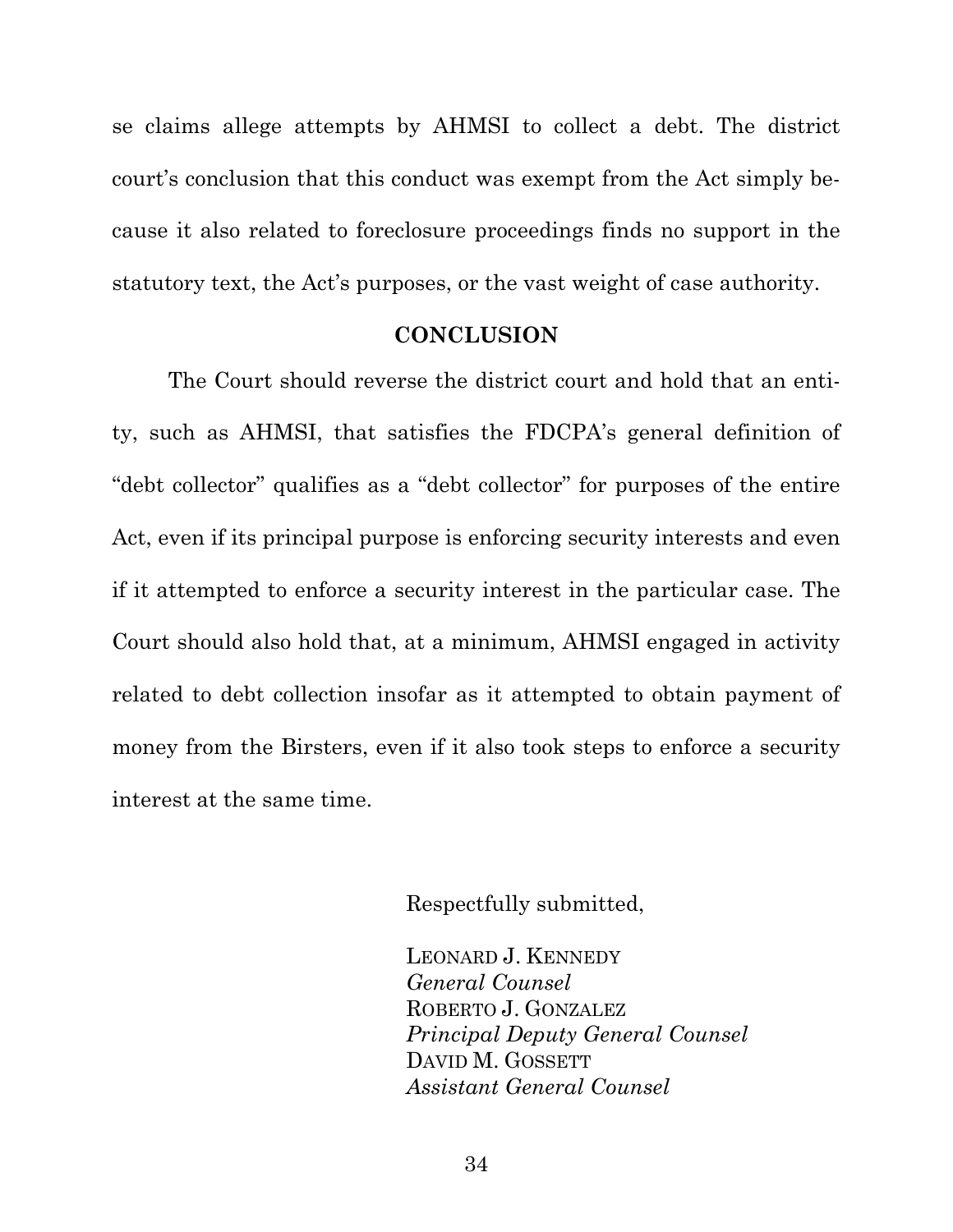PETER G. WILSON *Attorney* 

KRISTIN BATEMAN *Attorney*  CONSUMER FINANCIAL PROTECTION BUREAU 1801 L Street, NW Washington, D.C. 20036 (202) 435-7821 Kristin.Bateman@cfpb.gov

December 21, 2011 Counsel for *Amicus Curiae* 

\_\_\_\_\_\_\_\_\_\_\_\_\_\_\_\_\_\_\_\_\_\_\_\_\_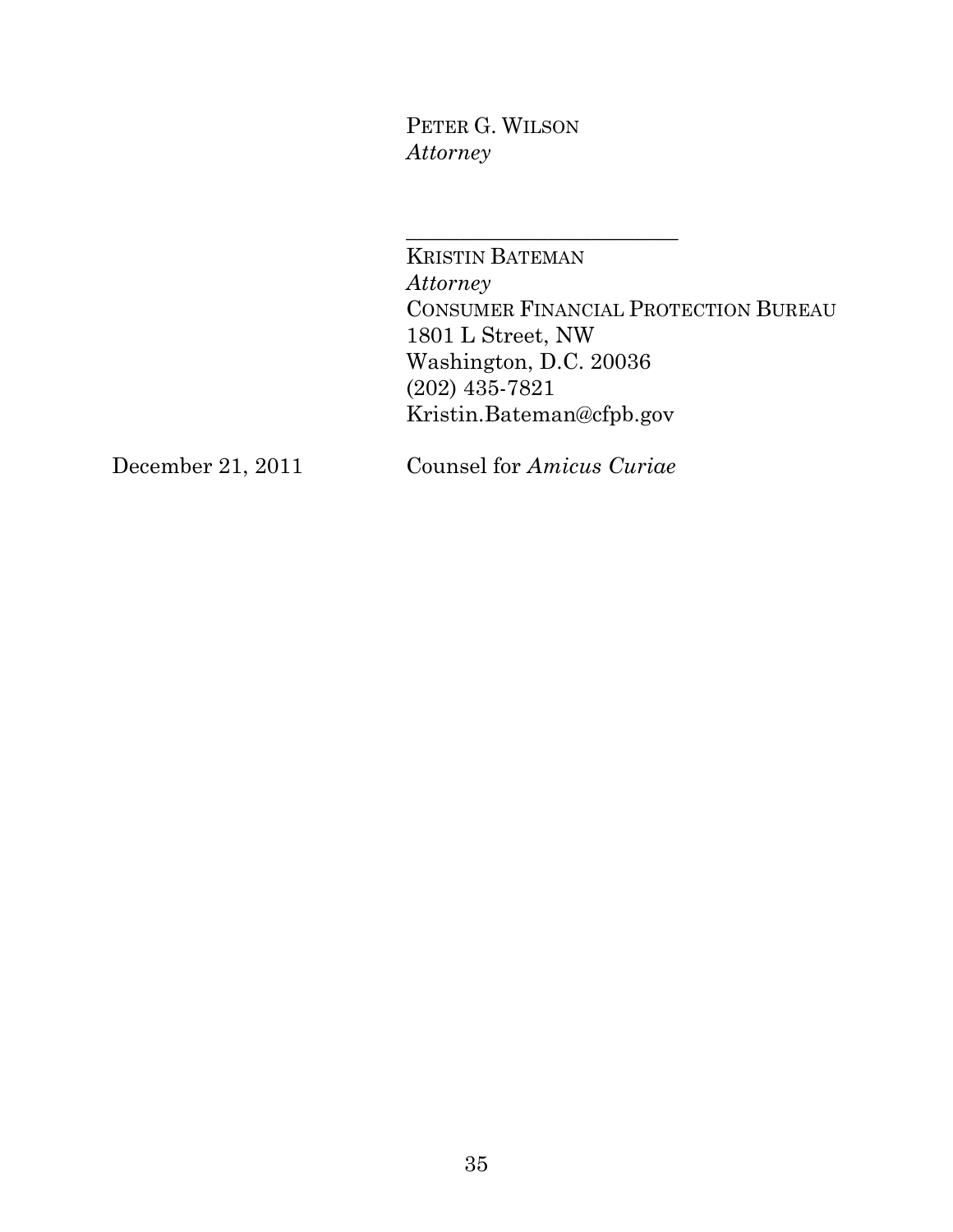## **STATUTORY APPENDIX**

## **15 U.S.C. § 1692a. Definitions**

As used in this subchapter--

\* \* \*

(2) The term "communication" means the conveying of information regarding a debt directly or indirectly to any person through any medium.

(3) The term "consumer" means any natural person obligated or allegedly obligated to pay any debt.

(4) The term "creditor" means any person who offers or extends credit creating a debt or to whom a debt is owed, but such term does not include any person to the extent that he receives an assignment or transfer of a debt in default solely for the purpose of facilitating collection of such debt for another.

(5) The term "debt" means any obligation or alleged obligation of a consumer to pay money arising out of a transaction in which the money, property, insurance, or services which are the subject of the transaction are primarily for personal, family, or household purposes, whether or not such obligation has been reduced to judgment.

(6) The term "debt collector" means any person who uses any instrumentality of interstate commerce or the mails in any business the principal purpose of which is the collection of any debts, or who regularly collects or attempts to collect, directly or indirectly, debts owed or due or asserted to be owed or due another. Notwithstanding the exclusion provided by clause (F) of the last sentence of this paragraph, the term includes any creditor who, in the process of collecting his own debts, uses any name other than his own which would indicate that a third person is collecting or attempting to collect such debts. For the purpose of section 1692f(6) of this title, such term also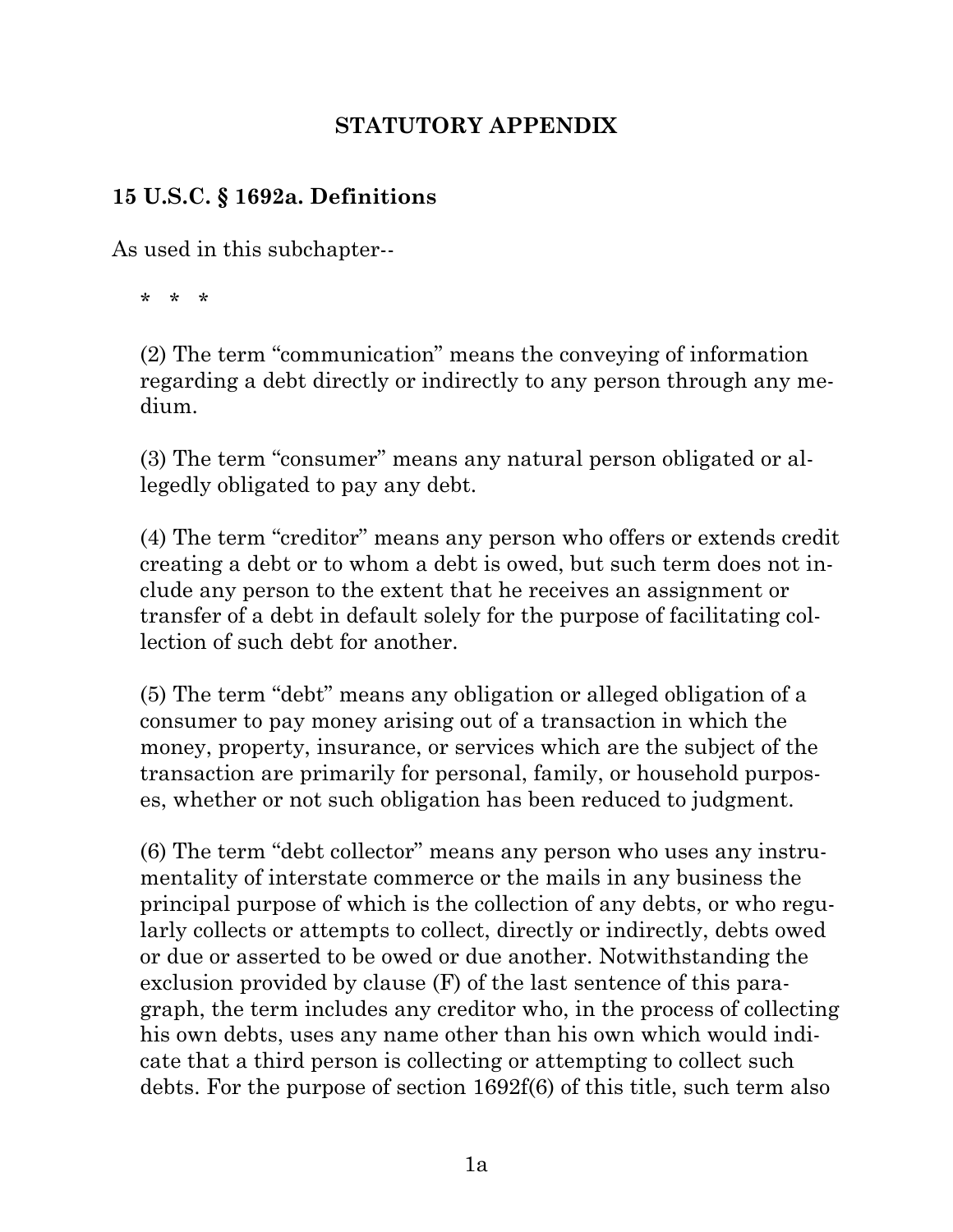includes any person who uses any instrumentality of interstate commerce or the mails in any business the principal purpose of which is the enforcement of security interests. The term does not include--

(A) any officer or employee of a creditor while, in the name of the creditor, collecting debts for such creditor;

(B) any person while acting as a debt collector for another person, both of whom are related by common ownership or affiliated by corporate control, if the person acting as a debt collector does so only for persons to whom it is so related or affiliated and if the principal business of such person is not the collection of debts;

(C) any officer or employee of the United States or any State to the extent that collecting or attempting to collect any debt is in the performance of his official duties;

(D) any person while serving or attempting to serve legal process on any other person in connection with the judicial enforcement of any debt;

(E) any nonprofit organization which, at the request of consumers, performs bona fide consumer credit counseling and assists consumers in the liquidation of their debts by receiving payments from such consumers and distributing such amounts to creditors; and

(F) any person collecting or attempting to collect any debt owed or due or asserted to be owed or due another to the extent such activity (i) is incidental to a bona fide fiduciary obligation or a bona fide escrow arrangement; (ii) concerns a debt which was originated by such person; (iii) concerns a debt which was not in default at the time it was obtained by such person; or (iv) concerns a debt obtained by such person as a secured party in a commercial credit transaction involving the creditor.

\* \* \*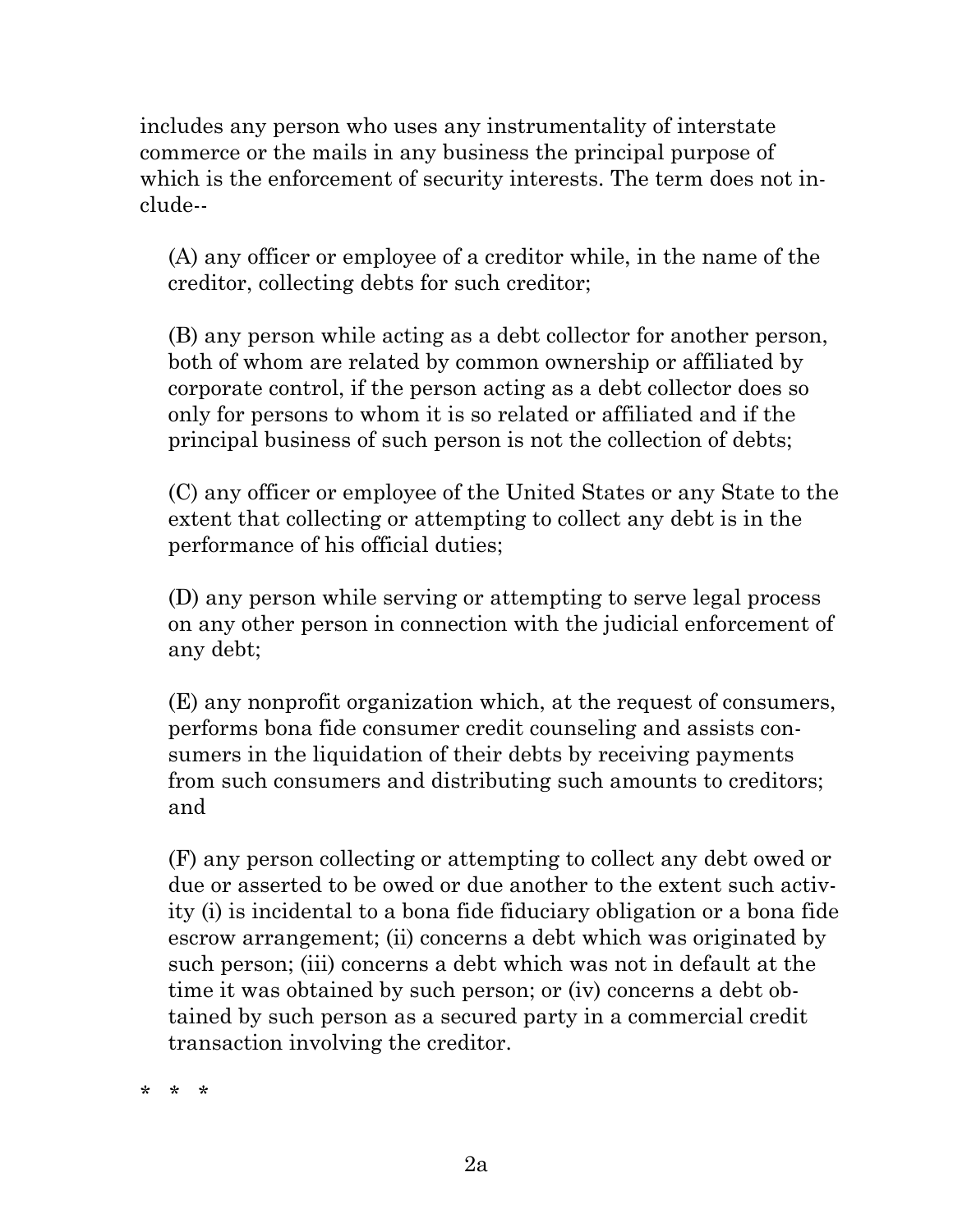## **15 U.S.C. § 1692c. Communication in connection with debt collection**

(a) Communication with the consumer generally

Without the prior consent of the consumer given directly to the debt collector or the express permission of a court of competent jurisdiction, a debt collector may not communicate with a consumer in connection with the collection of any debt--

(1) at any unusual time or place or a time or place known or which should be known to be inconvenient to the consumer. In the absence of knowledge of circumstances to the contrary, a debt collector shall assume that the convenient time for communicating with a consumer is after 8 o'clock antemeridian and before 9 o'clock postmeridian, local time at the consumer's location;

(2) if the debt collector knows the consumer is represented by an attorney with respect to such debt and has knowledge of, or can readily ascertain, such attorney's name and address, unless the attorney fails to respond within a reasonable period of time to a communication from the debt collector or unless the attorney consents to direct communication with the consumer; or

(3) at the consumer's place of employment if the debt collector knows or has reason to know that the consumer's employer prohibits the consumer from receiving such communication.

## (b) Communication with third parties

Except as provided in section 1692b of this title, without the prior consent of the consumer given directly to the debt collector, or the express permission of a court of competent jurisdiction, or as reasonably necessary to effectuate a postjudgment judicial remedy, a debt collector may not communicate, in connection with the collection of any debt, with any person other than the consumer, his attorney, a consumer reporting agency if otherwise permitted by law, the creditor, the attorney of the creditor, or the attorney of the debt collector.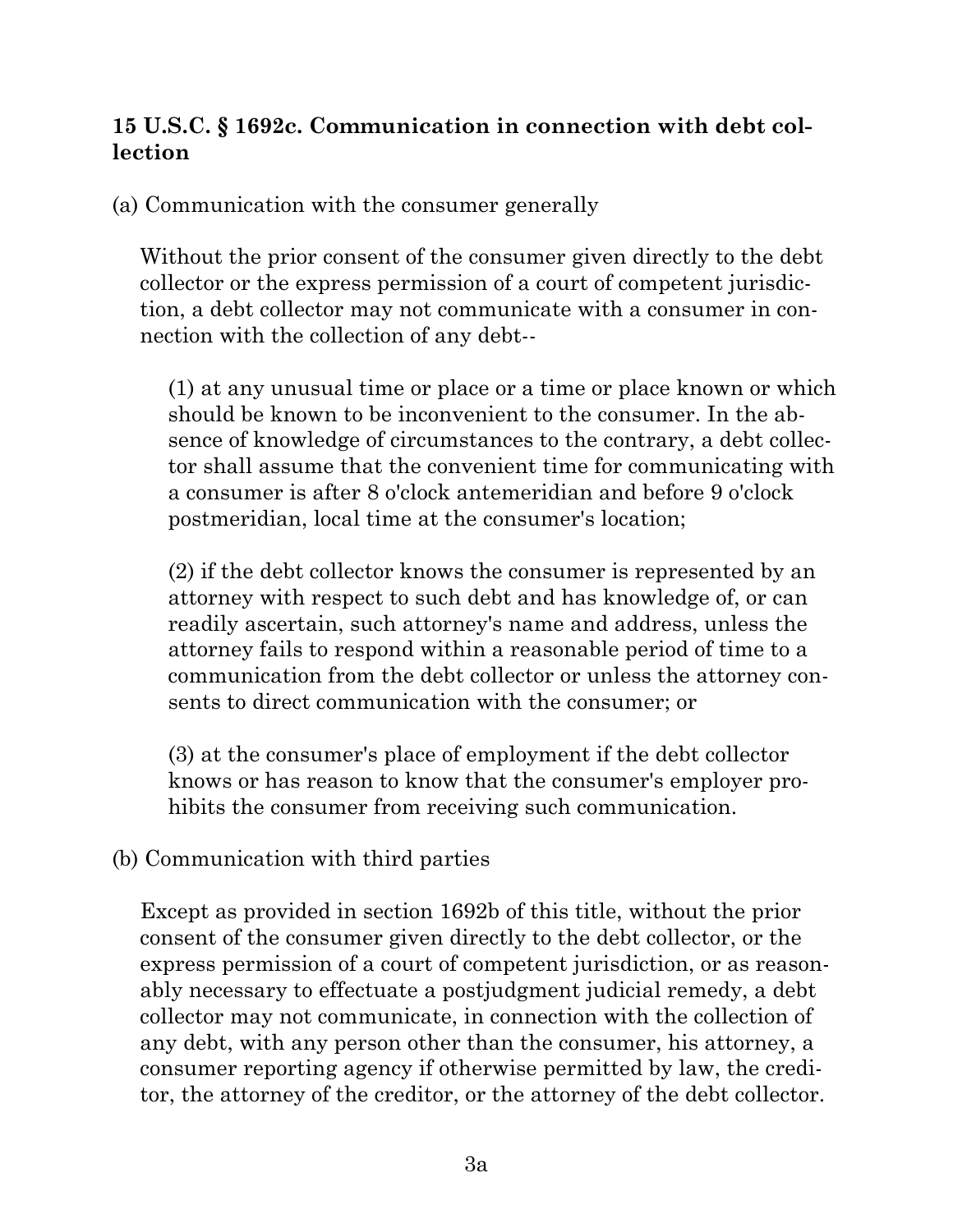(c) Ceasing communication

If a consumer notifies a debt collector in writing that the consumer refuses to pay a debt or that the consumer wishes the debt collector to cease further communication with the consumer, the debt collector shall not communicate further with the consumer with respect to such debt, except--

(1) to advise the consumer that the debt collector's further efforts are being terminated;

(2) to notify the consumer that the debt collector or creditor may invoke specified remedies which are ordinarily invoked by such debt collector or creditor; or

(3) where applicable, to notify the consumer that the debt collector or creditor intends to invoke a specified remedy.

If such notice from the consumer is made by mail, notification shall be complete upon receipt.

(d) "Consumer" defined

For the purpose of this section, the term "consumer" includes the consumer's spouse, parent (if the consumer is a minor), guardian, executor, or administrator.

## **15 U.S.C. § 1692d. Harassment or abuse**

A debt collector may not engage in any conduct the natural consequence of which is to harass, oppress, or abuse any person in connection with the collection of a debt. \* \* \*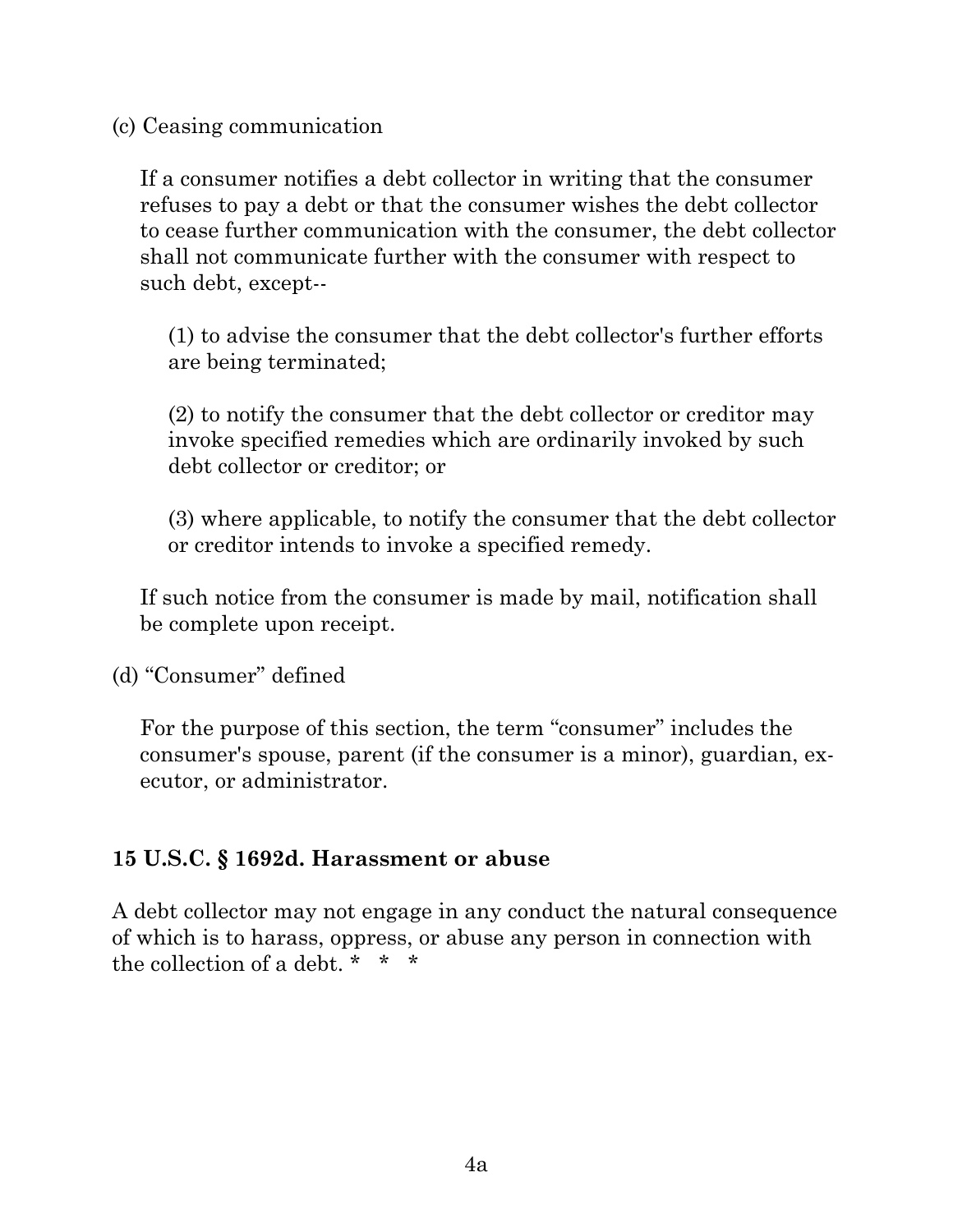## **15 U.S.C. § 1692e. False or misleading representations**

A debt collector may not use any false, deceptive, or misleading representation or means in connection with the collection of any debt. \* \* \*

## **15 U.S.C. § 1692f. Unfair practices**

A debt collector may not use unfair or unconscionable means to collect or attempt to collect any debt. Without limiting the general application of the foregoing, the following conduct is a violation of this section:

\* \* \*

(6) Taking or threatening to take any nonjudicial action to effect dispossession or disablement of property if--

(A) there is no present right to possession of the property claimed as collateral through an enforceable security interest;

(B) there is no present intention to take possession of the property; or

(C) the property is exempt by law from such dispossession or disablement.

\* \* \*

## **15 U.S.C. § 1692g. Validation of debts**

(a) Notice of debt; contents

Within five days after the initial communication with a consumer in connection with the collection of any debt, a debt collector shall, unless the following information is contained in the initial communication or the consumer has paid the debt, send the consumer a written notice containing--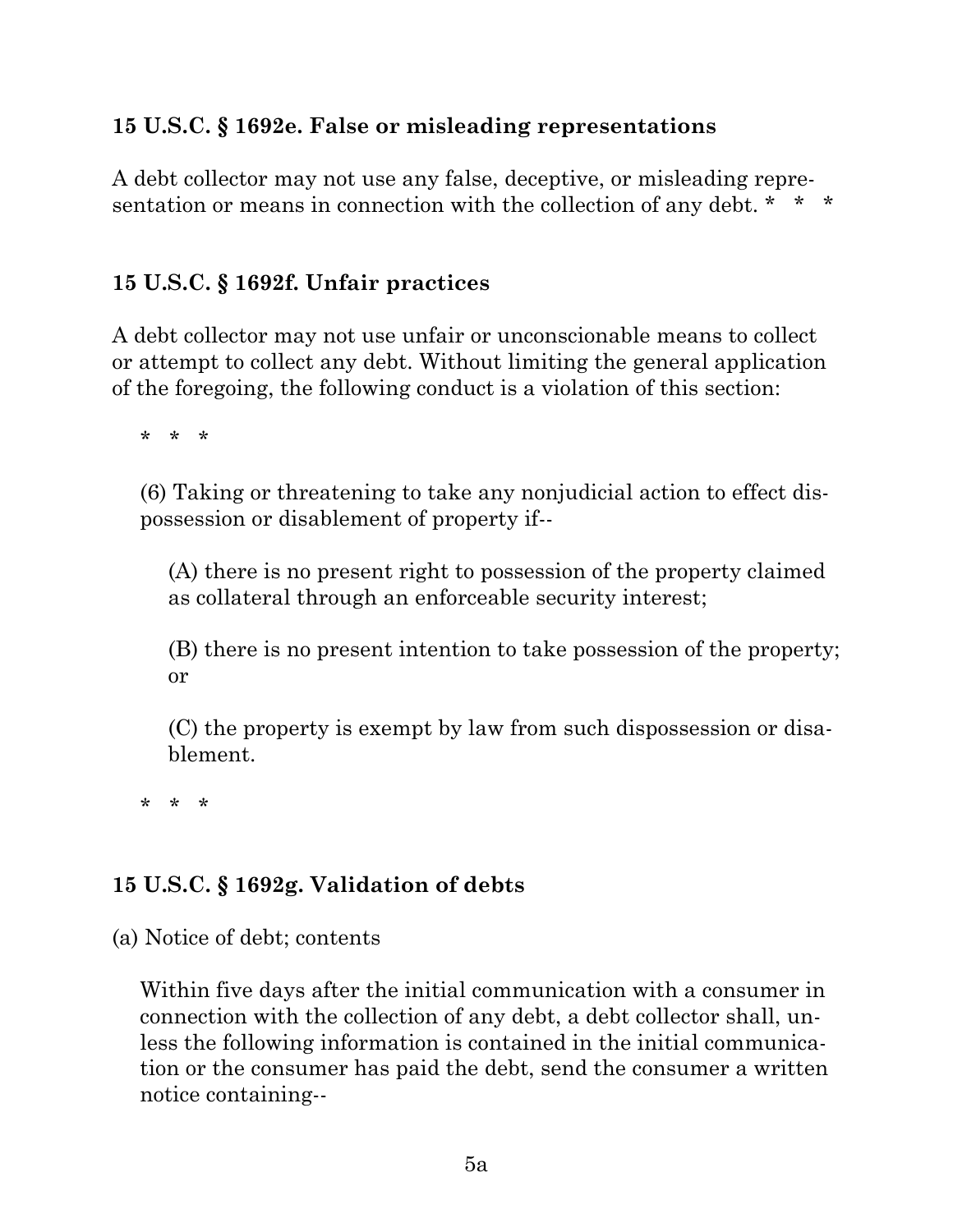(1) the amount of the debt;

(2) the name of the creditor to whom the debt is owed;

(3) a statement that unless the consumer, within thirty days after receipt of the notice, disputes the validity of the debt, or any portion thereof, the debt will be assumed to be valid by the debt collector;

(4) a statement that if the consumer notifies the debt collector in writing within the thirty-day period that the debt, or any portion thereof, is disputed, the debt collector will obtain verification of the debt or a copy of a judgment against the consumer and a copy of such verification or judgment will be mailed to the consumer by the debt collector; and

(5) a statement that, upon the consumer's written request within the thirty-day period, the debt collector will provide the consumer with the name and address of the original creditor, if different from the current creditor.

(b) Disputed debts

If the consumer notifies the debt collector in writing within the thirty-day period described in subsection (a) of this section that the debt, or any portion thereof, is disputed, or that the consumer requests the name and address of the original creditor, the debt collector shall cease collection of the debt, or any disputed portion thereof, until the debt collector obtains verification of the debt or a copy of a judgment, or the name and address of the original creditor, and a copy of such verification or judgment, or name and address of the original creditor, is mailed to the consumer by the debt collector. Collection activities and communications that do not otherwise violate this subchapter may continue during the 30-day period referred to in subsection (a) of this section unless the consumer has notified the debt collector in writing that the debt, or any portion of the debt, is disputed or that the consumer requests the name and address of the original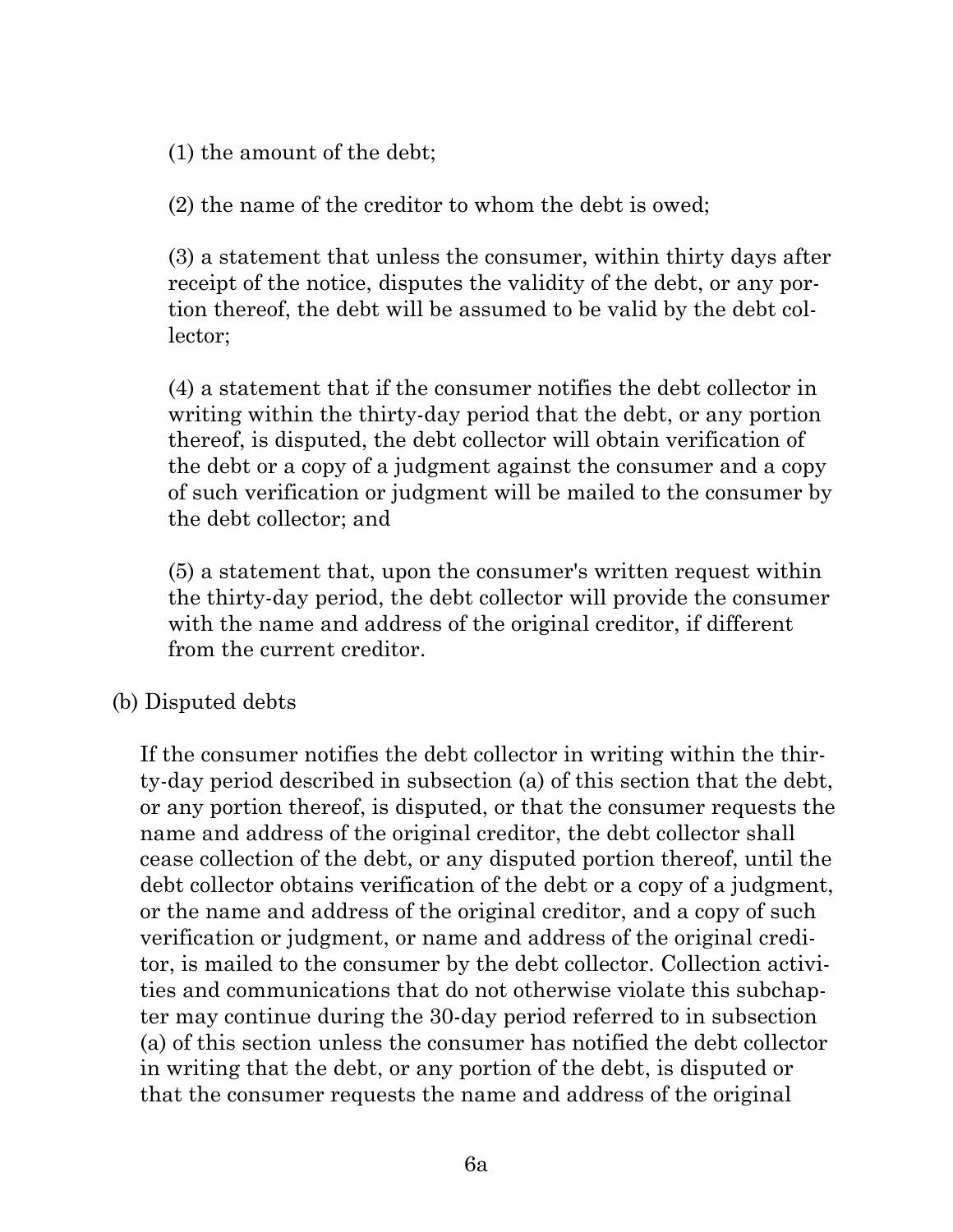creditor. Any collection activities and communication during the 30 day period may not overshadow or be inconsistent with the disclosure of the consumer's right to dispute the debt or request the name and address of the original creditor.

\* \* \*

# **15 U.S.C. § 1692i. Legal actions by debt collectors**

(a) Venue

Any debt collector who brings any legal action on a debt against any consumer shall--

(1) in the case of an action to enforce an interest in real property securing the consumer's obligation, bring such action only in a judicial district or similar legal entity in which such real property is located; or

(2) in the case of an action not described in paragraph (1), bring such action only in the judicial district or similar legal entity--

(A) in which such consumer signed the contract sued upon; or

(B) in which such consumer resides at the commencement of the action.

(b) Authorization of actions

Nothing in this subchapter shall be construed to authorize the bringing of legal actions by debt collectors.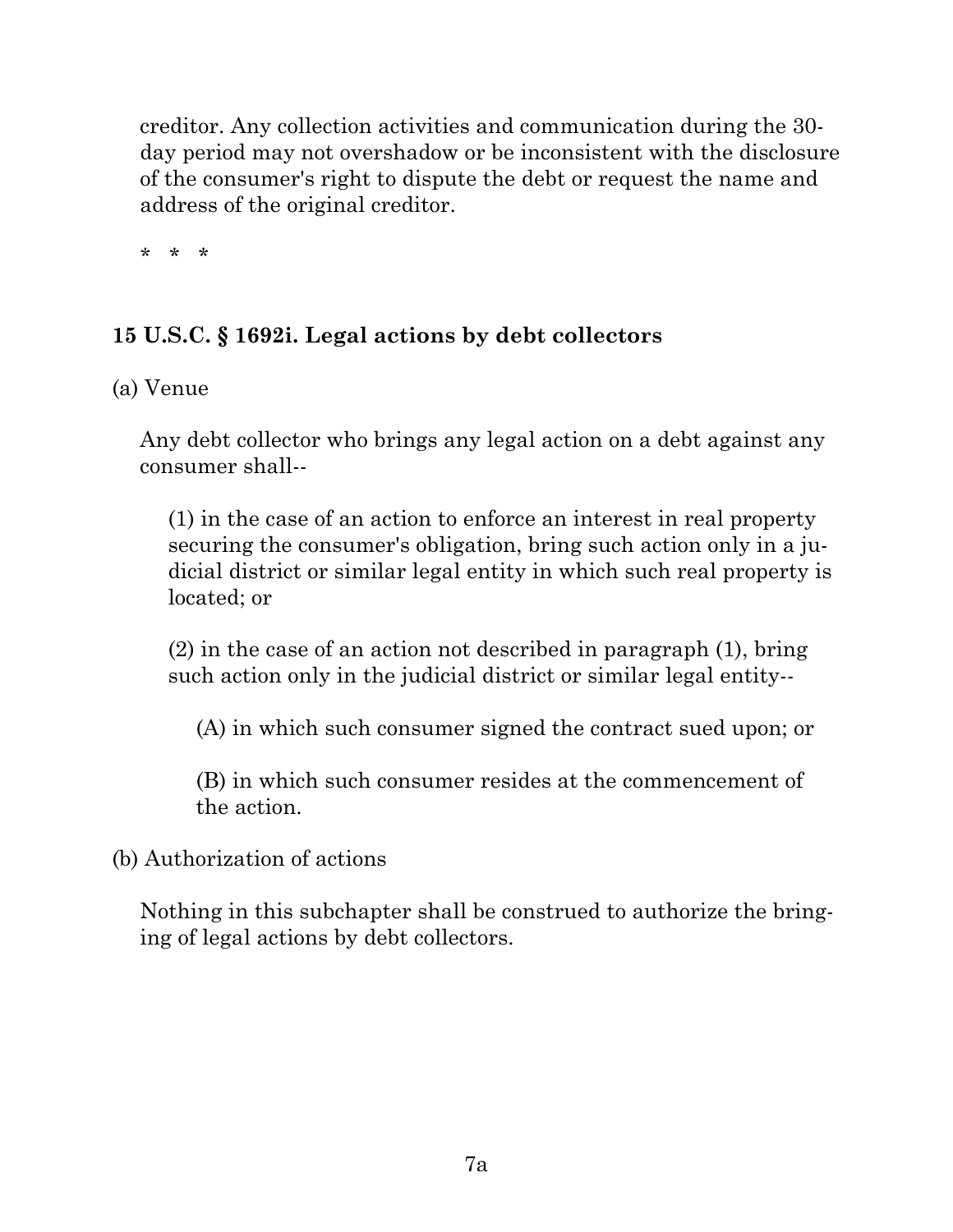### **CERTIFICATE OF COMPLIANCE WITH RULE 32(A)(7)**

 I certify that this brief complies with the type-volume limitation set forth in FRAP 32(a)(7)(B). My word processing program, Microsoft Word, counted 6,996 words in the foregoing brief, exclusive of the portions excluded by Rule 32(a)(7)(B)(iii).

December 21, 2011 Kristin Bateman

**\_\_\_\_\_\_\_\_\_\_\_\_\_\_\_\_\_\_\_\_\_\_\_\_\_\_\_**